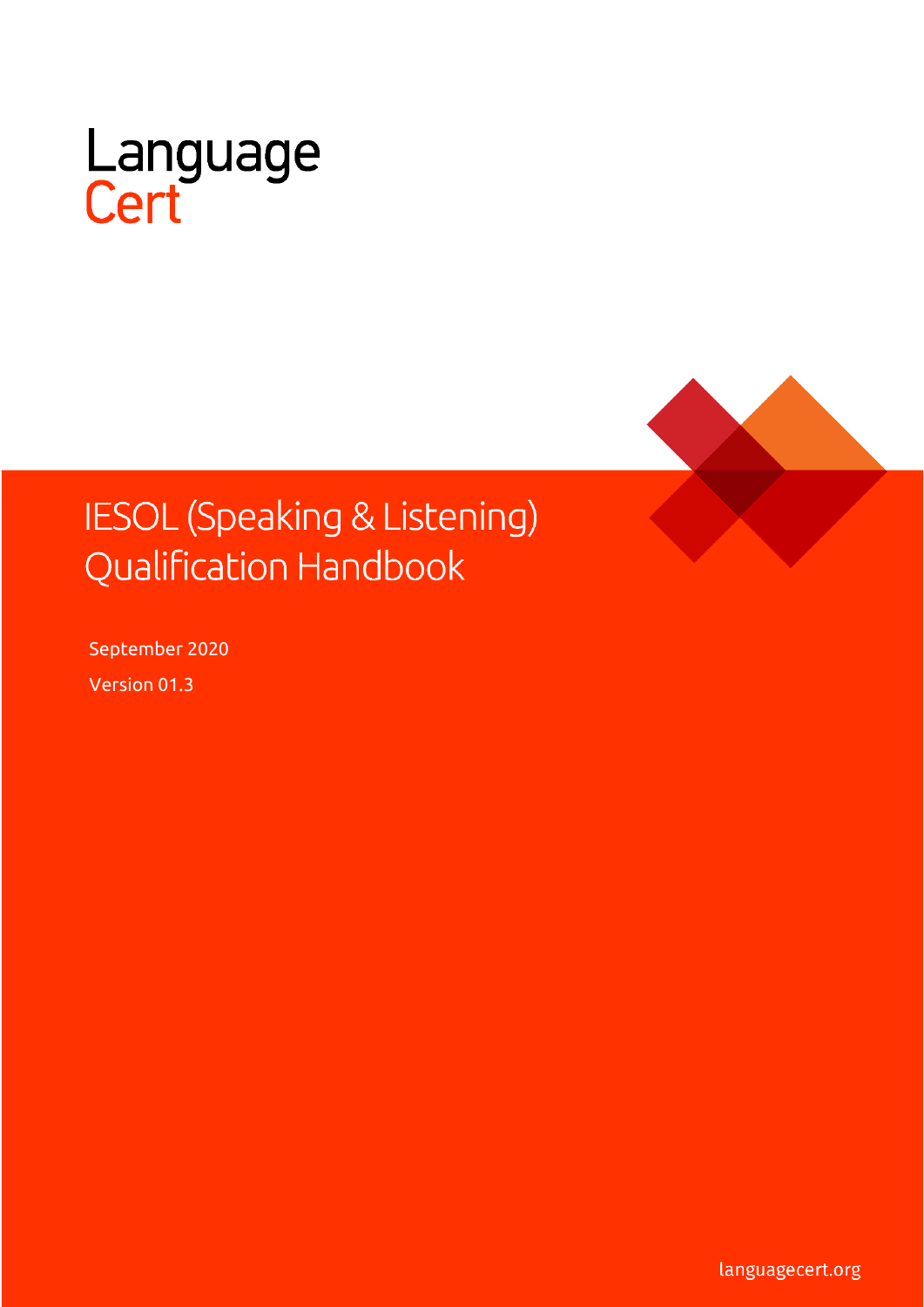# **Contents**

| 2.3 CEFR and alignment of ESOL International (Speaking & Listening) to the CEFR |  |
|---------------------------------------------------------------------------------|--|
|                                                                                 |  |
|                                                                                 |  |
|                                                                                 |  |
|                                                                                 |  |
|                                                                                 |  |
|                                                                                 |  |
|                                                                                 |  |
|                                                                                 |  |
|                                                                                 |  |
|                                                                                 |  |
|                                                                                 |  |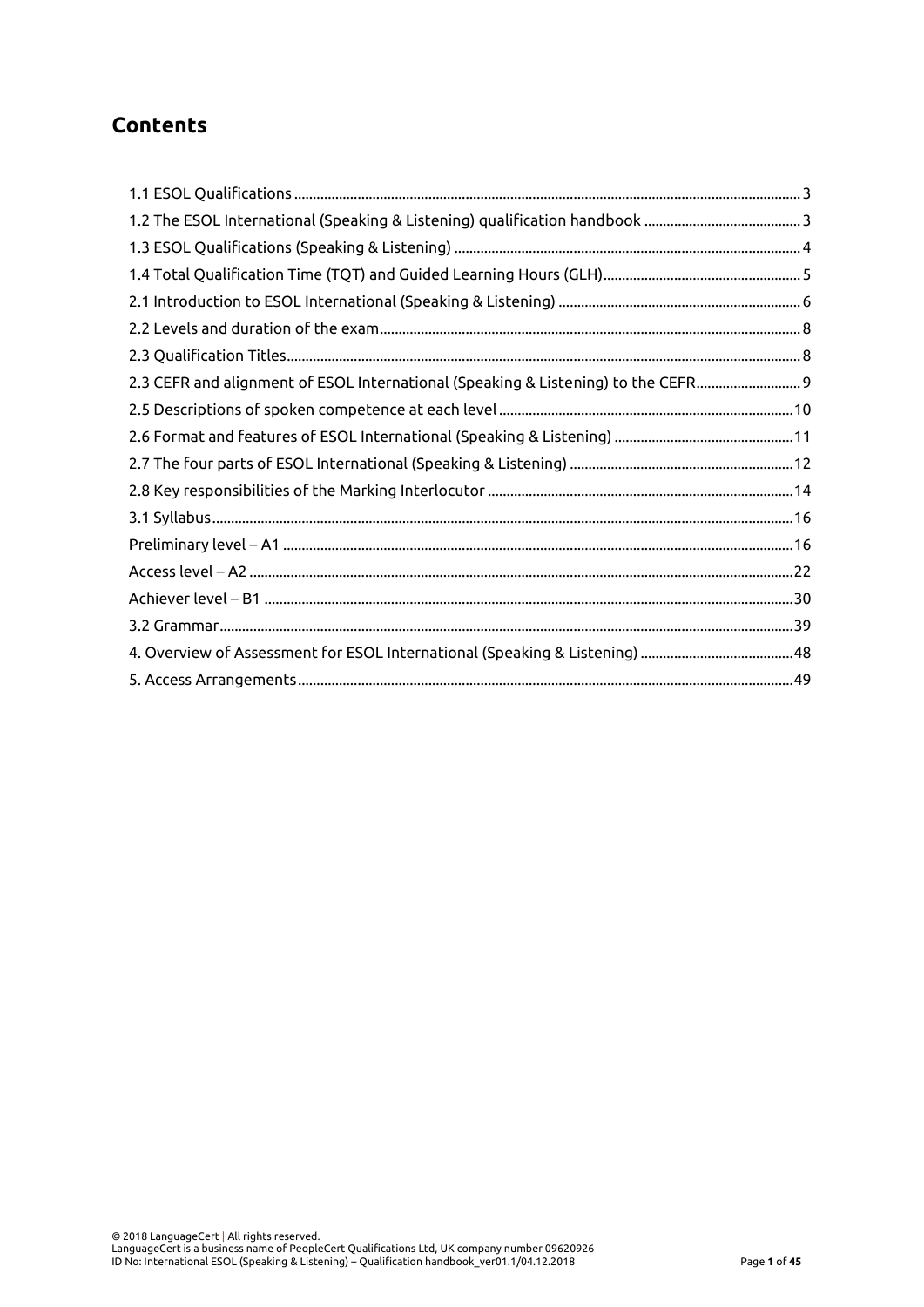## **About LanguageCert**

LanguageCert is an Ofqual recognised Awarding Organisation responsible for the development and award of language qualifications. LanguageCert's mission is to offer high quality language qualifications that are truly fit-for purpose for the markets/candidates they serve.

LanguageCert ESOL International Qualifications (Entry Levels 1, 2 & 3, and Levels 1, 2 & 3 corresponding to CEFR levels A1 to C2) are regulated by Ofqual.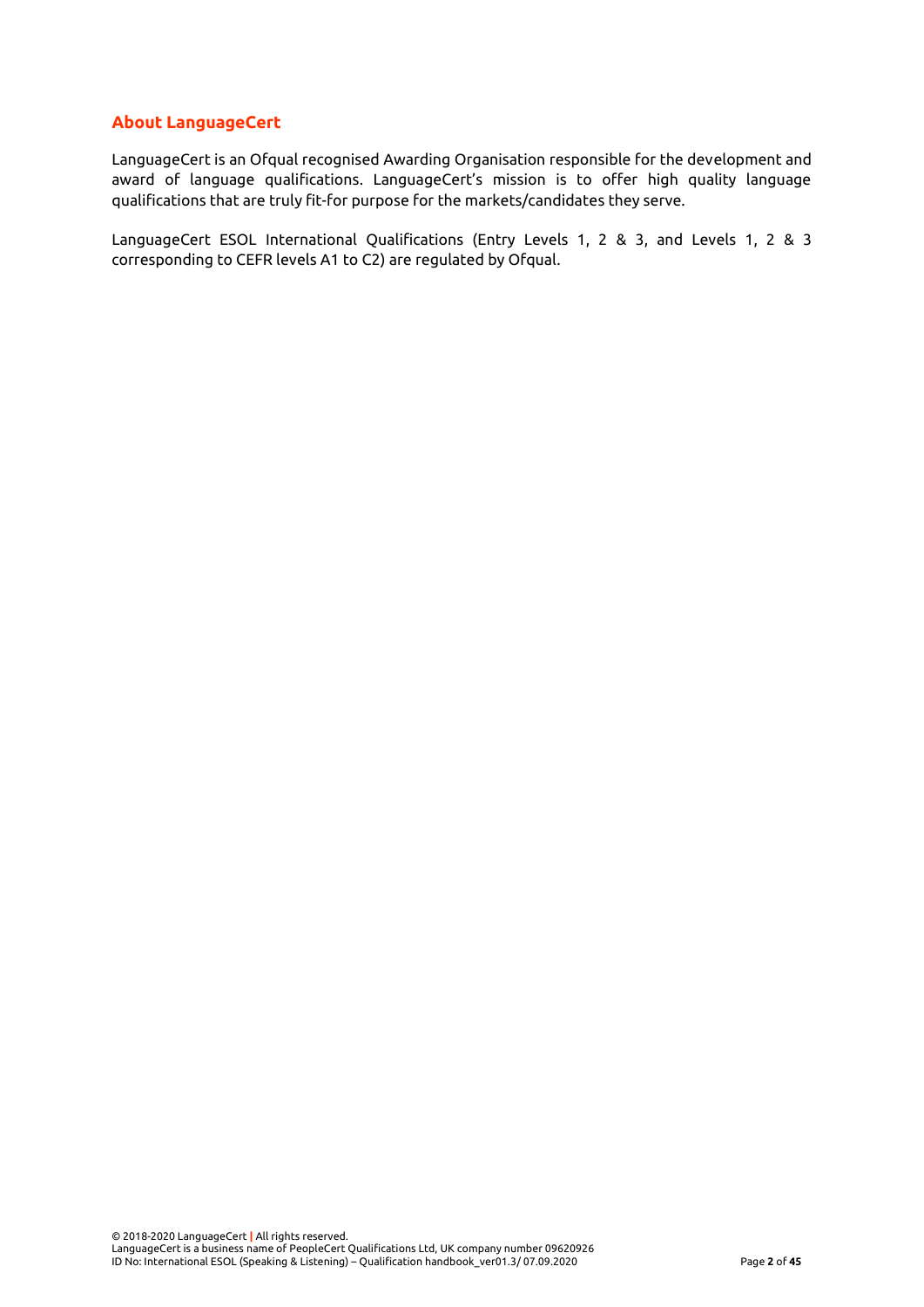## <span id="page-3-0"></span>**1.1 ESOL Qualifications**

ESOL qualifications are designed for candidates who are not native speakers of English and who wish to achieve a high quality, internationally recognised qualification in English that is available and recognised worldwide. They are suitable for candidates who are seeking professional employment in the UK or elsewhere, or for candidates who need to demonstrate that they have met the required level of English by passing a test with a Home Office approved Secure English Language testing (SELT) provider. ESOL International qualifications are designed to reference the descriptions of language proficiency in the Common European Framework of Reference for Languages (CEFR). The levels in the CEFR have been mapped to the levels in the Regulated Qualifications Framework for England, Wales and Northern Ireland (see *Pathways to Proficiency: the alignment of language proficiency scales for assessing competence in English Language* DFES / QCA, 2003).

LanguageCert ESOL International qualifications are available from A1 to C2 and candidates are able to choose the most appropriate qualification to meet their specific needs. For further information, please visit the LanguageCert website [\(www.languagecert.org\)](http://www.languagecert.org/).

# <span id="page-3-1"></span>**1.2 The ESOL International (Speaking & Listening) qualification handbook**

This LanguageCert International ESOL (Speaking & Listening) qualification handbook provides a comprehensive introduction to the LanguageCert suite of ESOL International (Speaking & Listening) qualifications and their associated examinations.

The aim of this handbook is to provide information and advice for users of LanguageCert's qualifications, inclusive of all existing and potential centres offering the LanguageCert ESOL International (Speaking & Listening) qualifications. This handbook also serves as a reference point for teachers who prepare their candidates for the LanguageCert ESOL International examinations.

Please note that separate qualification handbooks have been produced for the International ESOL (Speaking) and International ESOL (Listening, Reading and Writing) Qualifications. These are also available on the LanguageCert website.

<span id="page-3-2"></span>If required, for further advice and/or guidance that may be required, LanguageCert can be contacted using the LanguageCert "Contact us Guide".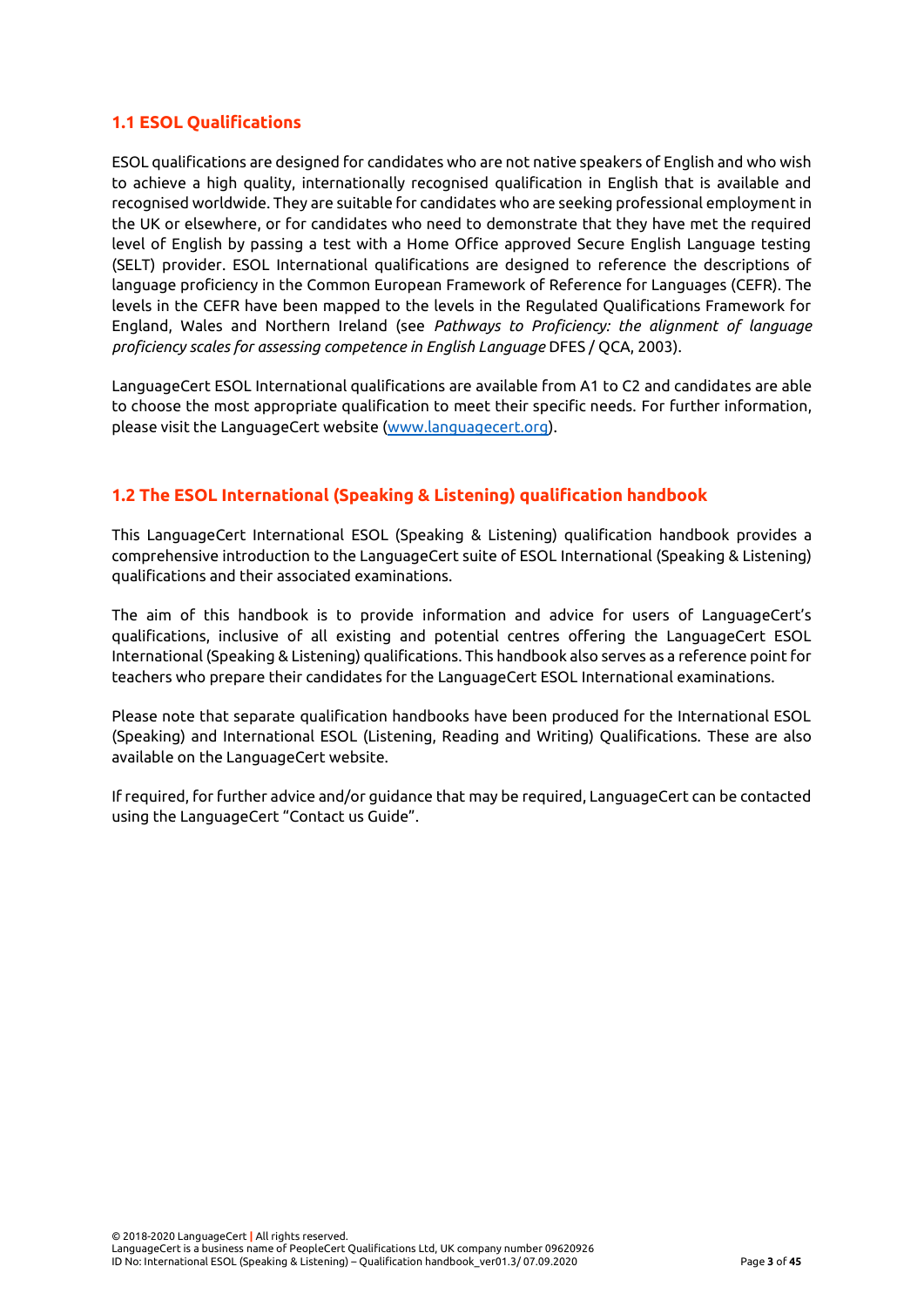# **1.3 ESOL Qualifications (Speaking & Listening)**

This range of qualifications offers a communicative approach to the testing of Speaking at three levels. The names used for each level of the LanguageCert International ESOL qualifications and each level's correspondence to the Common European Framework of Reference (CEFR) and UK national levels are shown in the table below:

<span id="page-4-0"></span>

| <b>LanguageCert ESOL</b><br><b>International</b><br><b>Qualification Levels</b> | <b>Corresponding CEFR Levels</b> | <b>Equivalent UK (England and</b><br><b>Wales)</b> national levels |
|---------------------------------------------------------------------------------|----------------------------------|--------------------------------------------------------------------|
| Preliminary                                                                     | A1 Breakthrough                  | Entry 1                                                            |
| Access                                                                          | A2 Waystage                      | Entry 2                                                            |
| Achiever                                                                        | <b>B1 Threshold</b>              | Entry 3                                                            |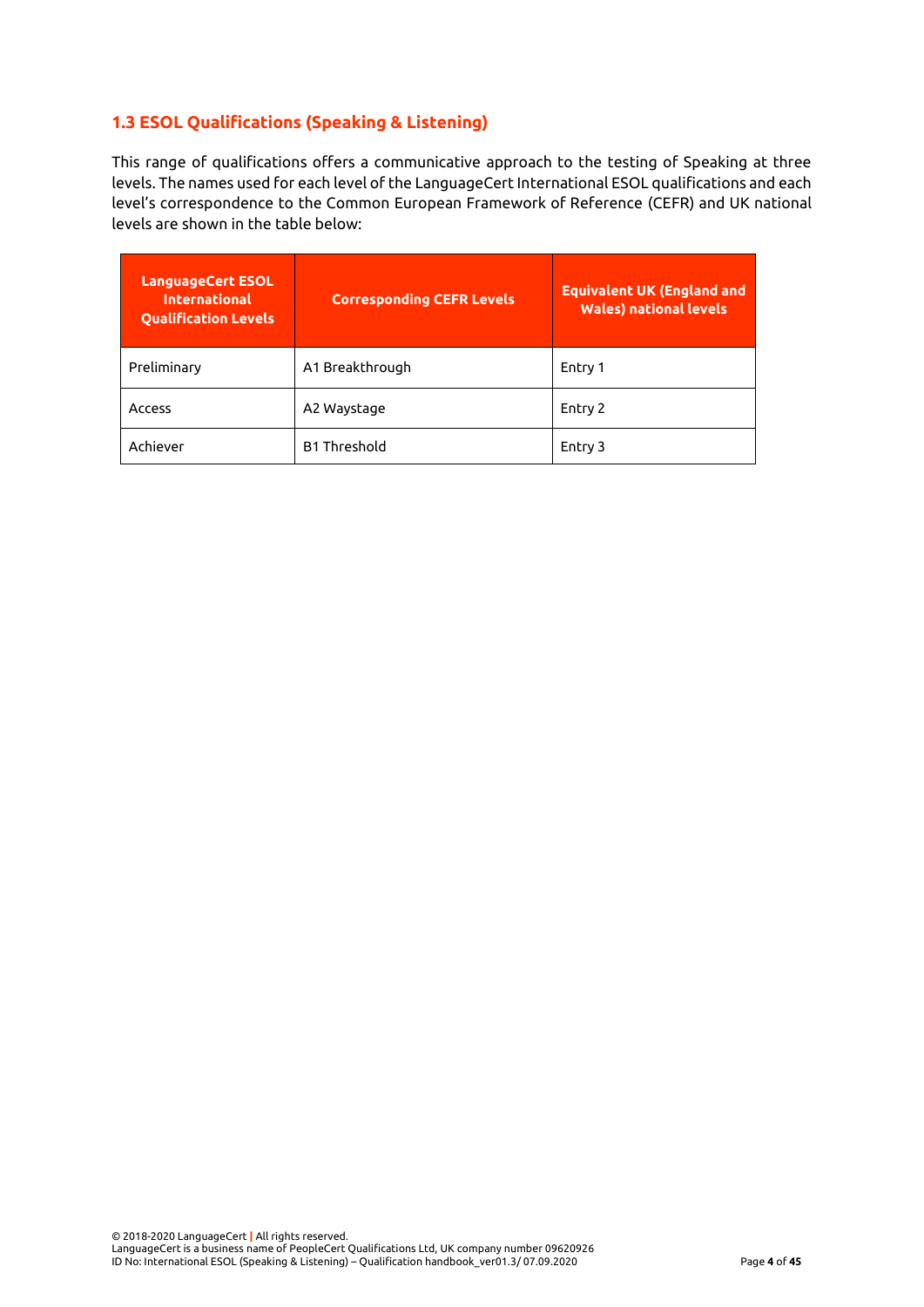# **1.4 Total Qualification Time (TQT) and Guided Learning Hours (GLH)**

The term 'Guided Learning Hours' is defined as the hours of guided learning under the immediate guidance or supervision of a lecturer, supervisor, tutor or other appropriate provider of education or training.

Total Qualification Time is the number of notional hours which represent an estimate of the total amount of time that could reasonably be expected to be required in order for a learner to achieve and demonstrate the achievement of the level of attainment necessary for the award of a qualification.

With regard to Guided Learning Hours, LanguageCert is consistent with CEFR references which assign approximate values to levels of International qualifications. As highlighted by ALTE, as a learner advances up the levels, the number of hours to attain each level increases, this being evidence of the continual nature of language learning.

Please note that Recognition of Prior Learning (RPL) is not applicable to the suite of ESOL International qualifications.

| <b>CEFR Level and</b><br><b>Corresponding</b><br>LanguageCert and<br><b>UK national Levels</b><br>(England and Wales) | <b>Qualification Title</b>                                                                                         | <b>Guided</b><br>Learning<br><b>Hours</b><br>(GLH) | Total<br><b>Oualificati</b><br>on Time<br>(TQT) |
|-----------------------------------------------------------------------------------------------------------------------|--------------------------------------------------------------------------------------------------------------------|----------------------------------------------------|-------------------------------------------------|
| <b>Preliminary Level</b><br>$A1$ – Entry 1                                                                            | LanguageCert Entry Level Certificate in ESOL<br>International (Entry 1) (Speaking & Listening)<br>(Preliminary A1) | 95 hours                                           | 200 hours                                       |
| <b>Access Level</b><br>$A2$ – Entry 2                                                                                 | LanguageCert Entry Level Certificate in ESOL<br>International (Entry 2) (Speaking & Listening) (Access<br>A2)      | 95 hours                                           | 200 hours                                       |
| <b>Achiever Level</b><br>$B1 -$ Entry 3                                                                               | LanguageCert Entry Level Certificate in ESOL<br>International (Entry 3) (Speaking & Listening)<br>(Achiever B1)    | 180 hours                                          | 300 hours                                       |

Please note that the above figures are estimates of numbers of hours a learner is reasonably likely to undertake in respect of each respective level of the qualification, not cumulative estimates across levels.

LanguageCert liaises with its centres and users to ensure that appropriate and consistent numbers of study hours are assigned to its qualifications.

Recognition of Prior Learning (RPL) is not applicable to the suite of International ESOL qualifications.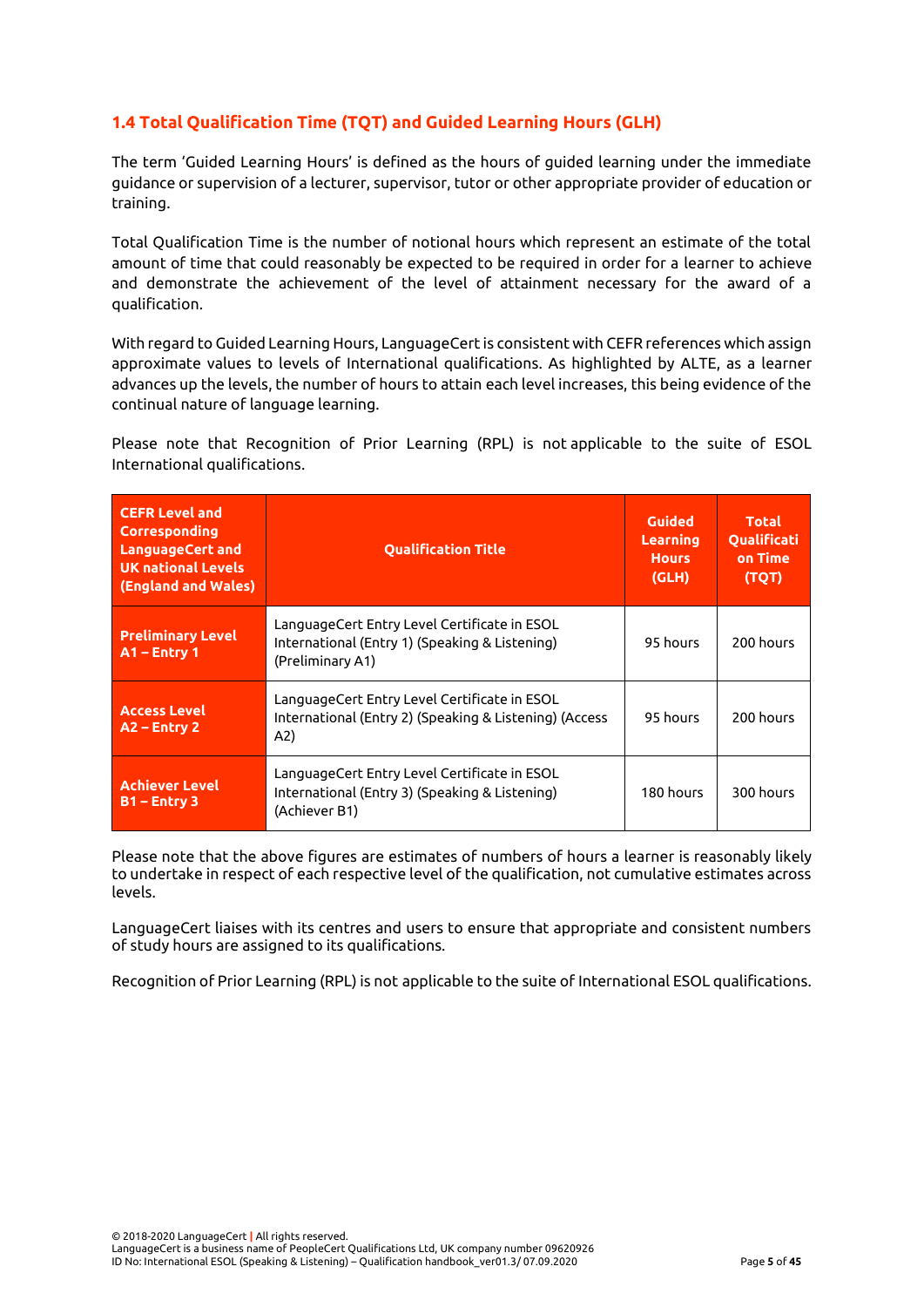# <span id="page-6-0"></span>**2.1 Introduction to ESOL International (Speaking & Listening)**

The aim of the LanguageCert ESOL International (Speaking & Listening) qualifications is to demonstrate a candidate's ability to communicate using the English language across the CEFR levels from A1 (Entry 1) to B1 (Entry 3).

The LanguageCert ESOL International (Speaking & Listening) qualifications offer a comprehensive test of spoken English. The tasks in the examinations are designed to test the use of English in reallife situations. The ESOL International series of graded examinations provides 'steps up the ladder' of proficiency and can motivate candidates who are attending courses over a long period to continue their studies. They are also suitable for candidates attending short courses in English. The LanguageCert International ESOL (Speaking) qualifications are also suitable for those who need to demonstrate that they have met the required level of English by passing a test with a UK Home Office approved Secure English Language Testing (SELT) provider.

These examinations have been mapped to the levels of the Common European Framework of Reference for Languages (CEFR).

## **Who are the LanguageCert ESOL International qualifications intended for?**

The overall objective of the LanguageCert ESOL International qualifications is to provide candidates with a qualification that they can use where the ability to speak and understand verbal English is required. The qualifications are suitable for:

- non-native speakers of English
- young people or adults attending an English language course
- students learning English as part of their school or college curriculum
- people needing English for their everyday or working life
- learners who require externally recognised certification of their command of the English language
- visa applicants who need to demonstrate that they have met the required level of English by passing a test with a UK Home Office approved Secure English Language Testing (SELT) provider.

Entry Requirements:

- There are no other qualifications that a candidate must achieve, prior to taking a LanguageCert ESOL International qualification.
- There are no prior learning requirements that candidates must achieve/have prior to taking the LanguageCert ESOL International qualifications, however it is important that centres offer candidates the most appropriate LanguageCert ESOL qualification, depending on each candidate's ability and needs.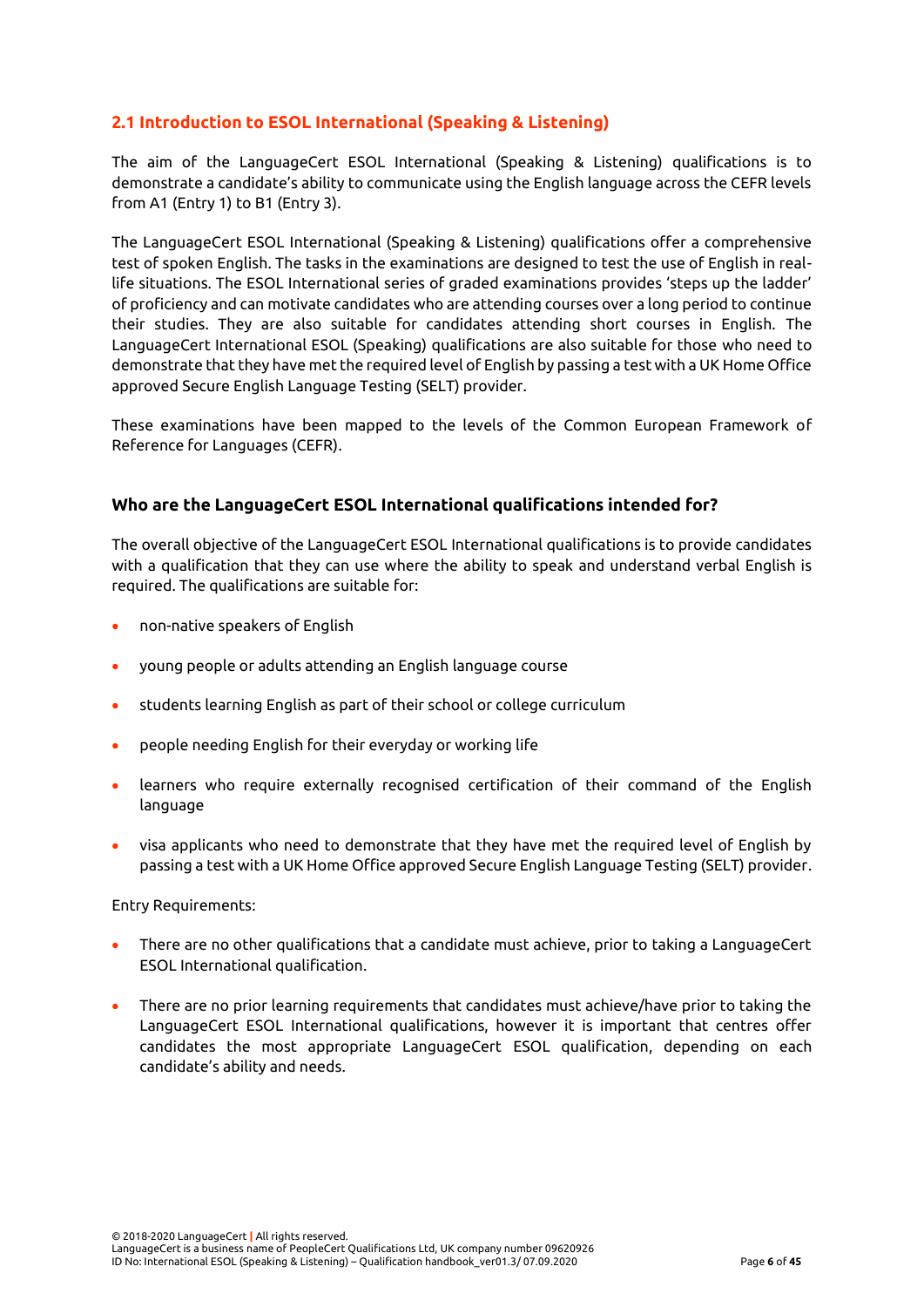## **Why take LanguageCert ESOL International qualifications?**

## *Frequent Examination Dates*

Frequent exam scheduling makes a flexible registration possible that suits the needs of the candidates.

## *Integrity of total external assessment*

All exams are assessed by a group of Marking Examiners at LanguageCert, regularly standardised through training to ensure consistency and objectivity of assessment.

## *Ofqual Recognition*

LanguageCert is an Awarding Organisation recognised and regulated by Ofqual. Ofqual is a nonministerial government department that regulates qualifications, exams and tests in England. Ofqual is independent of government and reports directly to Parliament.

## *UK Home Office recognition*

LanguageCert is authorized by UK Visas and Immigration (UKVI), to deliver Home Office approved, Secure English Language Tests (SELTs) in the UK and globally. UKVI is the part of the Home Office which runs the UK's visa service. LanguageCert's SELTs are a secure, reliable, trusted and attractive choice for candidates applying for UK visas where English language ability must be demonstrated.

## *International recognition*

LanguageCert International English Qualifications (IEQs) are quality English language exams recognised by employers, educational institutions and professional bodies worldwide for both academic progression and employment.

## *Relevance*

The tasks are sufficiently universal to suit all language learning styles and preparation methods. Exam content authentically replicates real-life English in use. All efforts are made to minimise bias in the examination materials. This includes robust quality assurance in the qualifications/exams development process and extensive trialing of qualification/assessment materials before live use.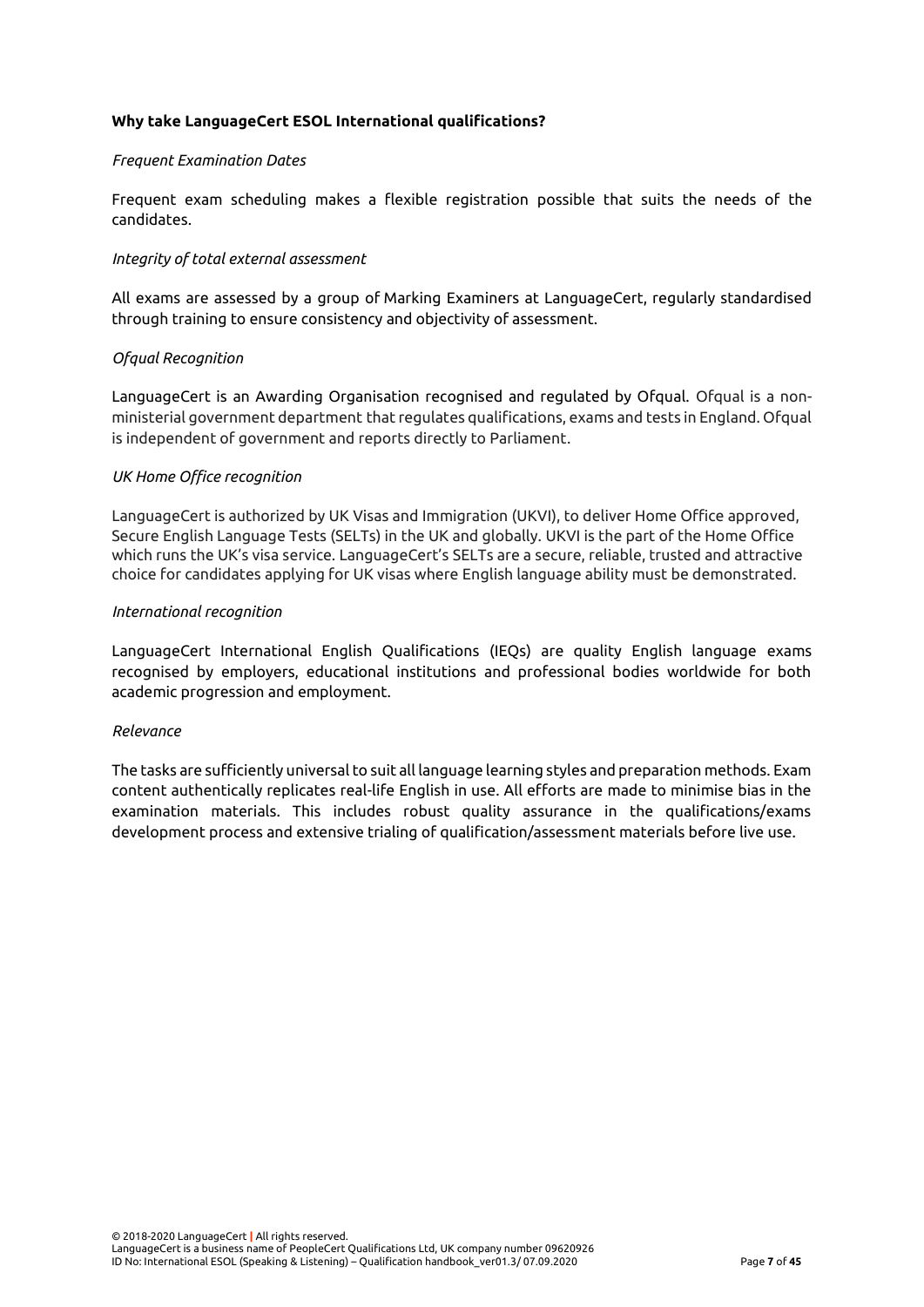# <span id="page-8-0"></span>**2.2 Levels and duration of the exam**

The levels chart below shows the three levels of the ESOL International (Speaking & Listening) qualifications and the duration of each associated examination. All examinations test Speaking & Listening skills.

| <b>Examination Levels</b>    | <b>Qualification Titles</b>                                                                                        | <b>Duration of</b><br><b>Speaking &amp;</b><br><b>Listening Test</b> |
|------------------------------|--------------------------------------------------------------------------------------------------------------------|----------------------------------------------------------------------|
| A1 – Preliminary – (Entry 1) | LanguageCert Entry Level Certificate in ESOL<br>International (Entry 1) (Speaking & Listening)<br>(Preliminary A1) | 8 - 9 minutes                                                        |
| $A2 - Access - (Entry 2)$    | LanguageCert Entry Level Certificate in ESOL<br>International (Entry 2) (Speaking & Listening)<br>(Access A2)      | 9 - 11 minutes                                                       |
| B1 – Achiever – (Entry 3)    | LanguageCert Entry Level Certificate in ESOL<br>International (Entry 3) (Speaking & Listening)<br>(Achiever B1)    | $11 - 13$ minutes                                                    |

# <span id="page-8-1"></span>**2.3 Qualification Titles**

The table below outlines the level names, full titles and qualification numbers for all levels of the ESOL International (Speaking & Listening) qualifications.

| <b>LanguageCert and</b><br><b>CEFR level</b> | <b>Oualification Title</b>                                                                                      | <b>Ofqual Qualification</b><br><b>Numbers</b> |
|----------------------------------------------|-----------------------------------------------------------------------------------------------------------------|-----------------------------------------------|
| Preliminary (A1)                             | LanguageCert Entry Level Certificate in ESOL International<br>(Entry 1) (Speaking & Listening) (Preliminary A1) | 603/3634/1                                    |
| Access (A2)                                  | LanguageCert Entry Level Certificate in ESOL International<br>(Entry 2) (Speaking & Listening) (Access A2)      | 603/3635/3                                    |
| Achiever (B1)                                | LanguageCert Entry Level Certificate in ESOL International<br>(Entry 3) (Speaking & Listening) (Achiever B1)    | 603/3636/5                                    |

The full qualification titles identify the level of each qualification inclusive of the LanguageCert, CEFR, and England and Wales levels.

The name of each examination and appropriate CEFR Level appear on each certificate.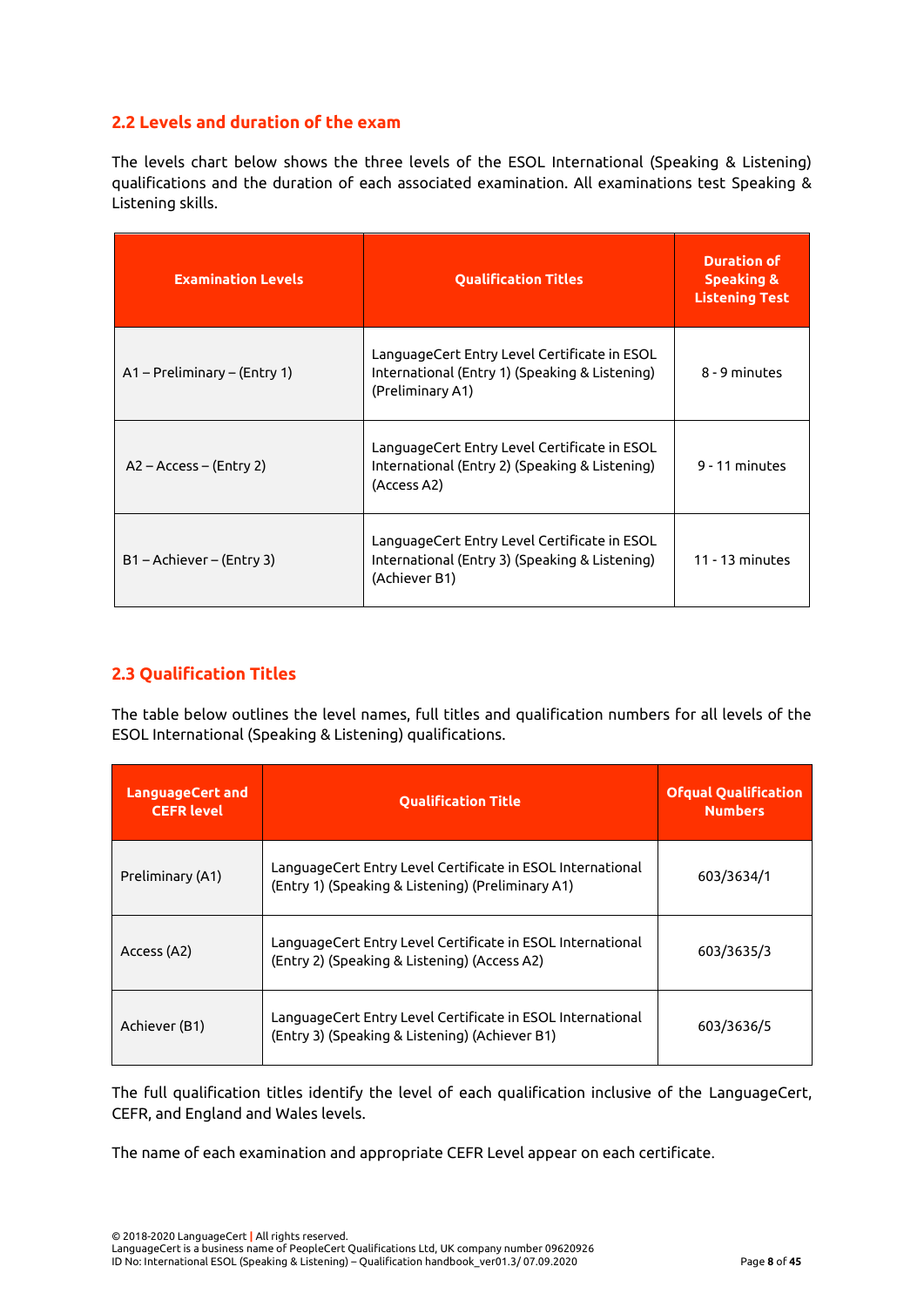# <span id="page-9-0"></span>**2.3 CEFR and alignment of ESOL International (Speaking & Listening) to the CEFR**

The three levels of the LanguageCert International ESOL (Speaking & Listening) qualifications are linked to those of the Common European Framework of Reference for Languages<sup>1</sup> developed by the Council of Europe. The comparative levels chart below shows how the levels relate to each other.

| <b>LanguageCert Levels</b> | <b>Common European Framework</b> | <b>Equivalent UK</b><br>national levels (England and<br><b>Wales</b> ) |
|----------------------------|----------------------------------|------------------------------------------------------------------------|
| A1 Preliminary             | A1 Breakthrough                  | Entry Level 1                                                          |
| A2 Access                  | A2 Waystage                      | Entry Level 2                                                          |
| <b>B1 Achiever</b>         | <b>B1 Threshold</b>              | Entry Level 3                                                          |

<sup>1</sup>See 'Common European Framework of Reference for Languages: Learning, teaching, assessment' CUP 2001 ISBN 0521 005310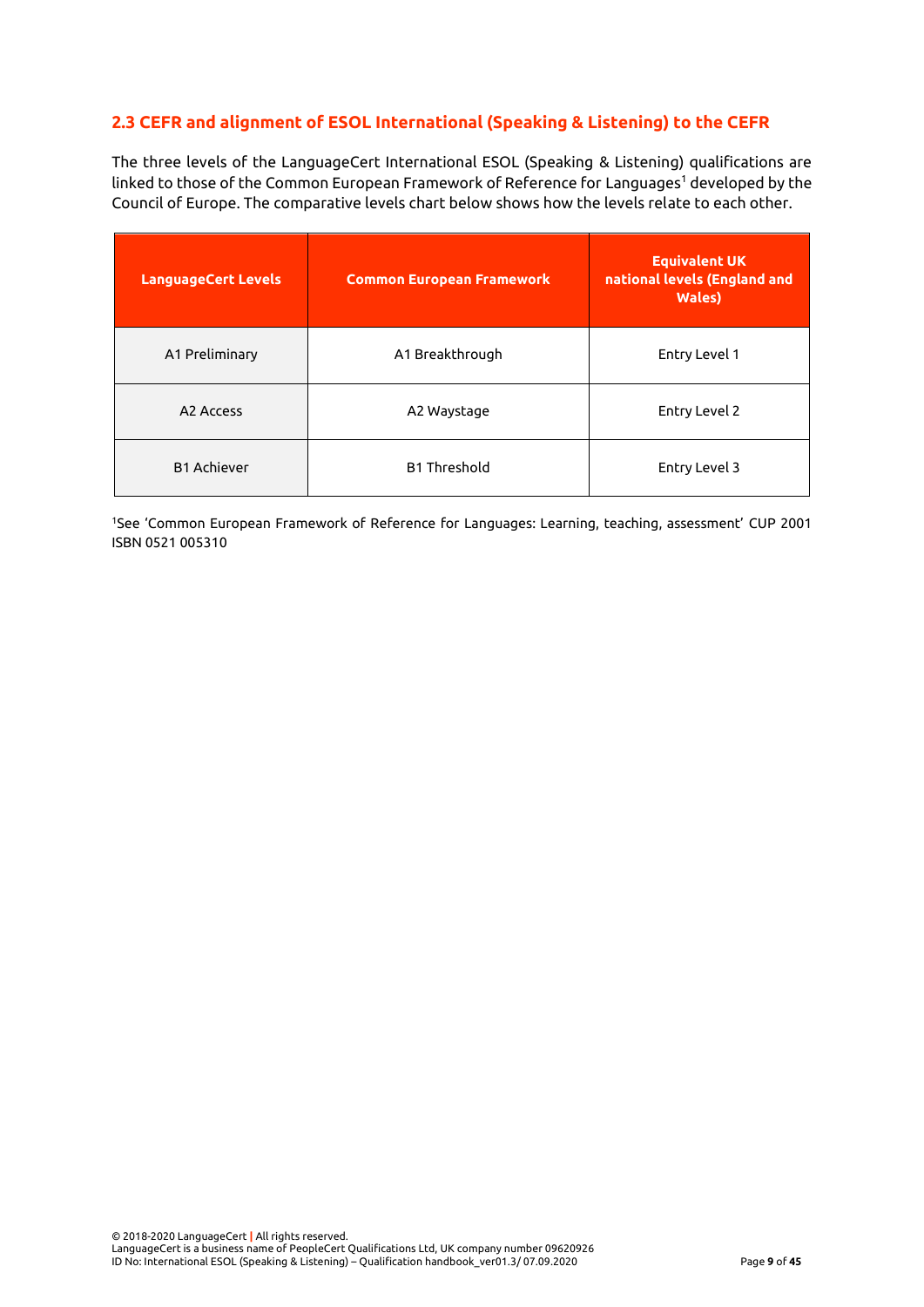# <span id="page-10-0"></span>**2.5 Descriptions of spoken competence at each level**

| <b>LanguageCert</b><br>and<br>qualification<br><b>CEFR</b><br>level | <b>Descriptor</b>                                                                                                                                                                                                                                                                                                                                                                                                                                                                                                                                                                                                                                 |
|---------------------------------------------------------------------|---------------------------------------------------------------------------------------------------------------------------------------------------------------------------------------------------------------------------------------------------------------------------------------------------------------------------------------------------------------------------------------------------------------------------------------------------------------------------------------------------------------------------------------------------------------------------------------------------------------------------------------------------|
| Preliminary (A1)                                                    | Can understand and use familiar everyday expressions and very basic phrases<br>satisfying practical needs in connection with education, training and social roles.<br>Can introduce him/herself and others and can ask and answer questions about<br>personal details such as possessions, address and people known.<br>Can interact in a simple way provided the other person talks slowly and clearly and<br>is prepared to help.                                                                                                                                                                                                               |
| Access (A2)                                                         | Can understand sentences and frequently used expressions related to areas of<br>most immediate relevance such as basic personal and family information,<br>shopping, local geography, employment, education, training and social roles.<br>Can communicate in simple and routine tasks requiring a direct exchange of<br>information, feelings and opinions on familiar and routine matters.<br>Can engage in conversation to establish shared understanding about familiar<br>topics.                                                                                                                                                            |
| Achiever (B1)                                                       | Can understand the main points of clear standard communication on matters<br>regularly encountered in social roles, work, school, leisure, education and training.<br>Can convey information, feelings and opinions on familiar topics, using appropriate<br>formality.<br>Can engage in discussion in a familiar situation making relevant points and<br>responding to reach a shared understanding.<br>Can deal with most situations likely to arise whilst travelling in an area where the<br>language is spoken.<br>Can describe experiences and events, dreams, hopes and ambitions and briefly<br>give explanations for opinions and plans. |

The above descriptors have been adapted from the global description of the Common European Framework of Reference for Languages.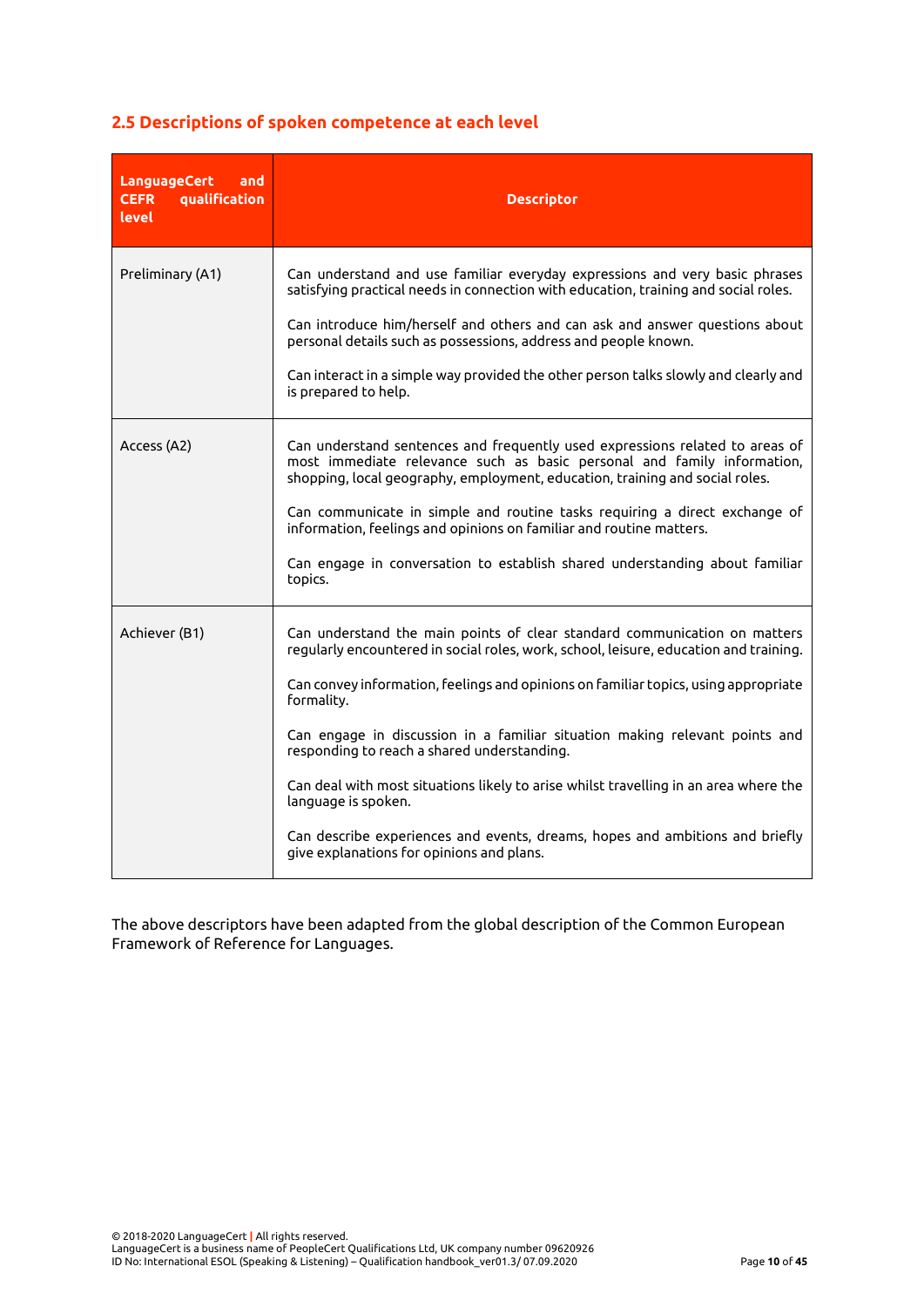# <span id="page-11-0"></span>**2.6 Format and features of ESOL International (Speaking & Listening)**

| <b>Skill &amp; Focus</b>                                                                                                                                                                                                                                                                                                                                                                                                                                                                  | Task                                                                                                                                                                                                                                                                               |  |
|-------------------------------------------------------------------------------------------------------------------------------------------------------------------------------------------------------------------------------------------------------------------------------------------------------------------------------------------------------------------------------------------------------------------------------------------------------------------------------------------|------------------------------------------------------------------------------------------------------------------------------------------------------------------------------------------------------------------------------------------------------------------------------------|--|
| Speaking & Listening Part 1: to respond to questions on familiar<br>matters and communicate personal information<br>Preliminary and Access: to give personal information<br>Achiever: to express opinions and ideas in addition to the above.                                                                                                                                                                                                                                             | Give and spell name<br>Give country/place of origin<br>Answer three to four questions                                                                                                                                                                                              |  |
| Speaking & Listening Part 2: to initiate and respond appropriately<br>in social situations<br>All levels: to communicate in real-life situations using a range of<br>functional language to elicit or respond as appropriate. The<br>sophistication and length of the expected candidate output<br>increases through A1 to B1.                                                                                                                                                            | Two situations are presented by the<br>interlocutor at each level and<br>candidates are required to respond<br>to and initiate interactions.                                                                                                                                       |  |
| Speaking & Listening Part 3: to exchange information and<br>opinions<br>Preliminary and Access: to exchange information to complete a<br>simple task<br>Achiever: to co-operate to reach agreement/decision. The<br>sophistication and length of the expected candidate output<br>increases through A1 to B1.                                                                                                                                                                             | Exchange information to identify<br>similarities<br>and differences<br>in.<br>pictures of familiar situations at<br>Preliminary and Access levels<br>Hold a short discussion to make a<br>arrange<br>decide<br>plan,<br>оr<br>on<br>something using visual prompts at<br>Achiever. |  |
| Speaking & Listening Part 4 (a & b): to understand a short<br>monologue delivered by the Marking Interlocutor and to deliver a<br>short, uninterrupted talk on a relevant topic<br>Preliminary and Access: to demonstrate the ability to use<br>sentences and produce a piece of connected spoken English<br>Achiever: to narrate, describe or communicate ideas and express<br>opinion(s). The sophistication and length of the expected candidate<br>output increases through A1 to B1. | Listen to the monologue and<br>answer the questions.<br>After 30 seconds of preparation<br>time, talk about a topic provided by<br>the interlocutor<br>Preliminary - half a minute<br>Access - 1 minute<br>Achiever - 1 and a half minutes<br>Answer follow-up questions           |  |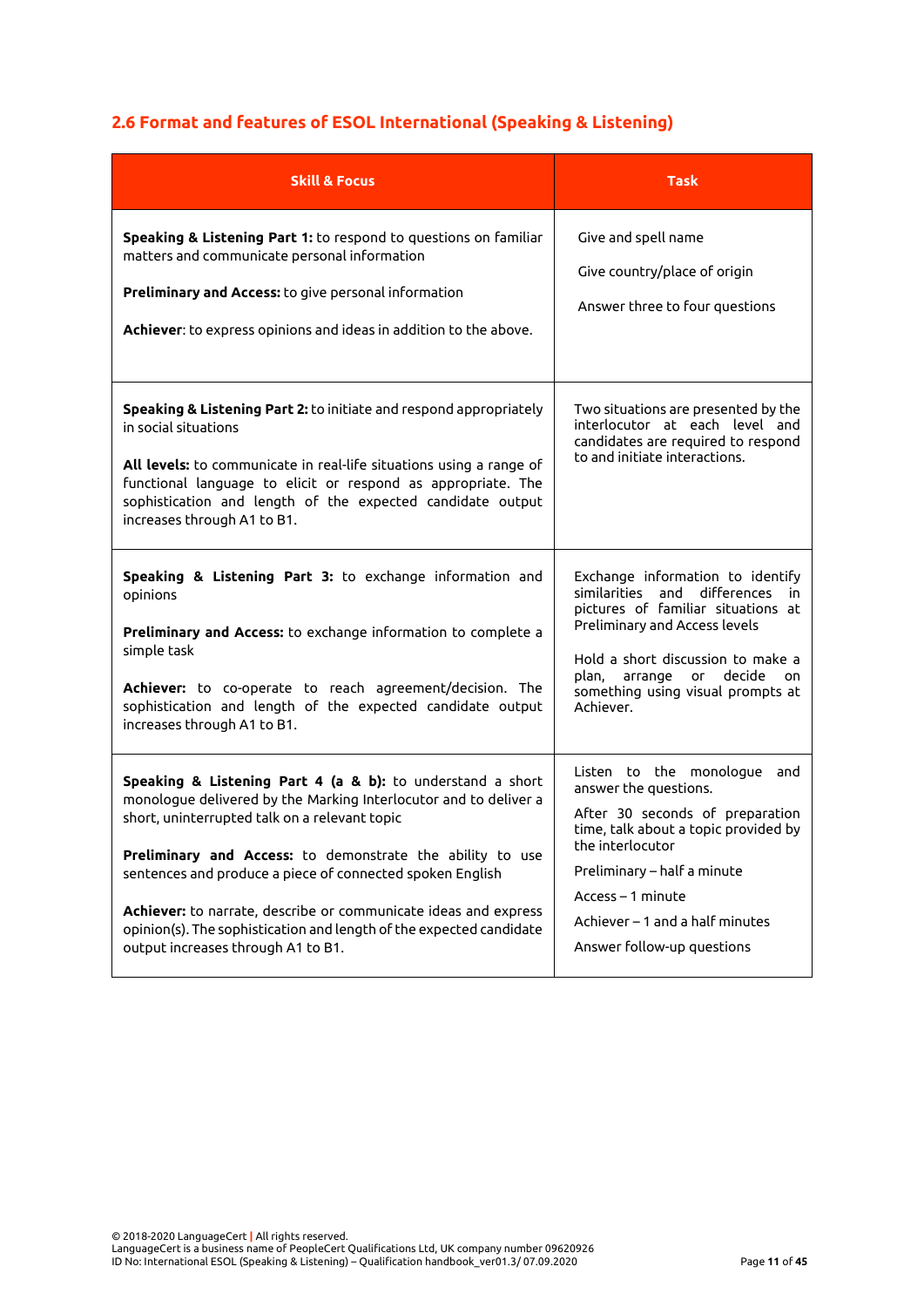# <span id="page-12-0"></span>**2.7 The four parts of ESOL International (Speaking & Listening)**

## **Part 1 – communicating personal information**

The aim of this part is to settle the candidate and to elicit personal and everyday information. The Marking Interlocutor first asks for the spelling of the candidate's family name and then asks for the candidate's country of origin. It is not necessary for any information to be written down. The interlocutor then selects further questions from the list provided.

With the exception of Preliminary, questions are given under topic headings. The questions allow the candidate to respond by giving personal information, ideas and opinions on a range of topics and should produce a natural interaction in the time allowed. Questions range from very simple, eg *How old are you?* **(Preliminary)** to more complex prompts, depending on the level.

## **Part 2 – communicating appropriately in social situations**

The aim of this part is to test the candidate's use and understanding of functional language in a range of real-life situations. Interlocutor and candidate enact two situations. The Interlocutor may need to assume a different persona, but the candidate is never required to do so.

The dialogue will usually involve four exchanges (two short turns each). The interlocutor reads aloud the exact words given for the chosen situation which signals the start of the dialogue.

The interlocutor first chooses one from four situations provided in the interlocutor script, to which the candidate responds.

| level, a typical<br><b>Preliminary</b><br>At<br>situation might be: | Interlocutor: We are in a café. I'm a waiter. You're a<br>customer. I start.<br>'Good morning. What would you like to drink?'                   |
|---------------------------------------------------------------------|-------------------------------------------------------------------------------------------------------------------------------------------------|
| might be:                                                           | At <b>Achiever</b> level, a typical situation <b>Interlocutor:</b> I'm your friend. You look tired. I start.<br>'Why don't you take a holiday?' |

The Marking Interlocutor then chooses one from four situations provided in the interlocutor script which require the candidate to initiate the interaction.

| <b>Preliminary</b><br>level, a typical<br>At<br>situation might be: | <b>Interlocutor:</b> You want to find a post office. Ask me. You<br>start.                                              |
|---------------------------------------------------------------------|-------------------------------------------------------------------------------------------------------------------------|
| might be:                                                           | At Achiever level, a typical situation Interlocutor: I'm waiting for you outside the cinema.<br>You're late. You start. |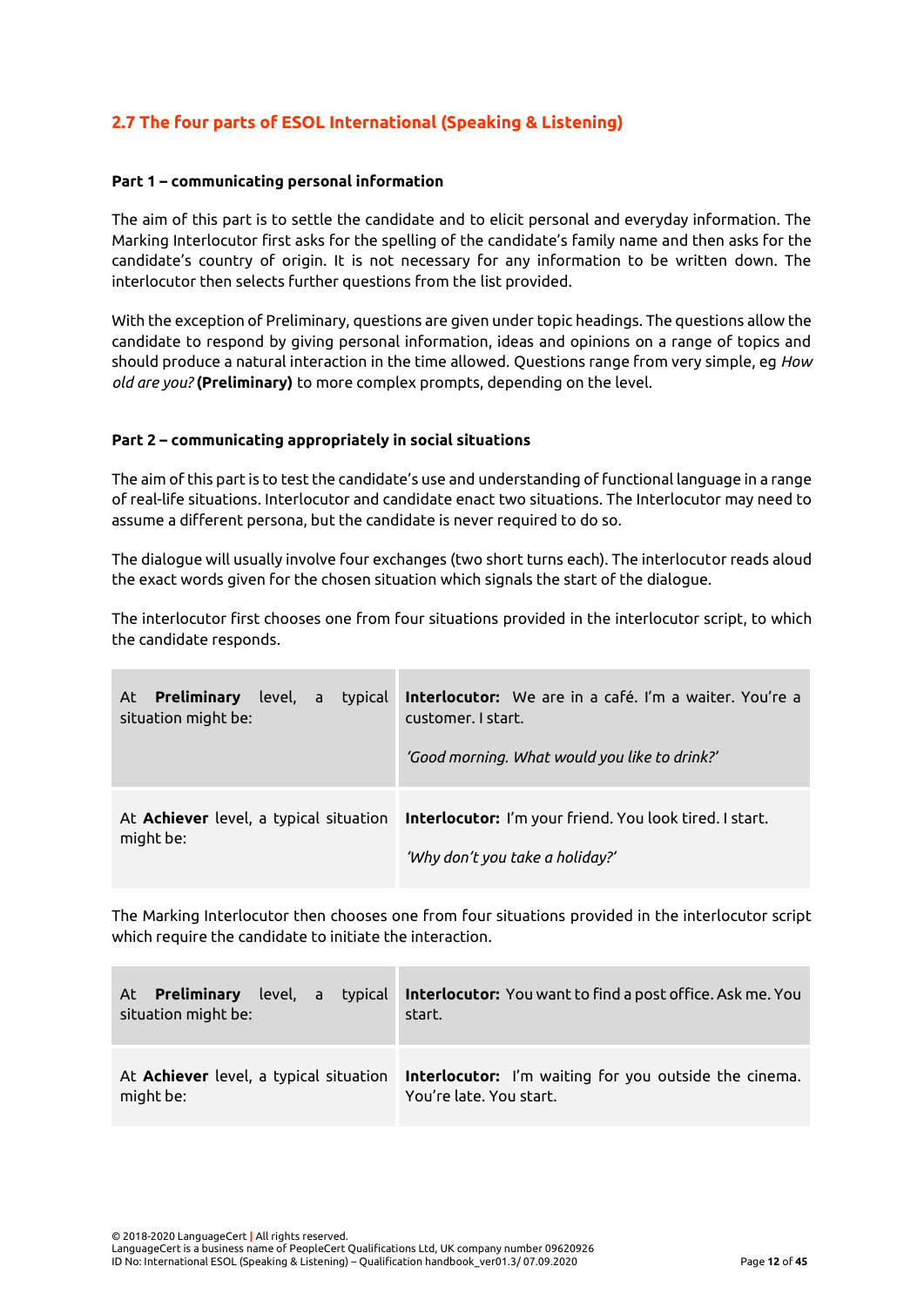## **Part 3 – exchanging information and opinions**

The aim of this part is to test the candidate's ability to use and understand English in order to give and receive information and perform a communicative task. The task topics do not require the candidate to have specialist knowledge. The interlocutor and candidate exchange information to perform a task.

It is the language used in the interaction that is most important, not the ability to fully complete the task in the given time. However, the interaction should move towards achievement of the task set.

At **Preliminary** and **Access** levels the candidate needs to give and ask for information to find the differences between two pictures.

At **Achiever** an attempt at agreement after a discussion based on visual prompts is expected.

## **Part 4 – understanding a monologue and presenting a topic**

The aim of this part is to test a candidate's ability to understand a short monologue and then speak independently about a relevant topic with minimal participation by the Marking Interlocutor. The Marking Interlocutor reads from a script and then asks the candidate three questions, which need to be answered orally. Then, the Marking interlocutor announces the topic the candidate needs to talk about. The candidates are given 30 seconds of preparation time to make notes if they wish.

| At <b>Preliminary</b> level, a typical topic might<br>be: | What you do on Sundays. |
|-----------------------------------------------------------|-------------------------|
| At <b>Achiever</b> level, a typical topic might be:       | An exciting experience. |

<span id="page-13-0"></span>The candidate may be asked to answer follow-up questions to their presentation or may be interrupted with questions from the Marking Interlocutor.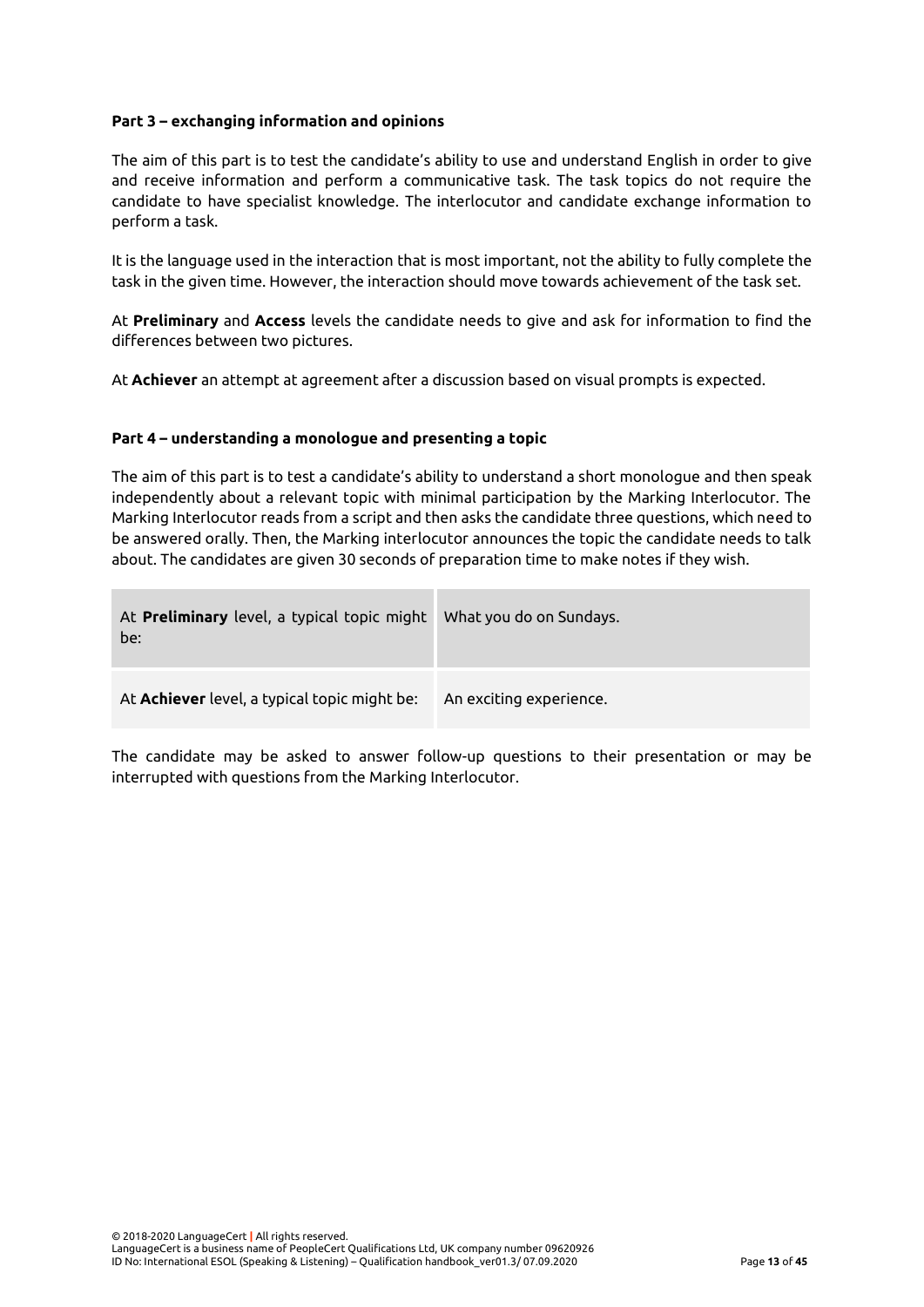# **2.8 Key responsibilities of the Marking Interlocutor**

The Marking Interlocutor is responsible for conducting LanguageCert ESOL International (Speaking & Listening) examinations. S/he elicits the spoken performance of the candidate by asking questions or setting up speaking tasks using the scripted Interlocutor Framework.

The Marking Interlocutor must be:

- fluent and articulate in spoken English
- highly skilled at eliciting speech
- suitably qualified and experienced in the Teaching of English as a Foreign Language
- fully familiar with the levels of the Common European Framework (CEFR)
- able to adjust their language to reflect the lower 3 levels of the CEFR (A1, A2, B1)

Marking Interlocutors may be native or non-native speakers of English. The Marking Interlocutor must have an excellent command of English, and be able to use the language to high degrees of skill in order to elicit language at an appropriate level from the candidate. A wide range of spoken and listening skills are tested: long turns, short turns, interactional and transactional language.

To ensure all candidates have an equal chance of giving their best performance, the examinations must be conducted fairly and consistently and in accordance with the rules and regulations laid down by LanguageCert.

## The Marking Interlocutor must:

- be fully familiar with the contents of:
	- o The Guide for Marking Interlocutors
	- o The Qualification Handbook (Speaking & Listening)
- be able to attend training as required
- manage the interaction in the test and facilitate the candidate's performance
- assess the candidate's performance based on a set of criteria and descriptors of performance for each level
- be completely familiar with the scripted Interlocutor framework for each level of the ESOL International (Speaking & Listening) exams and deliver it as accurately as possible
- adjust own use of English and speed of delivery as is appropriate for the level of the exam
- keep to the prescribed timings for all parts of the exam
- ensure that all candidates are treated fairly and given an equal opportunity to speak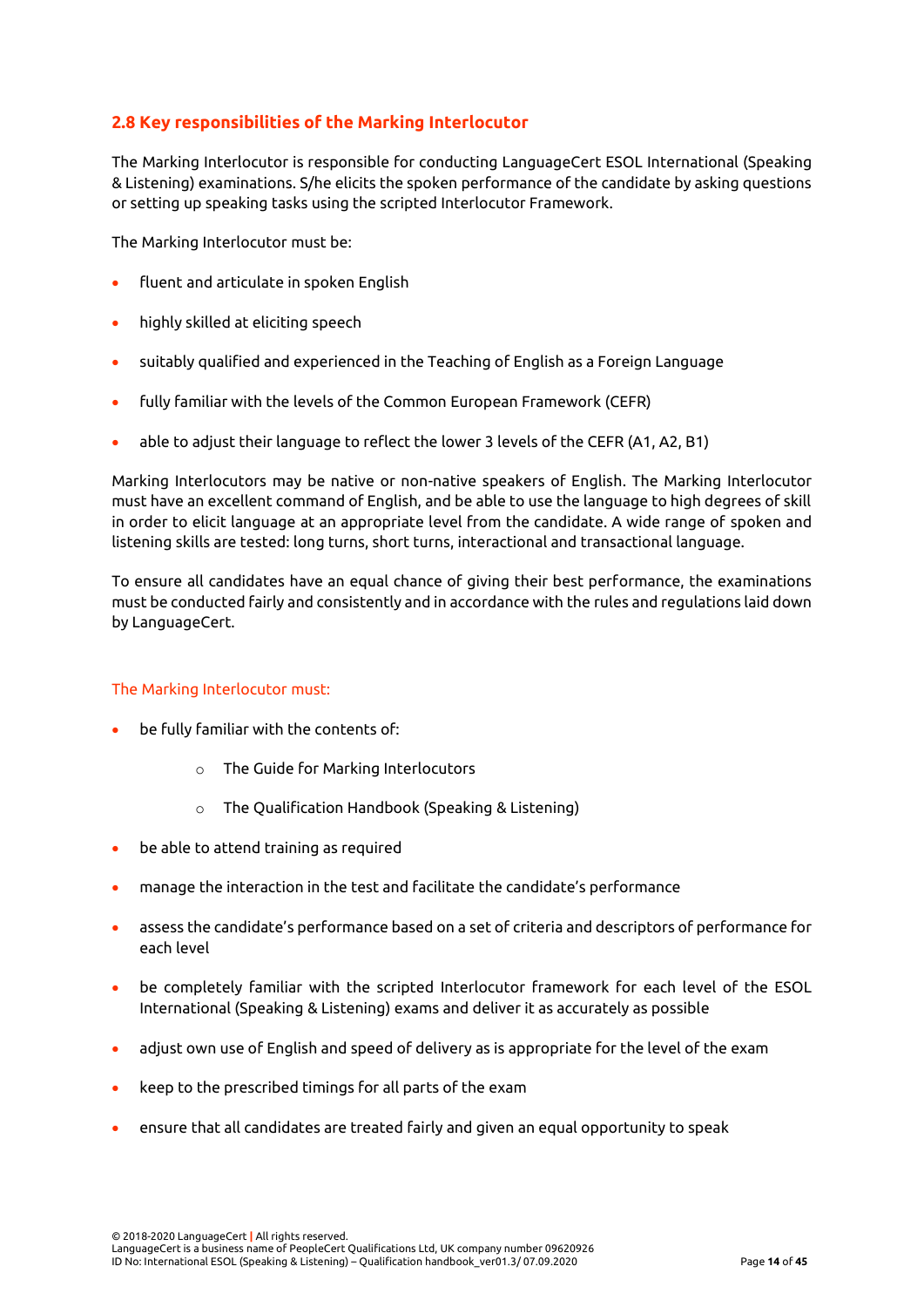- ensure the security of examination material at all times and that no examination materials are left unattended
- ensure that all the administration connected with the live exam recordings is accurately carried out
- ensure all necessary procedures are in place to prevent malpractice during the examination

During each examination, an Invigilator is available for all aspects of the examination outside the Exam Room. The **Invigilator** is responsible for:

- checking the identity of each candidate prior to the exam
- ensuring that candidates wait in a designated area prior to their exam taking place
- showing candidates into the Exam Room at the appropriate time
- providing the candidate with paper and pencil/pen
- ensuring that candidates who have completed their exam do not mix with those who are still waiting to go into the Exam Room
- ensuring that candidates do not bring unauthorised material into the exam room
- ensuring that candidates do not take with them any exam material after they complete the exam
- ensuring that people moving around in the vicinity of the Exam Room remain quiet.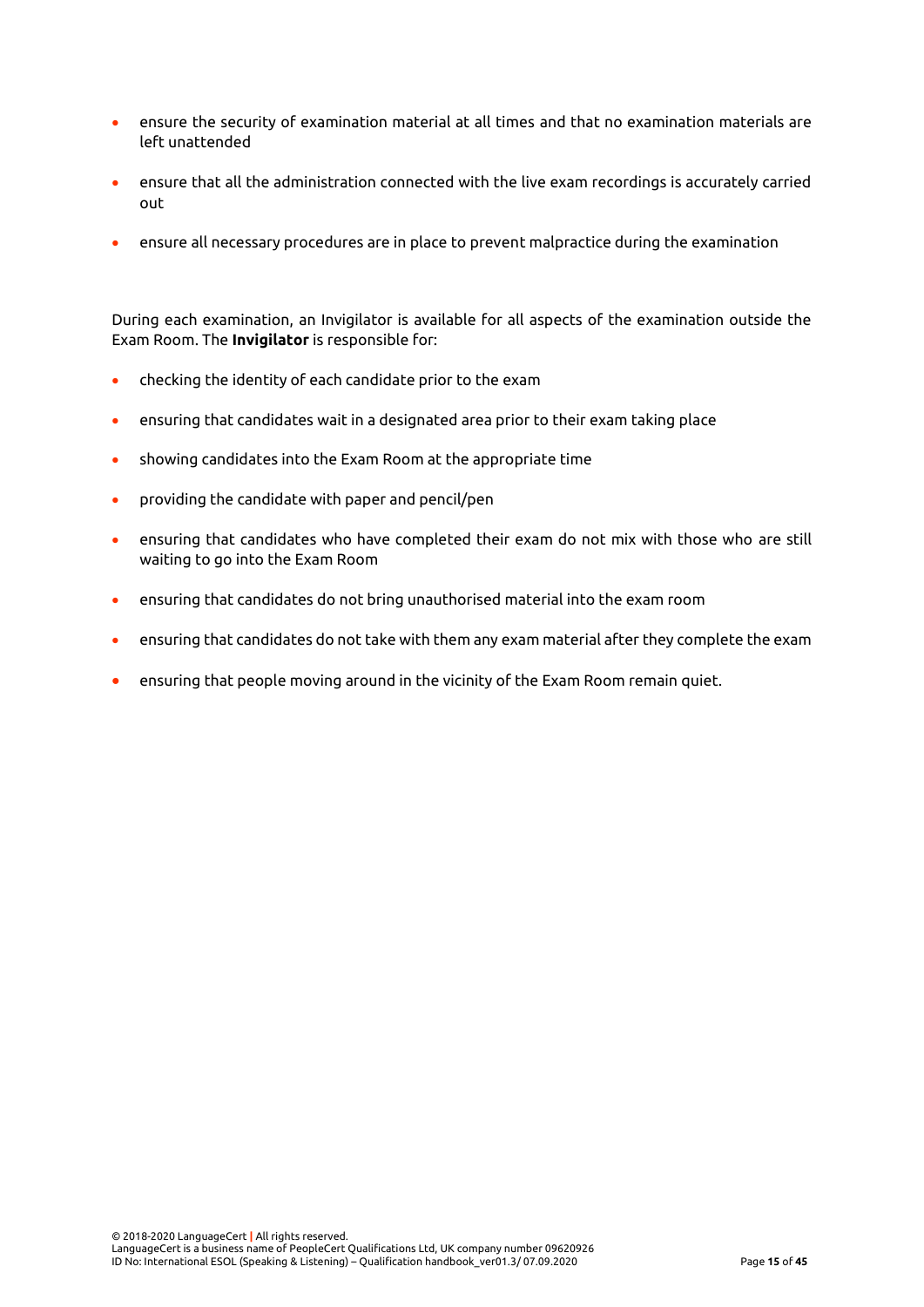## <span id="page-16-0"></span>**3.1 Syllabus**

## **Introduction**

The syllabus shows the standards which a learner must achieve to gain a pass in each of the three levels of the examination. The standards must be read in conjunction with the sections showing the grammar tested at each level and the functions and topics used and tested at each level. These follow each set of standards.

The standards set out in the following pages are cumulative. That is, an A2 candidate, for example, will be able to carry out the standards set out for A1 and A2.

# <span id="page-16-1"></span>**Preliminary level – A1**

## **Speaking**

The candidate will be able to:

- interact in a simple way provided the other person is prepared to repeat or rephrase things at a slower rate of speech
- initiate and respond to simple statements about personal details, in areas of immediate need or on very familiar topics
- communicate in a very limited range of social situations using a basic range of functional language
- exchange information to perform a task
- describe and explain familiar topics and simple routines
- give single-step instructions and directions in familiar contexts
- ask and answer simple questions
- produce simple phrases to express likes, dislikes and preferences in relation to familiar topics
- contribute points to a discussion, provided the other speakers are co-operative.

## **Pronunciation**

The candidate will be able to:

• pronounce with sufficient clarity a limited repertoire of words and phrases so they can be understood by a sympathetic listener.

## **Accuracy**

© 2018-2020 LanguageCert **|** All rights reserved. LanguageCert is a business name of PeopleCert Qualifications Ltd, UK company number 09620926 ID No: International ESOL (Speaking & Listening) – Qualification handbook\_ver01.3/ 07.09.2020 Page **16** of **45**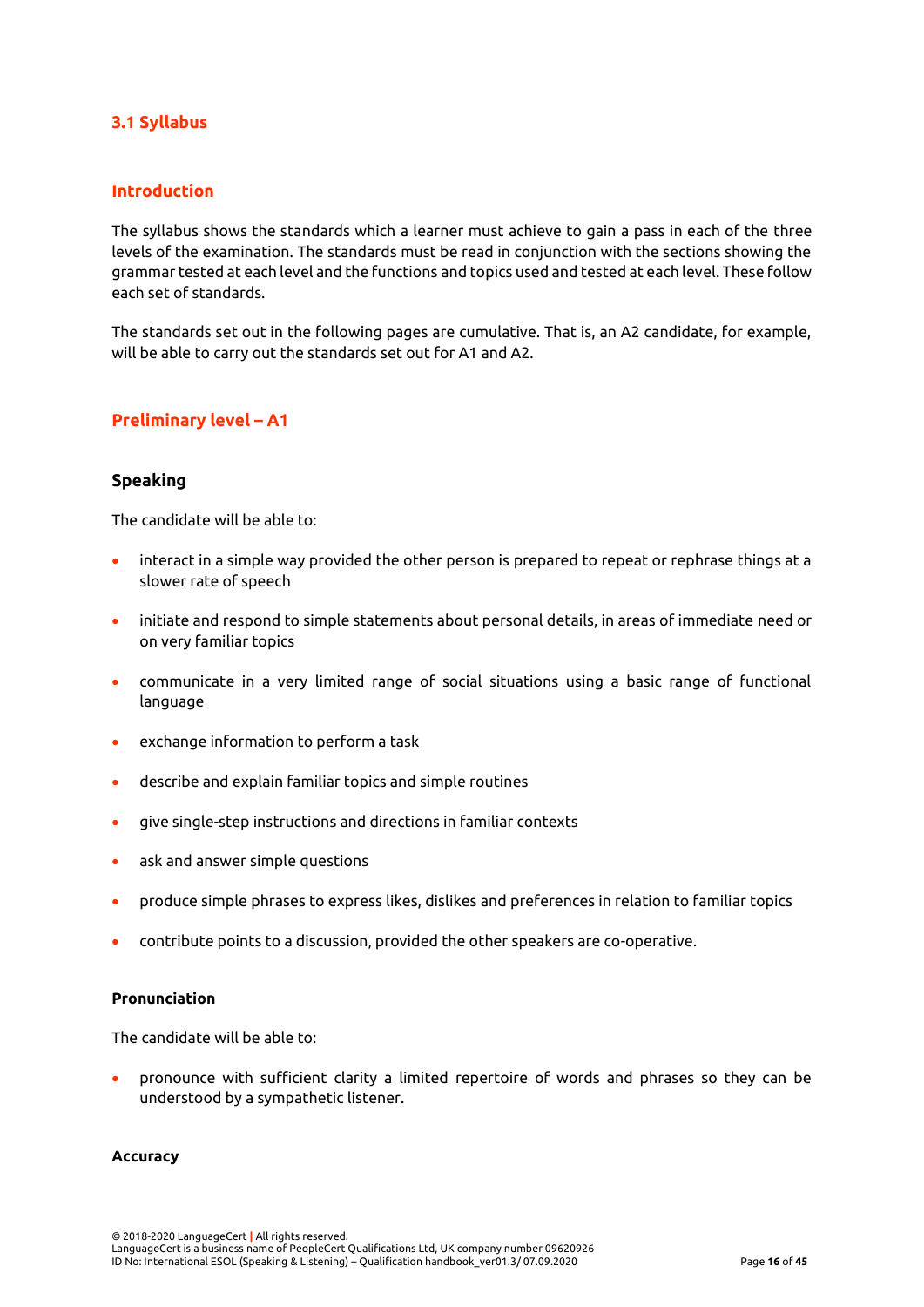The candidate will be able to:

• display a limited control of very basic grammatical structures.

## **Range**

The candidate will be able to:

• produce simple phrases and sentences to give basic information about and descriptions of familiar people and places, feelings and opinions.

## **Register**

The candidate will be able to:

• cope appropriately, with support from the other person, in a limited range of familiar social situations.

## **Fluency**

The candidate will be able to:

- manage the conventions of turn taking in very simple interactions
- use a very limited range of connectors to link utterances.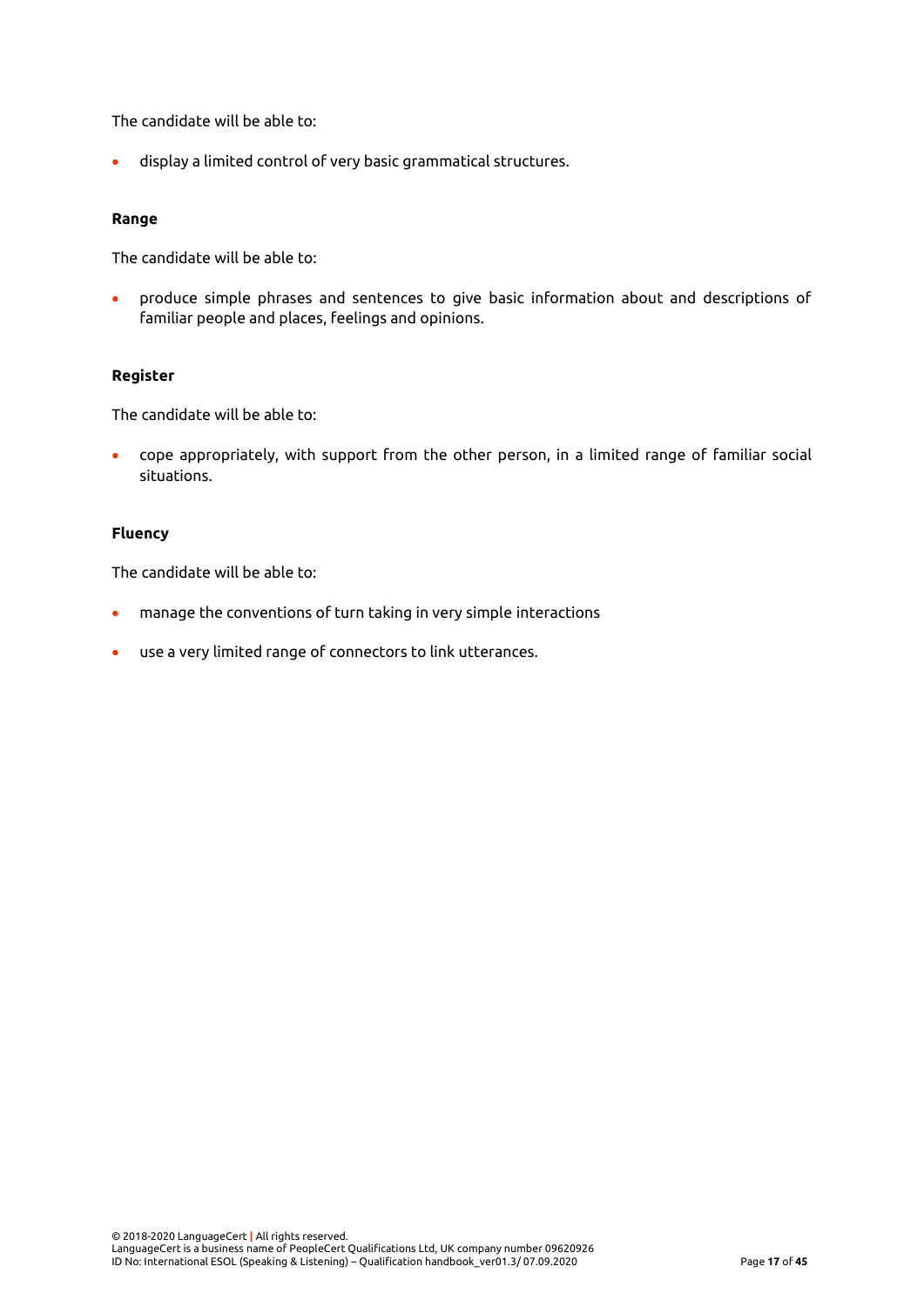# **Listening**

The candidate will be able to:

- follow carefully and slowly articulated speech which contains long pauses and repetition to allow the listener to process the information
- follow short conversations in everyday situations on topics concerning self, family and immediate surroundings, and understand gist, context and the relationship between speakers
- understand very simple questions, statements, accounts, narratives and single-step instructions spoken carefully and slowly
- follow short, simple directions and explanations
- identify the function of short utterances (see Grammar and Functions sections which follow)
- extract key information from conversations to complete a simple task.

## **Phonological features**

The candidate will be able to:

listen for phonological detail to distinguish between similar words.

## **Range**

The candidate will be able to:

- understand key grammatical forms used in very common everyday familiar contexts
- recognise familiar words and very basic phrases concerning self, family and immediate concrete surroundings.

## **Understanding gist**

The candidate will be able to:

- understand the main ideas of short explanations and conversations
- identify speakers, context and topic of short conversations.

## **Understanding detail**

The candidate will be able to:

• extract key words, numbers and spellings from short statements and explanations.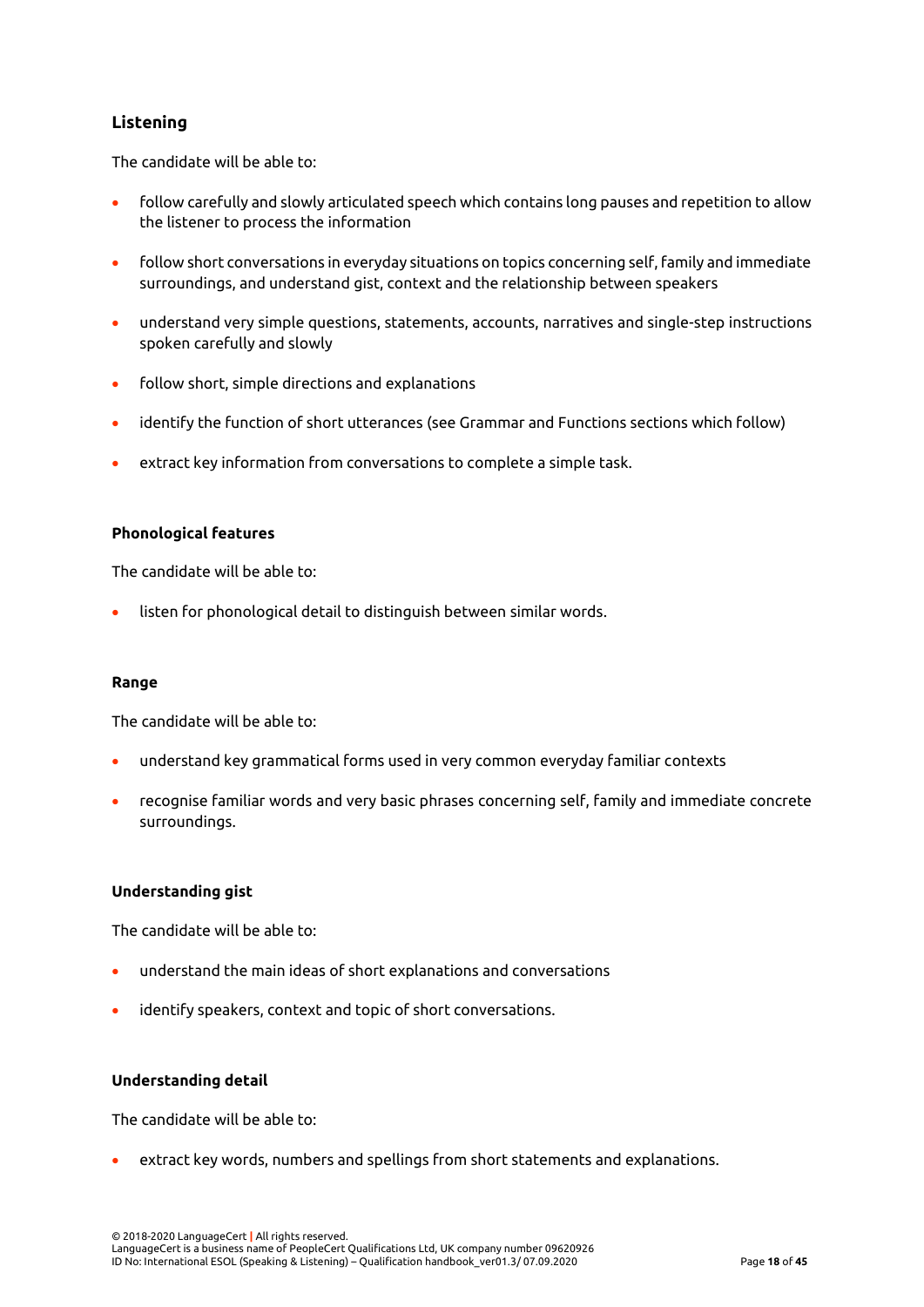# **Topics - Preliminary Level – A1**

The candidate will be able to engage in spoken interaction on the following topics.

## **PERSONAL IDENTIFICATION**

- name
- address
- date and place of birth
- age
- sex
- marital status
- nationality
- origin
- occupation
- family
- likes and dislikes
- physical appearance
- title
- first language

#### **HOUSE AND HOME, ENVI**R**ONMENT**

- accommodation, rooms
- furniture, furnishing
- services
- amenities
- region
- flora and fauna

#### **DAILY LIFE**

- at home
- at work

#### **FREE TIME, ENTERTAINMENT**

- **leisure**
- hobbies and interests
- TV, radio, computer etc
- cinema, theatre
- intellectual pursuits
- sports
- press
- internet
- music
- holidays

#### **TRAVEL**

- public transport
- private transport
- traffic
- holiday accommodation
- luggage
- travel documents
- signs and notices

## **LANGUAGE**

- foreign language ability
- spelling and the alphabet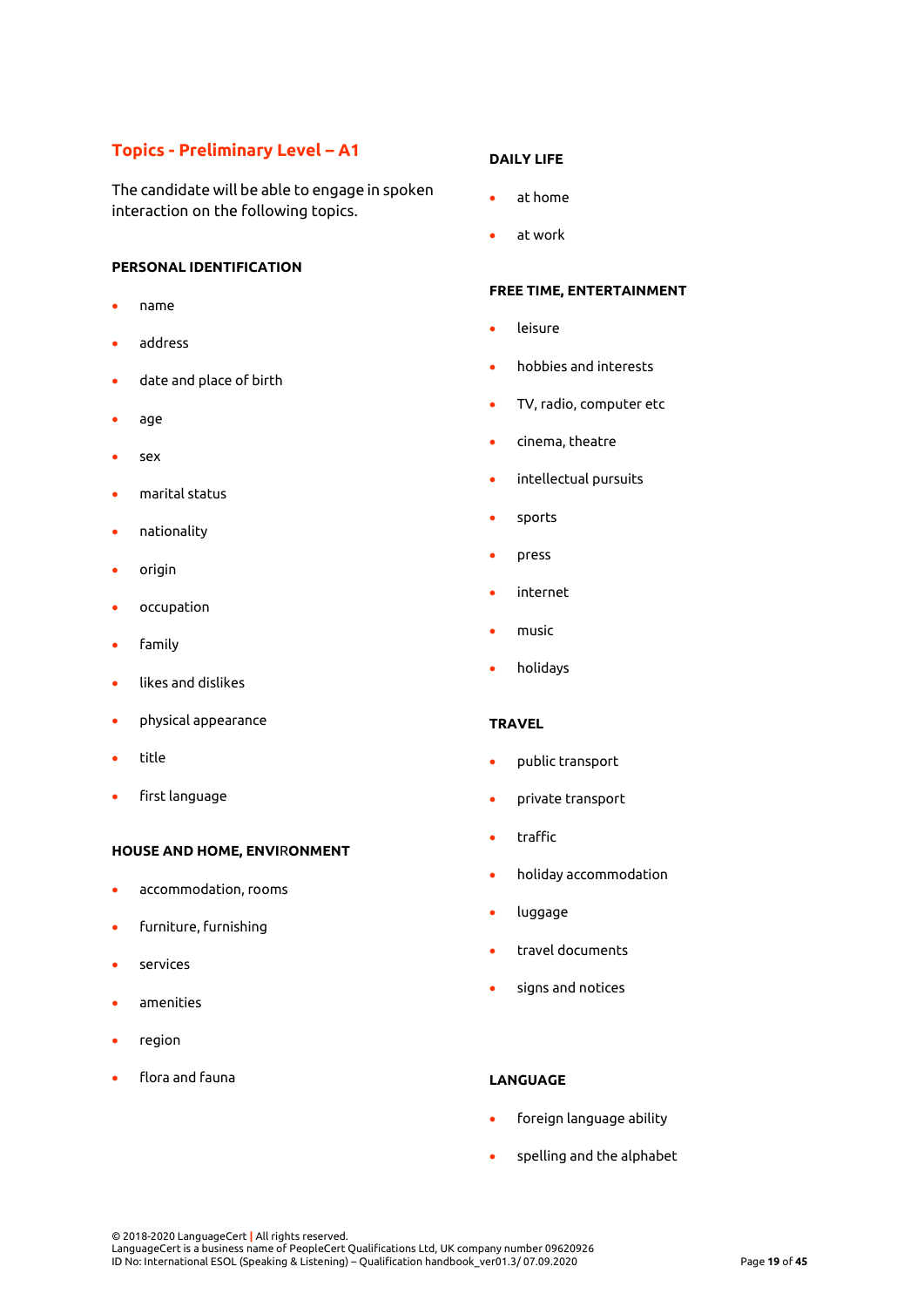#### **RELATIONS WITH OTHER PEOPLE**

- relationships
- correspondence
- behaviour
- **friends**

#### **HEALTH AND BODYCARE**

- parts of the body
- personal comfort
- hygiene
- ailments, accidents
- medical services

#### **SHOPPING**

- shopping facilities
- foodstuffs
- clothes, fashion
- household articles
- prices

#### **FOOD AND DRINK**

- types of food and drink
- eating and drinking out

## **SERVICES**

- post
- telephone
- banking
- police
- hospital, surgery
- garage
- petrol station
- emergency

#### **PLACES**

- asking the way and giving directions
- location

#### **WEATHER**

- giving information about the climate and weather
- climate and weather

#### **MEASURES AND SHAPES**

- digits and cardinal numbers up to 31
- telephone numbers
- height, length, weight, capacity, temperature
- dates, times, days
- shape

## **EDUCATION**

- schooling
- subjects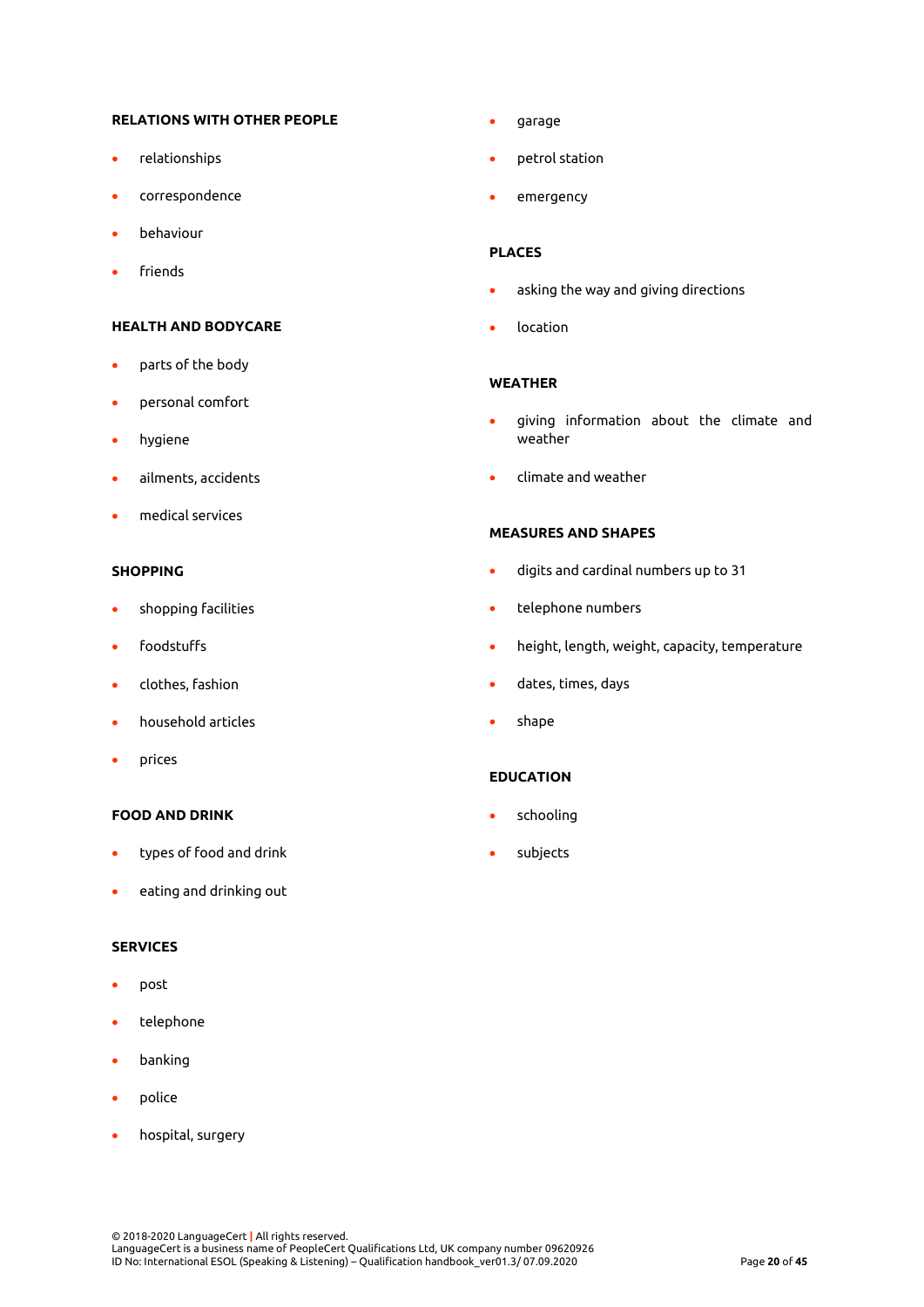## **Functions - Preliminary Level – A1**

(see topics list for contexts)

## **Personal environment**

- asking for and giving personal information
- describing where one lives (accommodation, area, etc)
- asking and answering questions for confirmation, information, identification
- describing familiar people, places and things
- correcting information
- explaining daily routines.

## **Expressing thoughts and feelings**

- expressing agreement or disagreement
- stating knowledge or ignorance of something or someone
- stating and asking about ability or inability to do something
- seeking, granting or denying permission
- expressing wishes
- expressing a preference
- expressing likes and dislikes
- offering and accepting an apology.

#### **Making things happen**

- responding to a request
- requesting something or requesting someone to do something
- inviting someone to do something
- accepting or declining an offer or invitation
- giving single-step instructions
- counting and using numbers.

#### **Social contact**

- getting someone's attention
- greeting people and responding to greetings
- expressing thanks
- addressing somebody
- introducing oneself, family and close friends
- opening, closing a conversation
- indicating lack of understanding
- asking someone to clarify something
- asking for and giving the spelling and meaning of words
- asking for and telling people the time, day, date
- taking leave.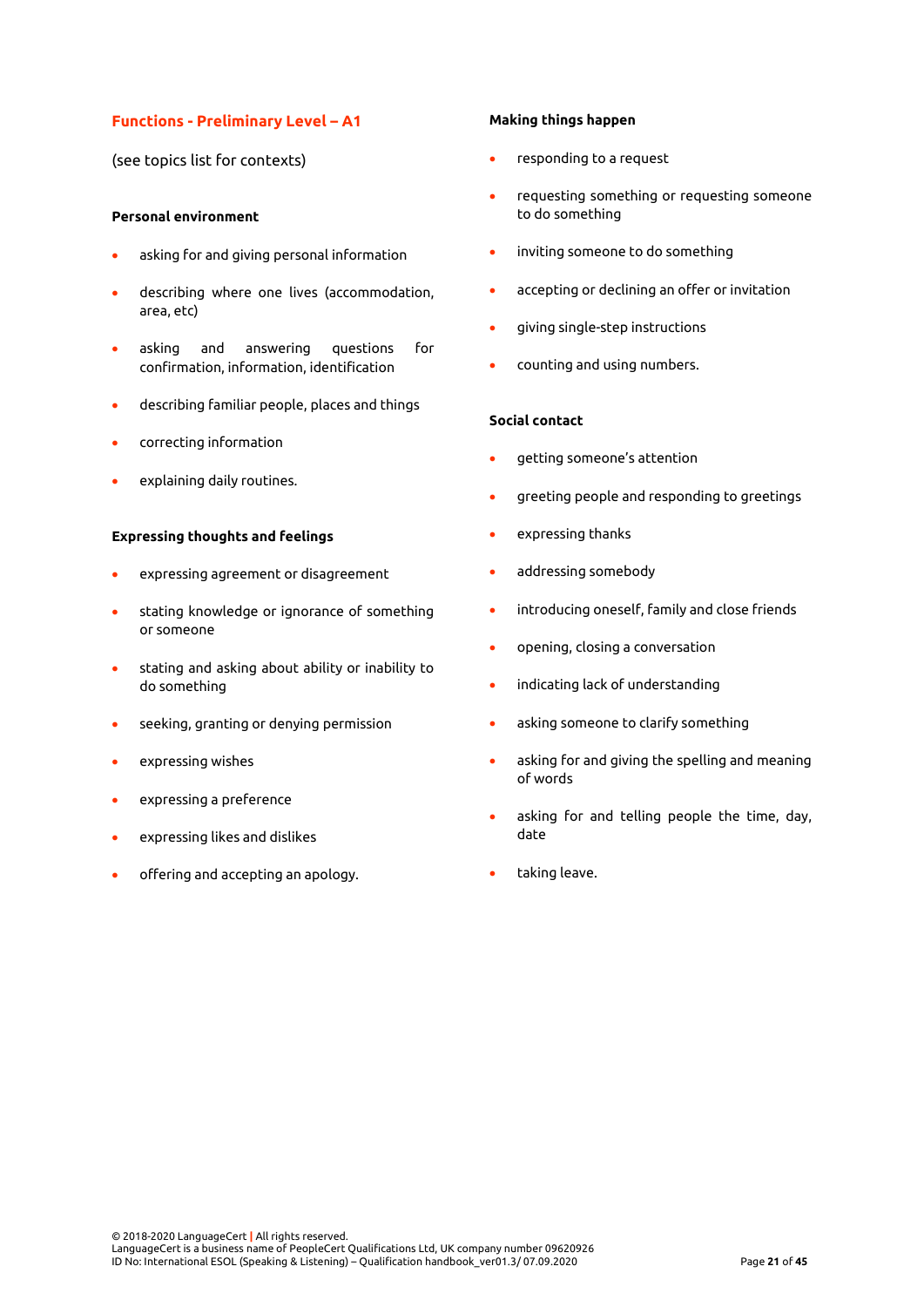# <span id="page-22-0"></span>**Access level – A2**

## **Speaking**

The candidate will be able to:

- speak with reasonable ease in structured situations and short conversations on familiar topics, although from time to time will be asked to repeat or clarify
- communicate personal information to give simple descriptions of family, other people, living or working conditions, habits and daily routines, education background and/or job
- communicate in a limited number of social situations using a range of functional language
- exchange information to perform a task
- give simple directions, instructions and explanations
- ask and answer questions
- give a short description or tell a simple story using simple and compound sentences
- express simple feelings and opinions and establish a shared understanding.

## **Pronunciation**

The candidate will be able to:

• pronounce the sounds of English sufficiently clearly to be generally understood.

## **Accuracy**

The candidate will be able to:

• display some control of basic grammatical structures.

## **Range**

The candidate will be able to:

• display an adequate range of vocabulary to communicate on familiar topics and perform simple tasks.

## **Register**

The candidate will be able to: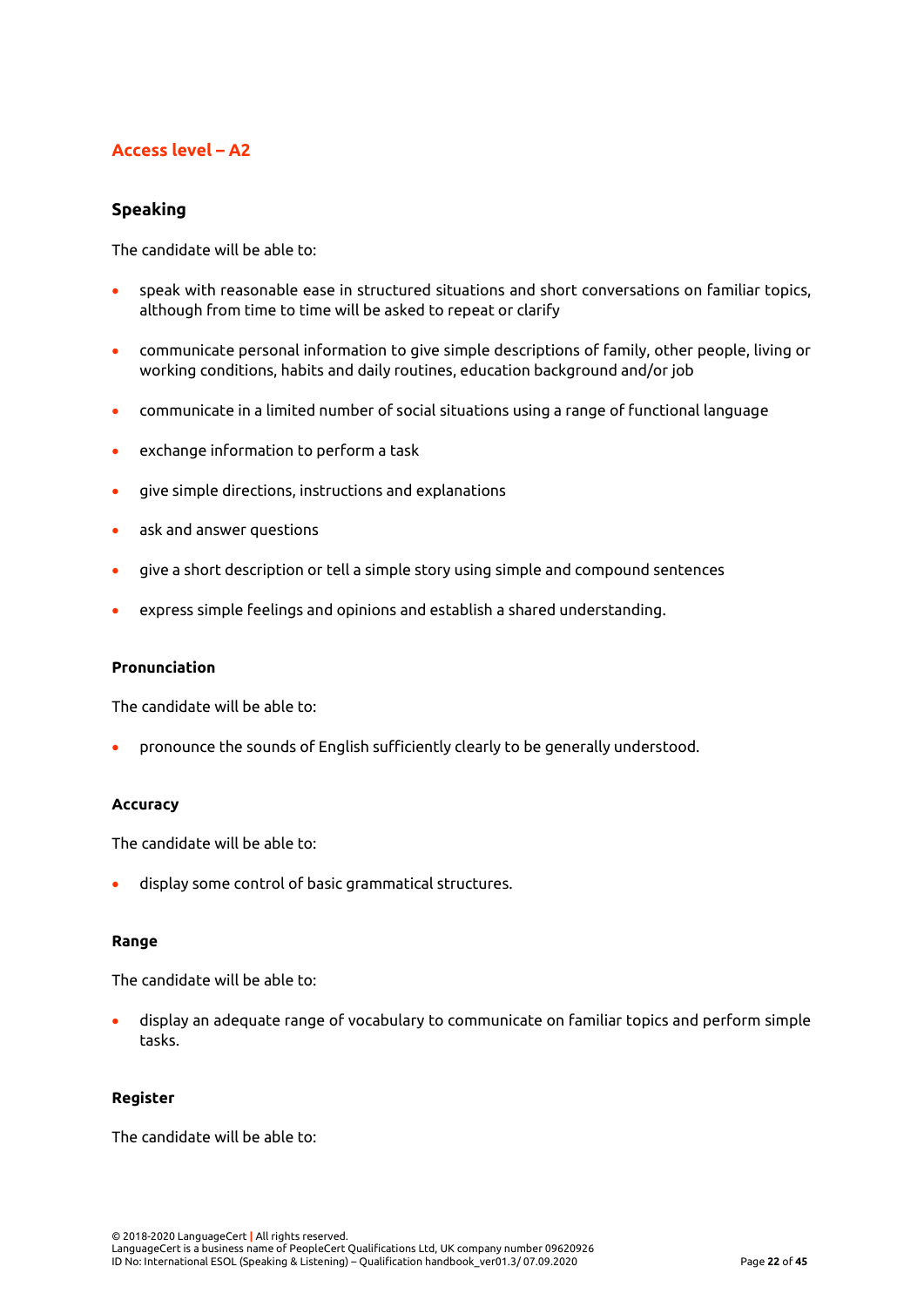• adjust language to suit context in straightforward situations.

## **Fluency**

The candidate will be able to:

- manage the conventions of turn taking in short social exchanges, using simple techniques to start, maintain, and end a conversation
- use a limited number of common discourse markers.

## **Listening**

The candidate will be able to:

- understand speech which is clearly and slowly articulated
- follow short conversations both formal and informal connected with education, work and social life understanding gist, context, feelings, opinions and relationships
- understand simple questions, statements, narratives, directions, explanations and instructions
- identify the function of short utterances (see Grammar and Functions sections)
- extract and reproduce key information from simple spoken messages and announcements.

## **Phonological features**

The candidate will be able to:

• recognise stress and intonation in simple and compound sentences

## **Range**

The candidate will be able to:

- understand key grammatical forms used in common everyday contexts and situations
- understand high frequency vocabulary and basic phrases relating to areas of immediate personal relevance in straightforward familiar formal and informal exchanges.

## **Understanding gist**

The candidate will be able to:

- understand the main ideas in short, clear, simple messages, presentations and announcements, explanations, narratives and instructions
- identify topic, purpose, context, speakers, relationships and opinions from conversations.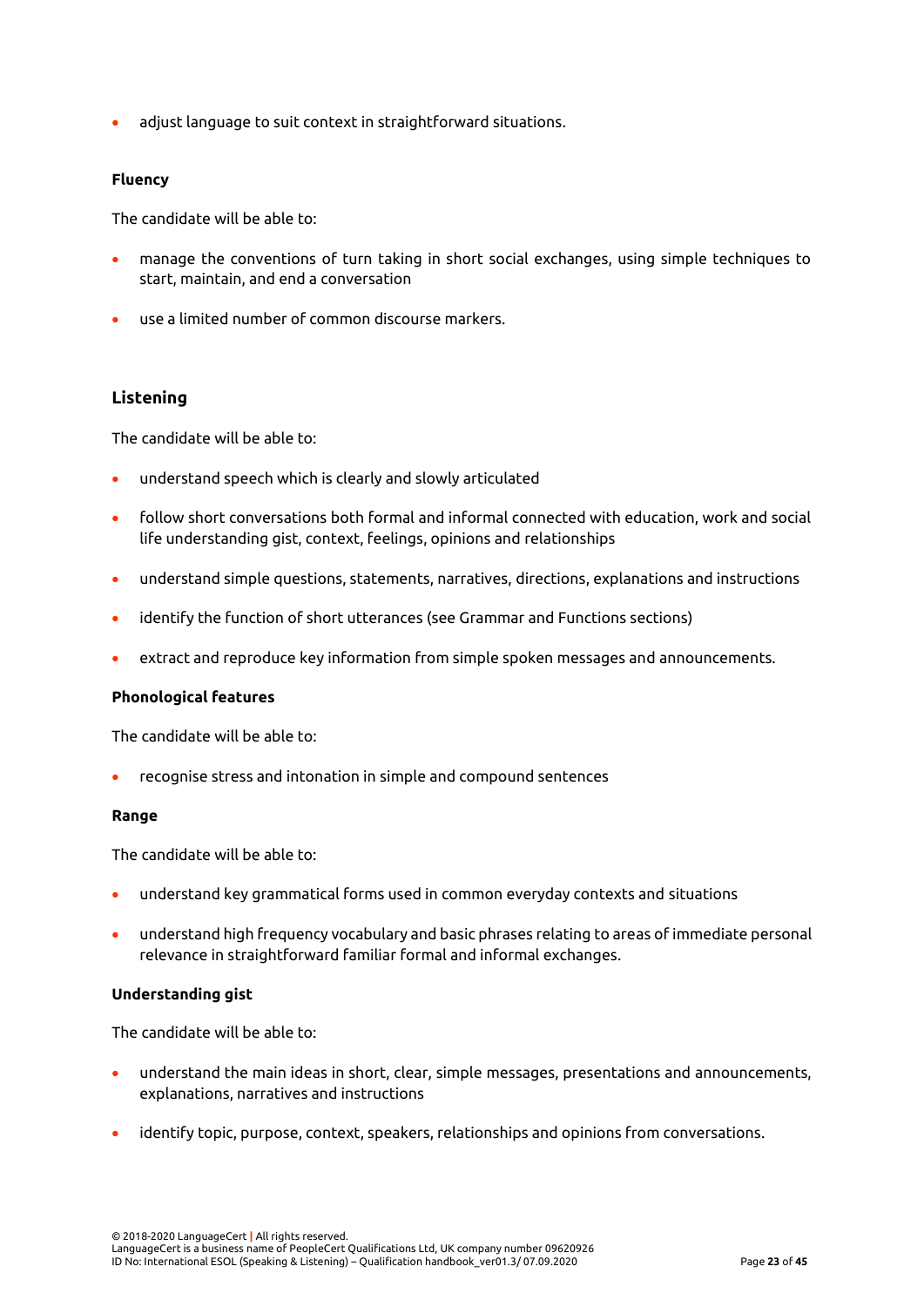## **Understanding detail**

The candidate will be able to:

• extract key words, phrases, numbers and spellings from announcements and messages.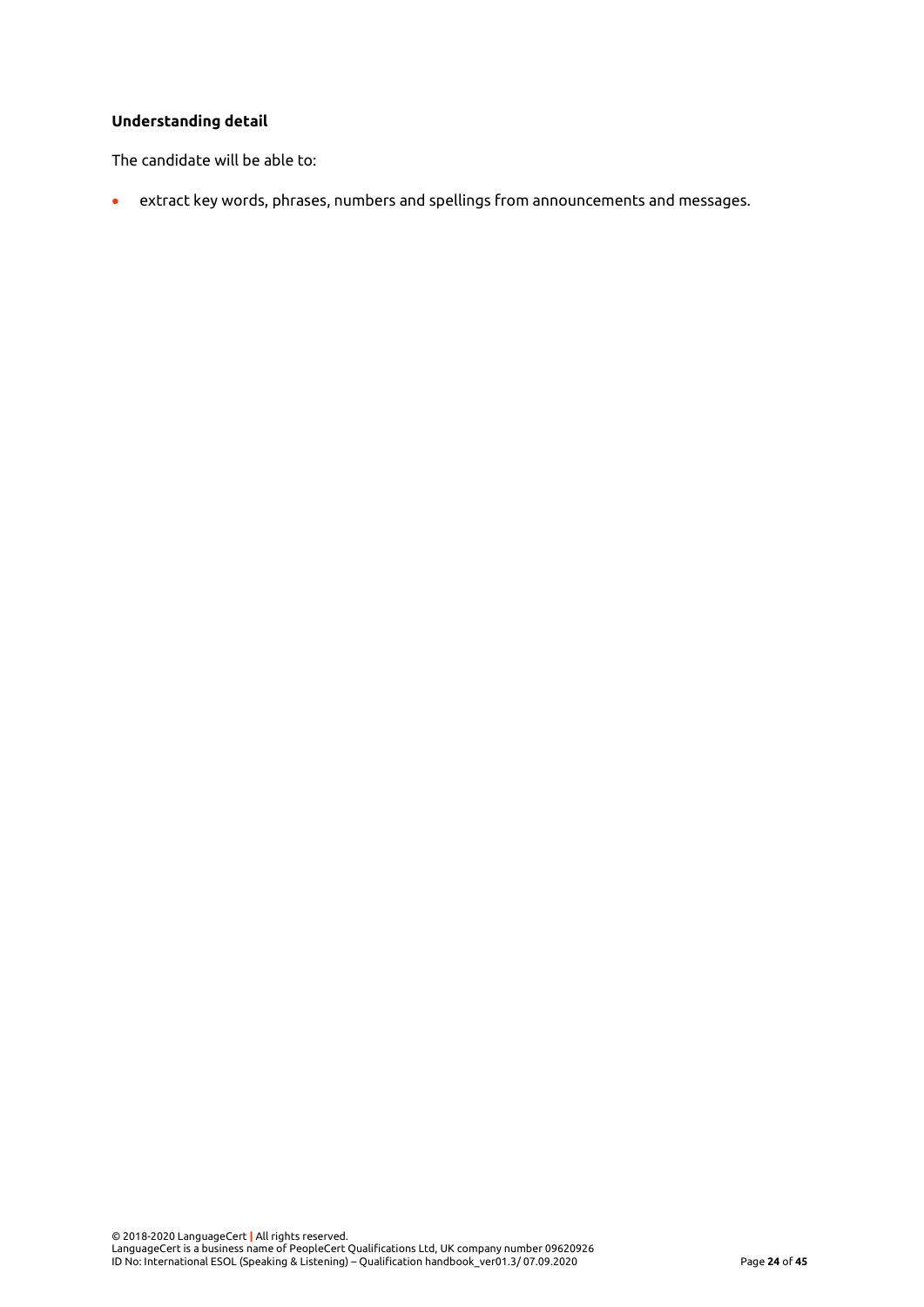## **Topics – Access Level – A2**

## **PERSONAL IDENTIFICATION**

- name
- address
- date and place of birth
- age
- sex
- marital status
- nationality
- origin
- occupation
- family
- likes and dislikes
- physical appearance
- title
- first language

## **HOUSE AND HOME, ENVIRONMENT**

- accommodation, rooms
- furniture, furnishing
- services
- amenities
- region
- flora and fauna

## **DAILY LIFE**

- at home
- at work

#### **FREE TIME, ENTERTAINMENT**

- leisure
- hobbies and interests
- TV, radio, computer etc
- cinema, theatre
- intellectual pursuits
- sports
- press
- internet
- music
- holidays

#### **TRAVEL**

- public transport
- private transport
- traffic
- holiday accommodation
- luggage
- travel documents
- signs and notices

#### **RELATIONS WITH OTHER PEOPLE**

- relationship
- correspondence
- behaviour
- invitations
- **friends**

## **HEALTH AND BODYCARE**

• parts of the body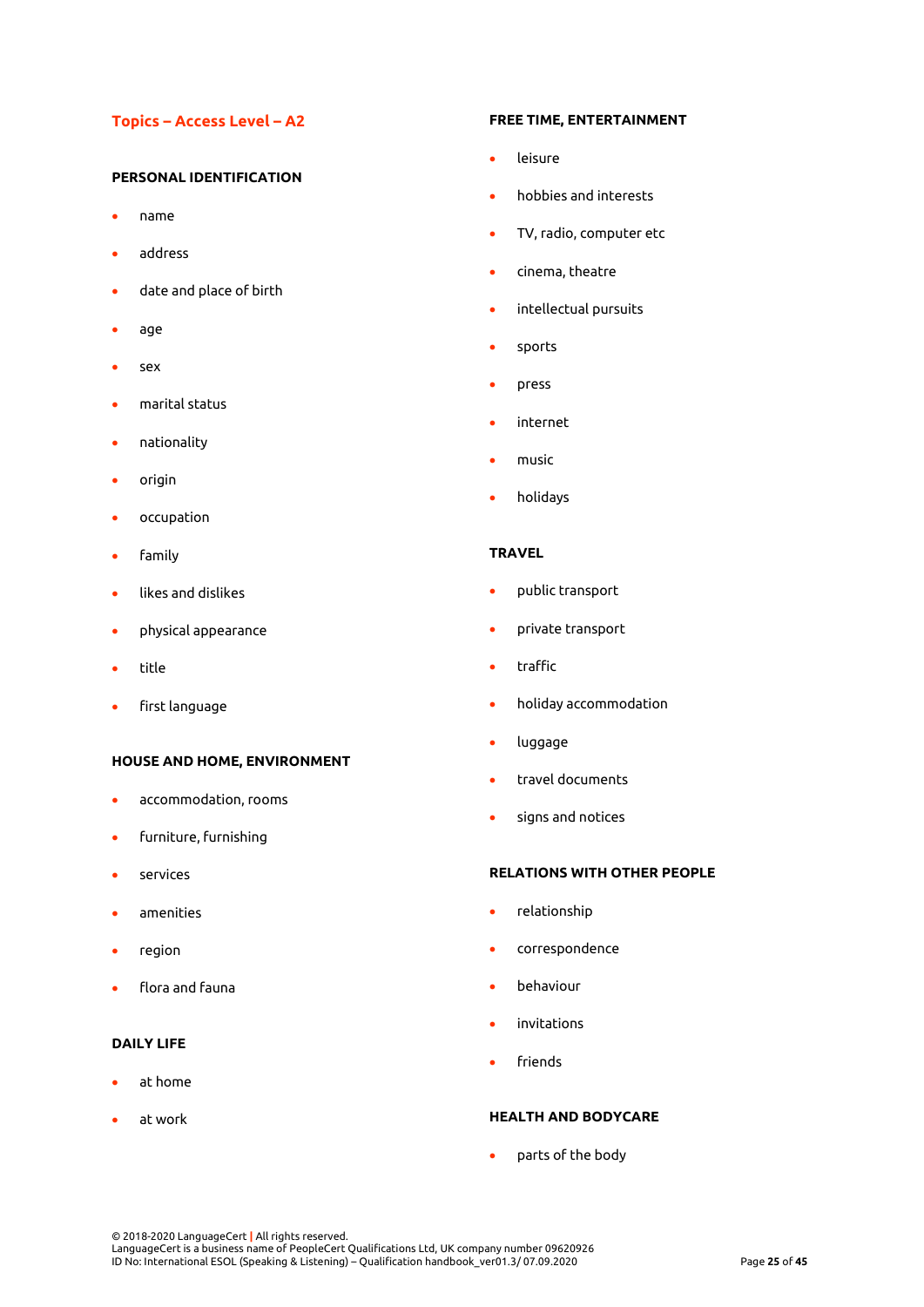- personal comfort
- hygiene
- ailments, accidents
- medical services

## **SHOPPING**

- shopping facilities
- foodstuffs
- clothes, fashion
- household articles
- prices

## **FOOD AND DRINK**

- types of food and drink
- eating and drinking out

#### **SERVICES**

- post
- telephone
- banking
- police
- hospital, surgery
- garage
- petrol station
- emergency

## **PLACES**

- asking the way and giving directions
- location

## **LANGUAGE**

- foreign language ability
- spelling and the alphabet

## **WEATHER**

• providing limited information about the climate and weather

#### **MEASURES AND SHAPES**

- digits and cardinal numbers up to 100 and multiples of 100
- telephone numbers, process
- height, length, weight, capacity, temperature
- dates, times, days
- shape

## **EDUCATION**

- schooling
- subjects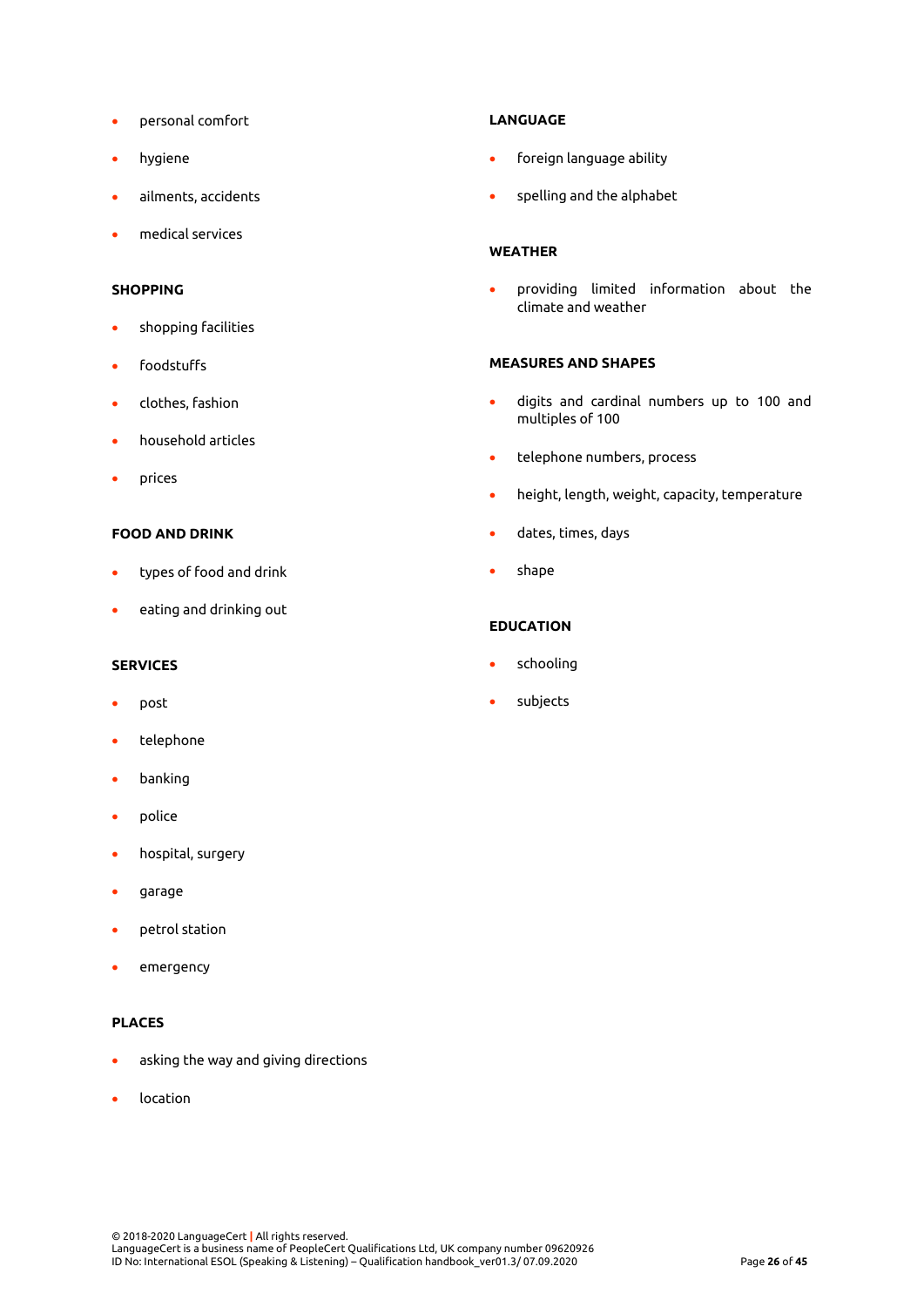## **Functions - Access Level – A2**

(See topics list for contexts)

#### **Personal environment**

- asking for and giving personal information
- describing where one lives (accommodation, area, etc)
- asking and answering questions for confirmation, information, identification
- describing people, places and things
- correcting information
- explaining daily routines
- describing past events
- comparing things, people

## **Expressing thoughts and feelings**

- expressing agreement or disagreement
- denying something
- expressing views and feelings with reasons
- stating and asking about knowledge or ignorance of something or someone
- stating and asking about ability or inability to do something
- stating and asking about certainty or uncertainty of something
- seeking, granting or denying permission
- expressing and asking about wishes and hopes
- expressing and asking about wants, desires, needs
- stating and asking about intention
- stating a preference
- expressing and asking about likes and dislikes, with reasons
- expressing and asking about (dis)pleasure, (un)happiness
- expressing gratitude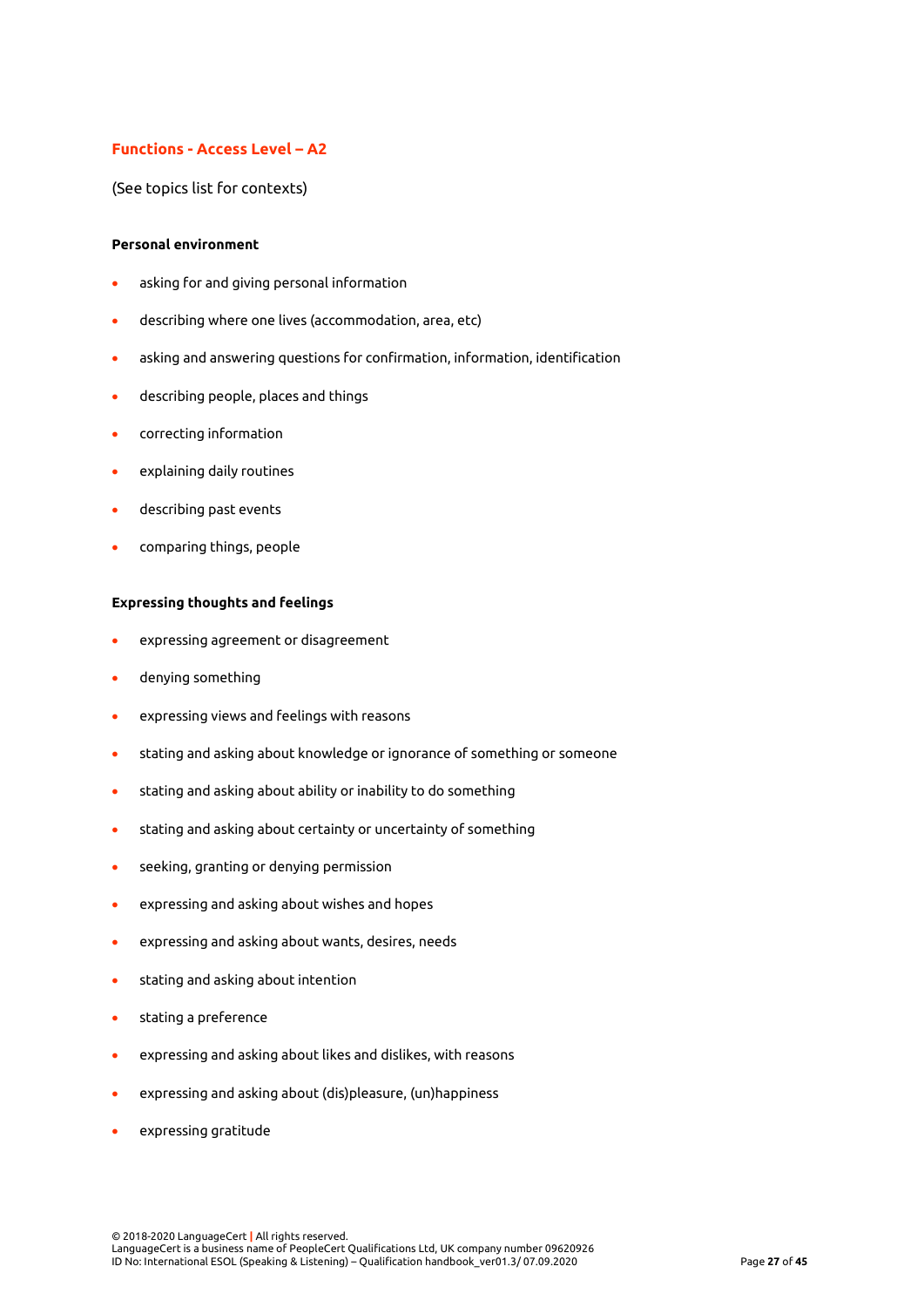- offering and accepting an apology
- expressing approval or appreciation
- expressing regret

#### **Making things happen**

- responding to a request
- requesting something or requesting someone to do something
- inviting someone to do something
- accepting or declining an offer or invitation
- giving instructions
- giving advice
- warning others to be careful or to stop doing something
- offering and requesting assistance
- suggesting a course of action

#### **Social contact**

- getting someone's attention
- greeting people and responding to greetings
- expressing thanks
- addressing somebody
- introducing oneself, family and close friends
- opening, closing a conversation
- congratulating someone
- indicating lack of understanding
- asking someone to clarify or explain something
- asking someone to repeat all or part of something
- asking someone to speak more slowly
- asking for help in finding words or phrases
- asking for and giving the spelling and meaning of words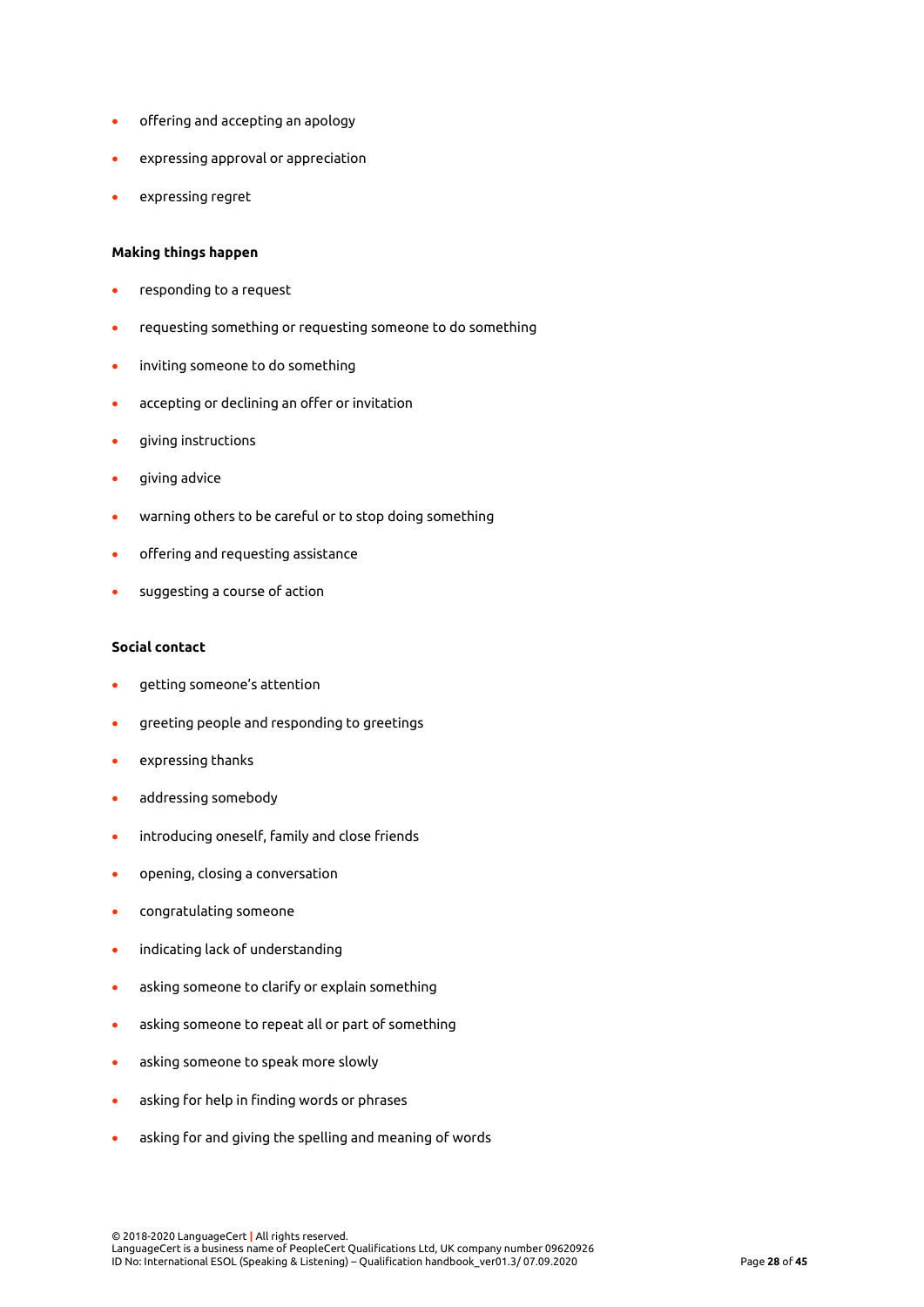- counting and using numbers
- asking for and telling people the time, day, date
- interrupting politely
- summing up
- taking leave
- observing telephone conventions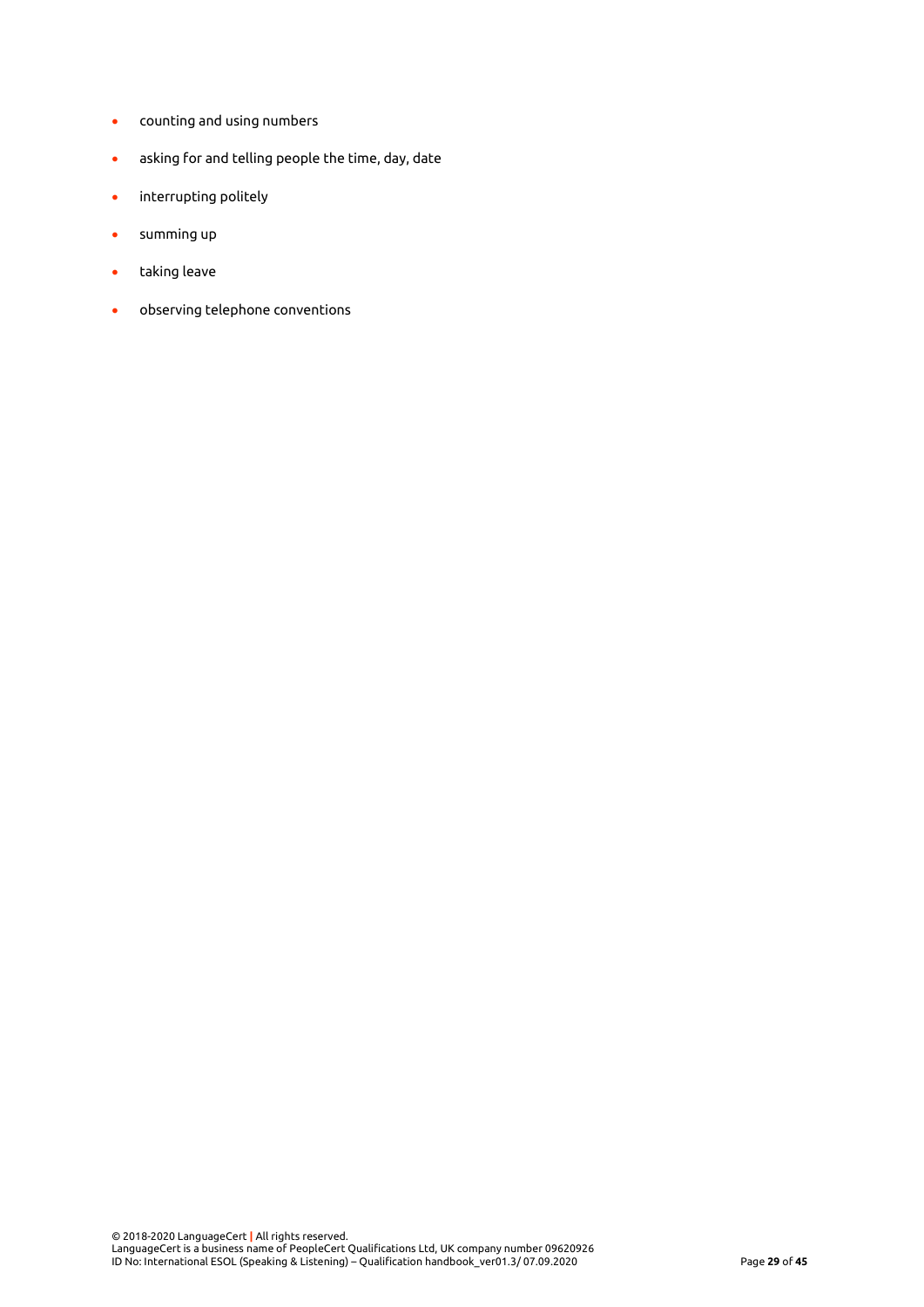# <span id="page-30-0"></span>**Achiever level – B1**

## **Speaking**

The candidate will be able to:

- interact competently if not always accurately in everyday situations
- communicate personal information, opinions and ideas and respond to those of others
- communicate in a variety of social situations using an appropriate range of functional language
- exchange information, feelings and opinions to perform a task
- narrate, describe, explain and express opinions in extended speech related to familiar contexts
- contribute points to a simple discussion.

## **Pronunciation**

The candidate will be able to:

• pronounce the sounds of English sufficiently well to be generally understood and show a fair control of stress and intonation patterns.

## **Accuracy**

The candidate will be able to:

• display a good control of basic grammatical structures without impeding errors when dealing with familiar topics.

## **Range**

The candidate will be able to:

- display an adequate range of vocabulary and expression to deal with familiar situations and topics
- narrate using past tenses.

## **Register**

The candidate will be able to:

- adopt a degree of formality appropriate to familiar circumstances
- use appropriate phrases in familiar situations such as greeting and leave-taking.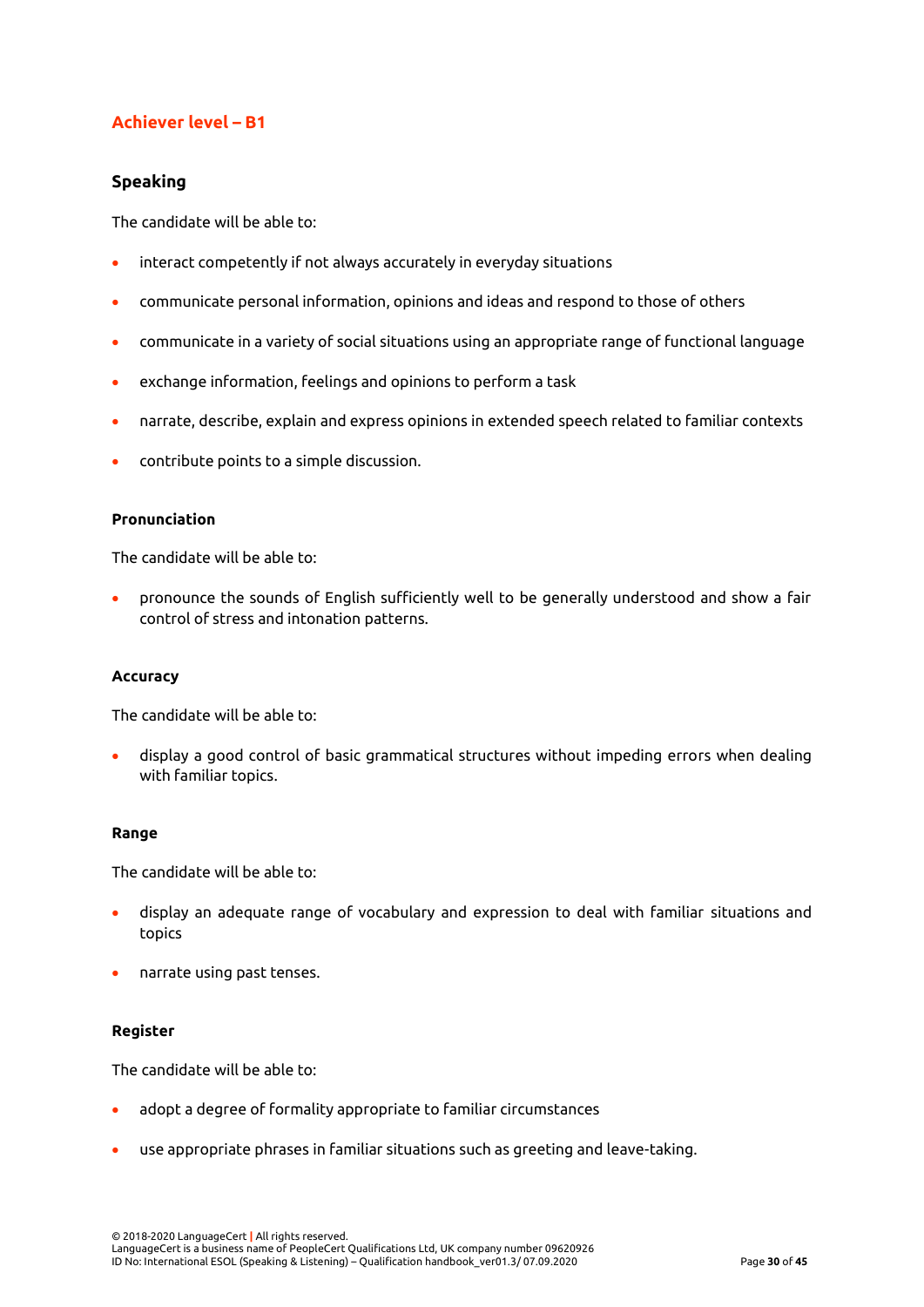## **Fluency**

The candidate will be able to:

- initiate and follow the norms of turn-taking, prompt and manage the discourse with a degree of independence
- connect descriptions, narratives and descriptions in simple ways
- speak without undue hesitation unless searching for information, vocabulary or when reformulating

## **Listening**

The candidate will be able to:

- understand clearly articulated standard speech delivered relatively slowly
- follow short conversations both formal and informal in a range of familiar situations understanding gist, context, feelings, opinions and relationships
- understand straightforward narratives, sequences, instructions, directions and explanations
- identify the function of short utterances (see Grammar and Functions sections)
- follow the main points, speakers, purposes and attitudes in an extended discussion
- extract and reproduce key information from announcements and media broadcasts on a range of familiar topics.

## **Phonological features**

The candidate will be able to:

- recognise stress and intonation in order to follow discourse
- recognise feelings, moods, attitudes, important points and opinions expressed through stress and intonation.

## **Range**

The candidate will be able to:

- understand key grammatical forms used in familiar and less familiar contexts and situations
- understand high frequency vocabulary and expressions relating to familiar and less familiar topics.

© 2018-2020 LanguageCert **|** All rights reserved. LanguageCert is a business name of PeopleCert Qualifications Ltd, UK company number 09620926 ID No: International ESOL (Speaking & Listening) – Qualification handbook\_ver01.3/ 07.09.2020 Page **31** of **45**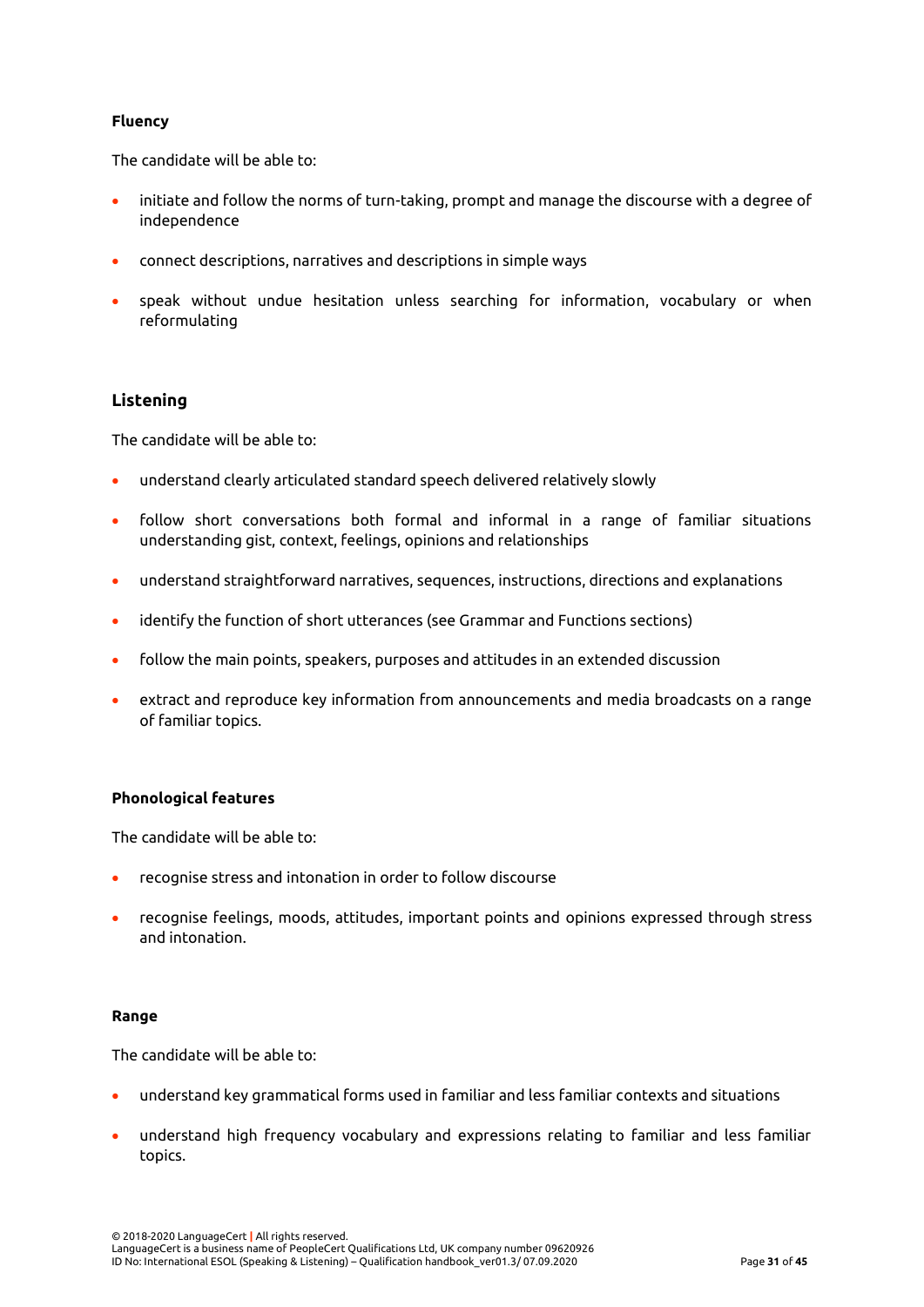## **Understanding gist & detail**

The candidate will be able to:

- understand the main ideas in straightforward announcements, conversations and discussions on familiar and less familiar topics.
- extract key information from announcements, conversations and discussions on familiar and less familiar topics.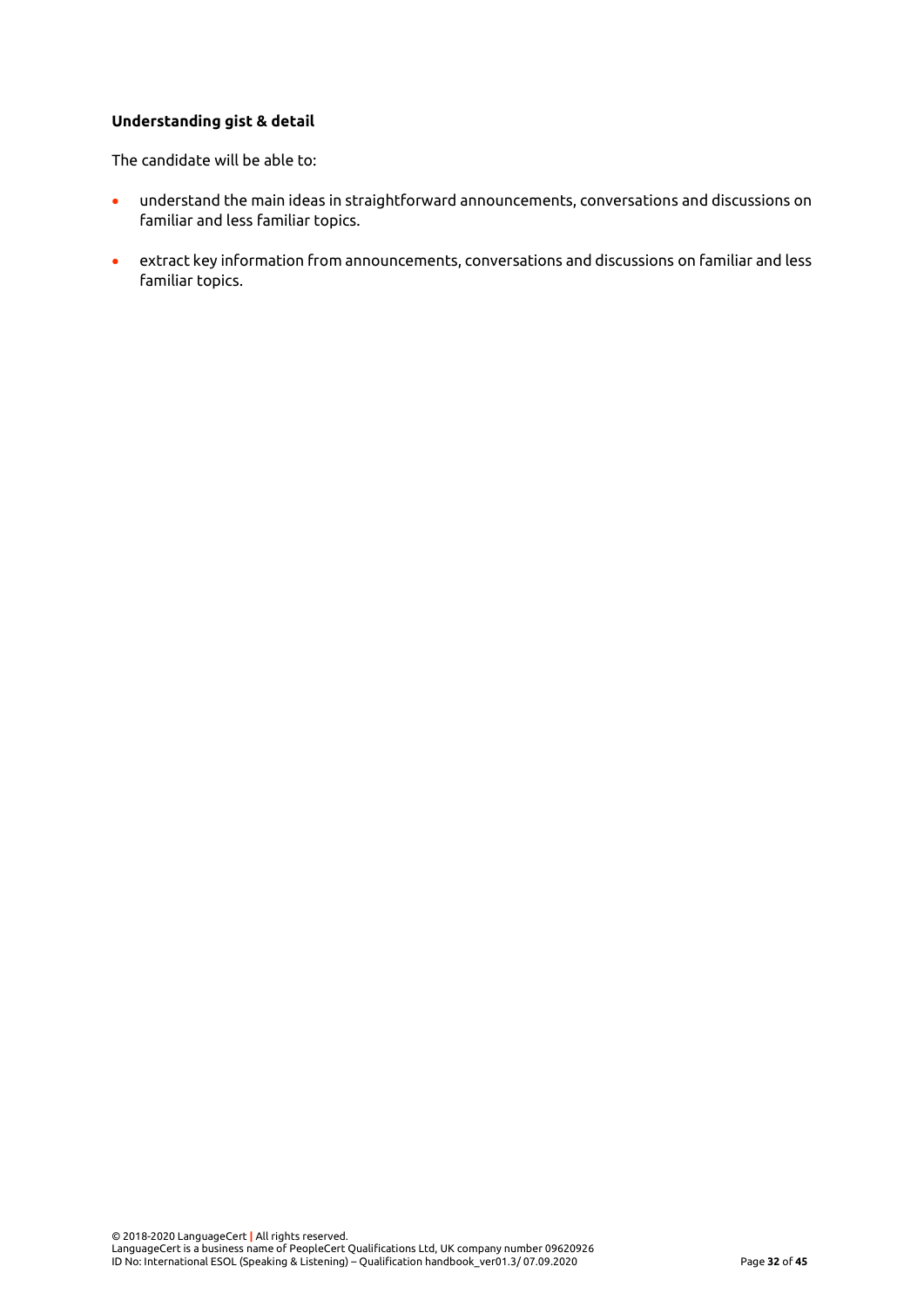## **Topics - Achiever Level – B1**

## **PERSONAL IDENTIFICATION**

- name
- address
- date and place of birth
- age
- sex
- marital status
- nationality
- origin
- occupation
- family
- likes and dislikes
- physical appearance
- title
- first language
- character, disposition

#### **HOUSE AND HOME, ENVIRONMENT**

- accommodation, rooms
- furniture, bedclothes
- services
- amenities
- region
- flora and fauna
- types of accommodation
- cost

#### **DAILY LIFE**

- at home
- at work
- income
- prospects

#### **FREE TIME, ENTERTAINMENT**

- **leisure**
- hobbies and interests
- TV, radio, computer etc
- cinema, theatre
- intellectual pursuits
- sports
- press
- internet
- music
- holidays
- exhibitions, museums
- artistic pursuits

## **PLACES**

- asking the way and giving directions
- location

## **MEASUR**E**S AND SHAPES**

- all digits and cardinal numbers
- telephone numbers
- height, length, weight, capacity, temperature
- dates, times, days
- shape

© 2018-2020 LanguageCert **|** All rights reserved.

LanguageCert is a business name of PeopleCert Qualifications Ltd, UK company number 09620926 ID No: International ESOL (Speaking & Listening) – Qualification handbook\_ver01.3/ 07.09.2020 Page **33** of **45**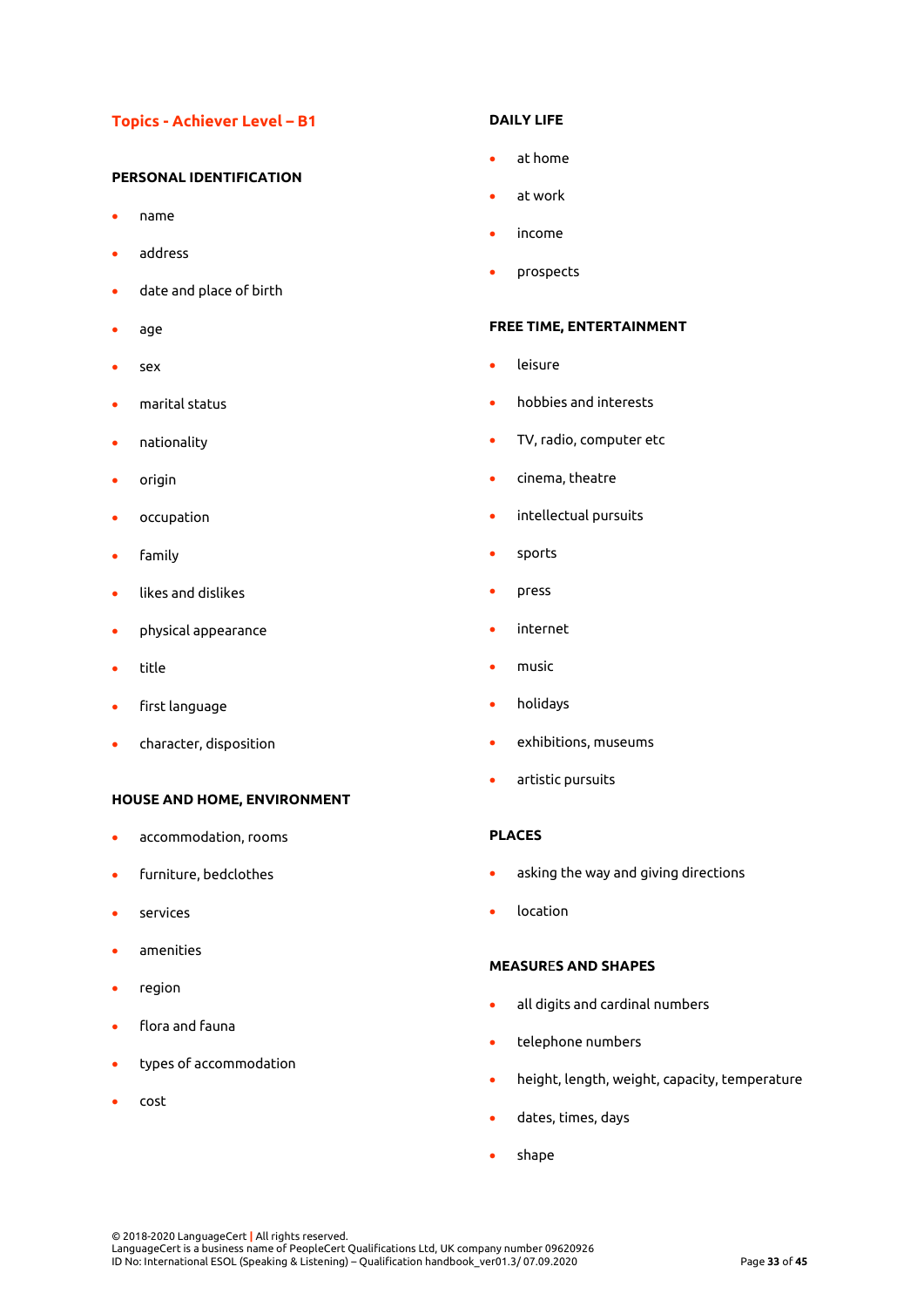## **TRAVEL**

- public transport
- private transport
- traffic
- holiday accommodation
- luggage
- travel documents
- signs and notices
- entering and leaving a country

## **RELATIONS WITH OTHER PEOPLE**

- relationships
- correspondence
- behaviour
- invitations
- club membership
- government and politics
- crime and justice
- social affairs
- **friends**

## **HEALTH AND BODYCARE**

- parts of the body
- personal comfort
- hygiene
- ailments, accidents
- medical services

#### **SHOPPING**

• shopping facilities

- foodstuffs
- clothes, fashion
- household articles
- prices

## **FOOD AND DRINK**

- types of food and drink
- eating and drinking out

#### **SERVICES**

- post
- telephone
- banking
- police
- hospital, surgery
- garage
- petrol station
- emergency

## **LANGUAGE**

- foreign language ability
- spelling and the alphabet

## **WEATHER**

• give information about the climate and weather

#### **EDUCATION**

- subjects
- qualifications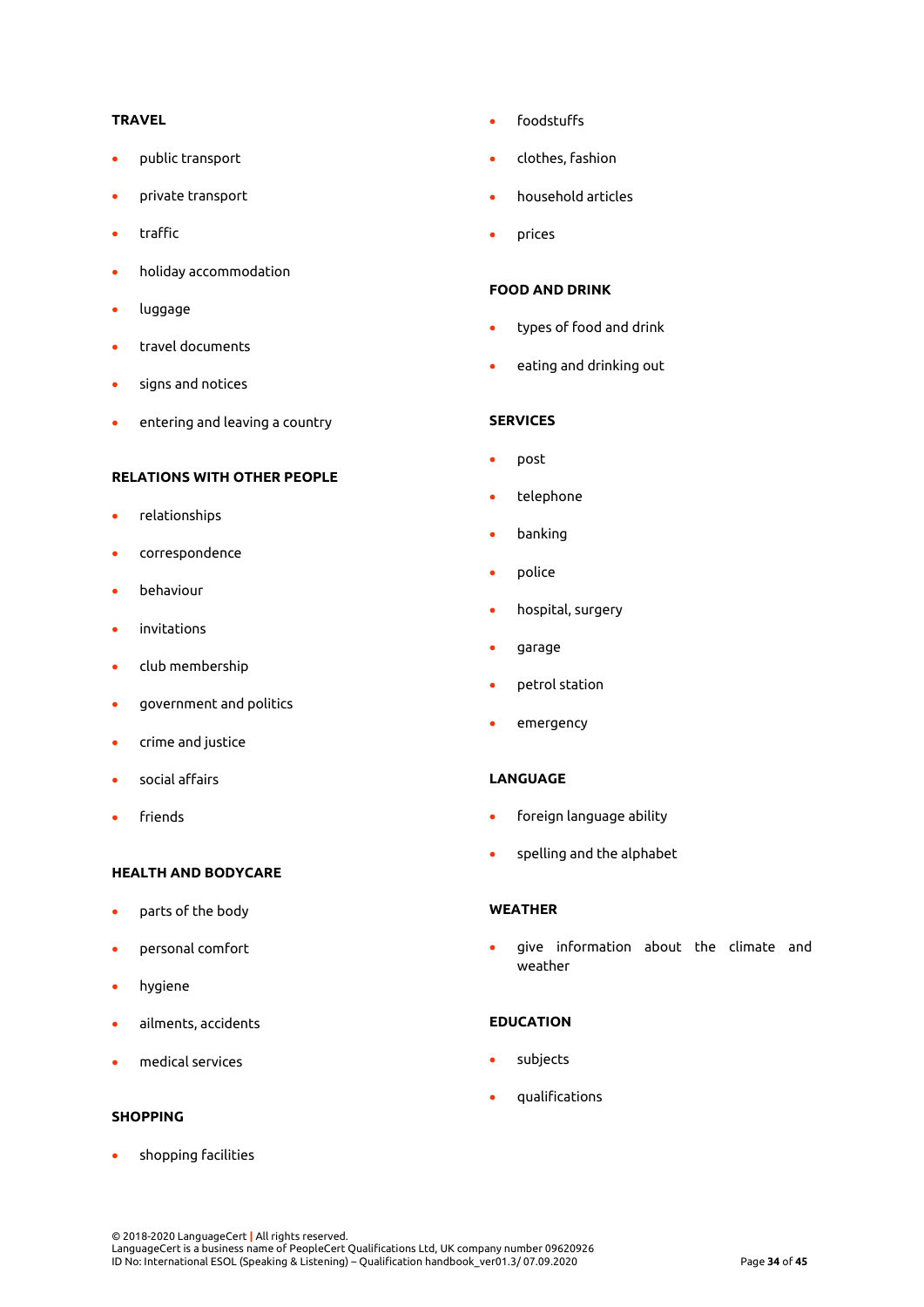## **Functions – Achiever Level – B1**

(see topics list for contexts)

#### **Personal environment**

- asking for and giving personal information
- describing where one lives (accommodation, area etc)
- asking and answering questions for confirmation, information, identification
- describing people, places, things
- correcting information
- explaining daily routines
- narrating and describing past, present and future events
- comparing things, people
- reporting facts, actions.

#### **Expressing thoughts, feelings and attitudes**

- expressing and asking about agreement or disagreement
- denying something
- expressing views and feelings with reasons
- stating and asking about knowledge or ignorance of something or someone
- stating whether a person, thing or action is remembered or forgotten
- enquiring of someone else whether a person, thing or action is remembered or forgotten
- stating and asking about degrees of probability
- expressing, denying or asking about necessity (including logical deduction)
- stating and asking about one's certainty or uncertainty of something
- stating and asking about one's ability or inability to do something
- stating and enquiring about one's obligation (or lack of) to do something
- seeking, granting or denying permission
- stating and asking about the permissibility of doing something
- expressing and asking about wishes and hopes
- expressing and asking about wants, desires, needs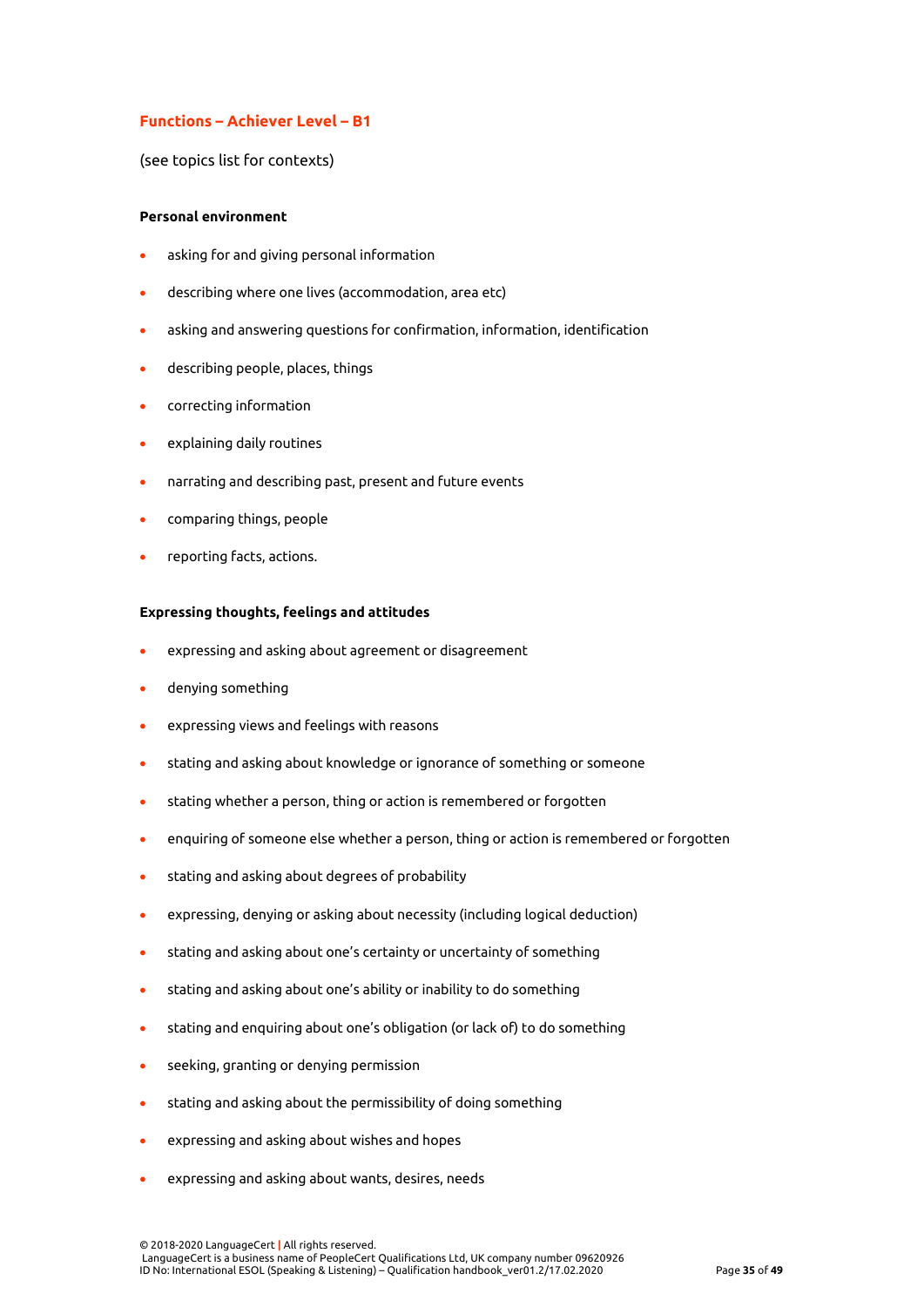- stating and asking about intention
- stating, responding to and asking about preference
- expressing and asking about likes and dislikes, with reasons
- expressing and asking about (dis)pleasure, (un)happiness
- expressing and asking about satisfaction or dissatisfaction
- expressing disappointment
- expressing gratitude
- expressing and asking about interest or lack of it
- expressing surprise or lack of it
- expressing and asking about fear or worry
- giving reassurance
- expressing regret, sympathy
- offering and accepting an apology
- granting forgiveness
- expressing approval or appreciation
- expressing regret
- expressing indifference
- expressing and asking about approval or disapproval
- expressing moral obligation

#### **Making things happen**

- responding to a request
- requesting something or requesting someone to do something
- inviting someone to do something
- accepting or declining an offer or invitation
- giving instructions
- giving and asking for advice
- responding to or rejecting advice, with reasons
- warning others to be careful or to stop doing something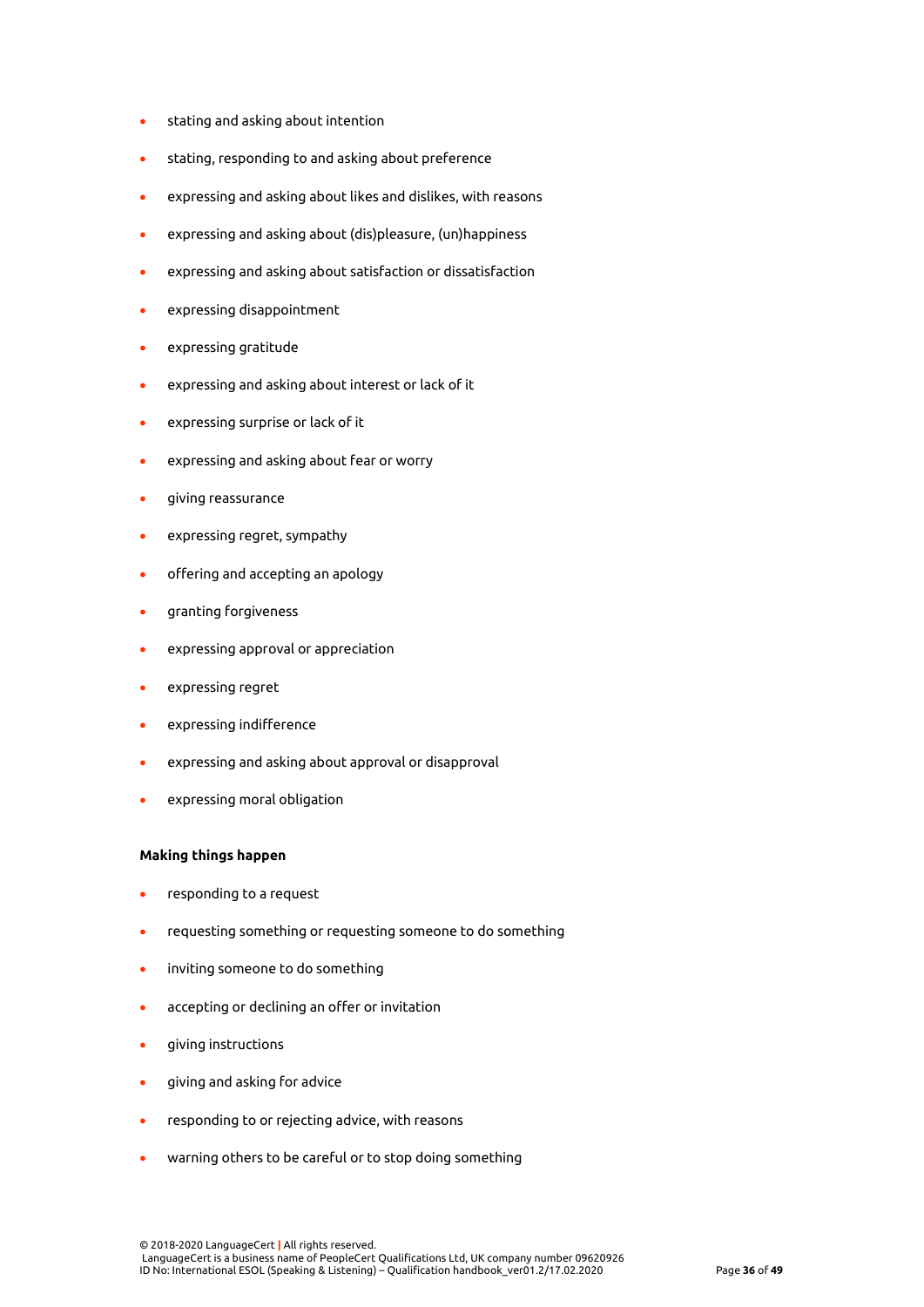- offering and requesting assistance
- insisting politely
- persuading someone to do something
- suggesting a course of action
- asking for, responding to or rejecting suggestions with reason/alternative
- encouraging someone to do something
- making and agreeing plans and arrangements
- reaching a compromise
- prohibiting someone from doing something
- making a complaint
- social contact
- getting someone's attention
- greeting people and responding to greetings
- expressing thanks
- addressing somebody
- making and responding to introductions
- opening, closing a conversation
- congratulating someone
- praising someone
- paying a compliment
- asking someone's opinion
- indicating lack of understanding
- giving and asking for clarification or explanation of something
- confirming one's own or another's understanding
- asking someone to repeat a word, phrase or sentence
- asking someone to speak more slowly
- asking for help in finding words or phrases
- asking for and giving the spelling and meaning of words
- counting and using numbers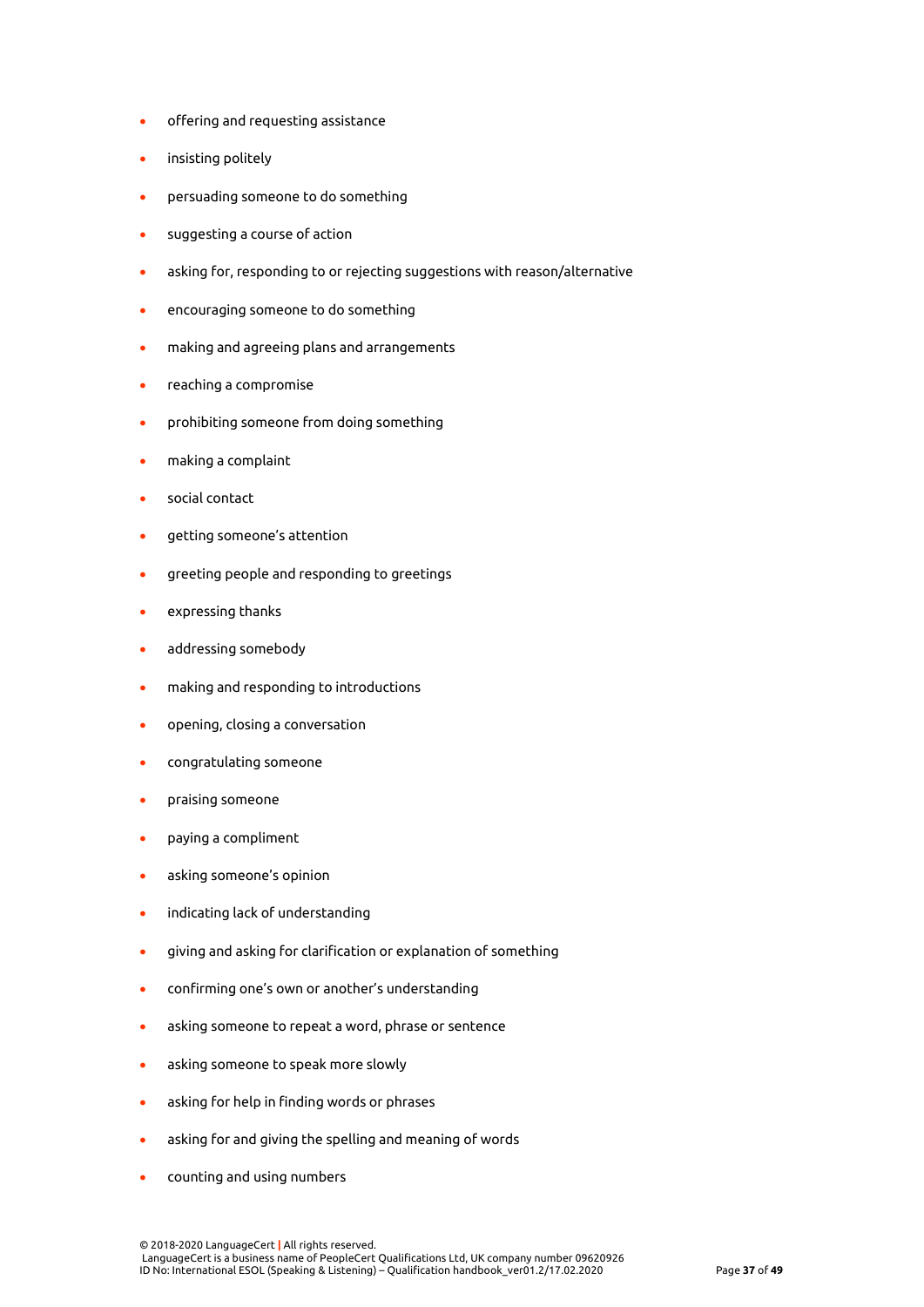- asking for and telling people the time, day, date
- interrupting politely
- exemplifying or emphasising a point
- encouraging another speaker to continue
- indicating a wish to continue or finish speaking
- summing up
- taking leave
- observing telephone conventions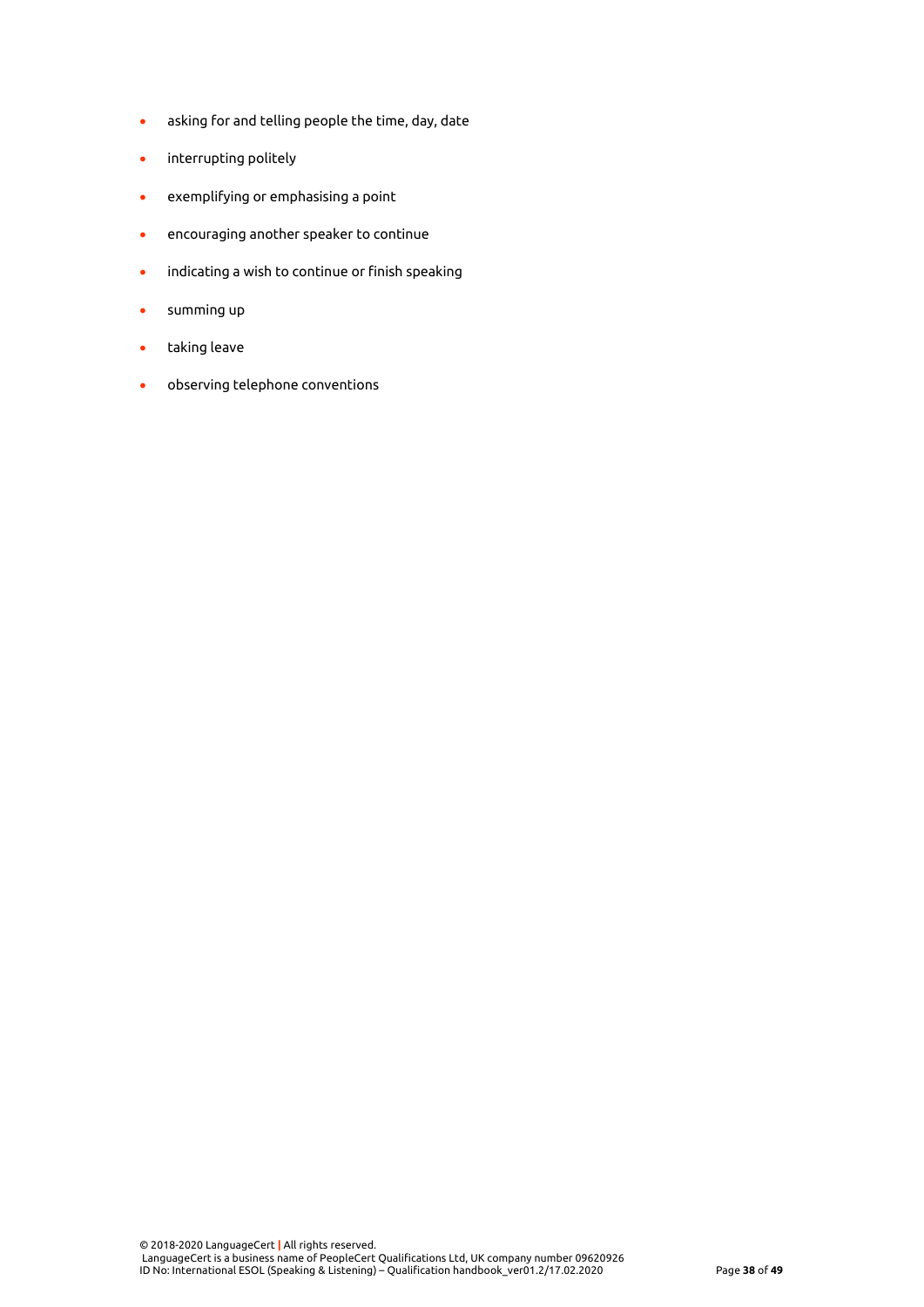## **3.2 Grammar**

## **Grammar – Preliminary (A1), Access (A2) and Achiever (B1) levels**

Candidates may be exposed to the grammar required for the level above, but will not be tested on it. The standards set out in the following pages are cumulative. That is, a B1 candidate, for example, will be able to carry out the standards set across all three levels - A1, A2 and B1

<span id="page-39-0"></span>

|                  | <b>Preliminary</b>                                                                                                                                                                     | <b>Access</b>                  | <b>Achiever</b>                                           |
|------------------|----------------------------------------------------------------------------------------------------------------------------------------------------------------------------------------|--------------------------------|-----------------------------------------------------------|
|                  |                                                                                                                                                                                        | as Preliminary and in addition | as Access and in addition                                 |
| Simple sentences | word order in simple statements:<br>subject-verb-<br>object/adverb/adjective/prepositional<br>phrase<br>word order in instructions<br>word order in questions<br>There is/are $+$ noun | There was/were                 | There has/have been<br>There will be/there is going to be |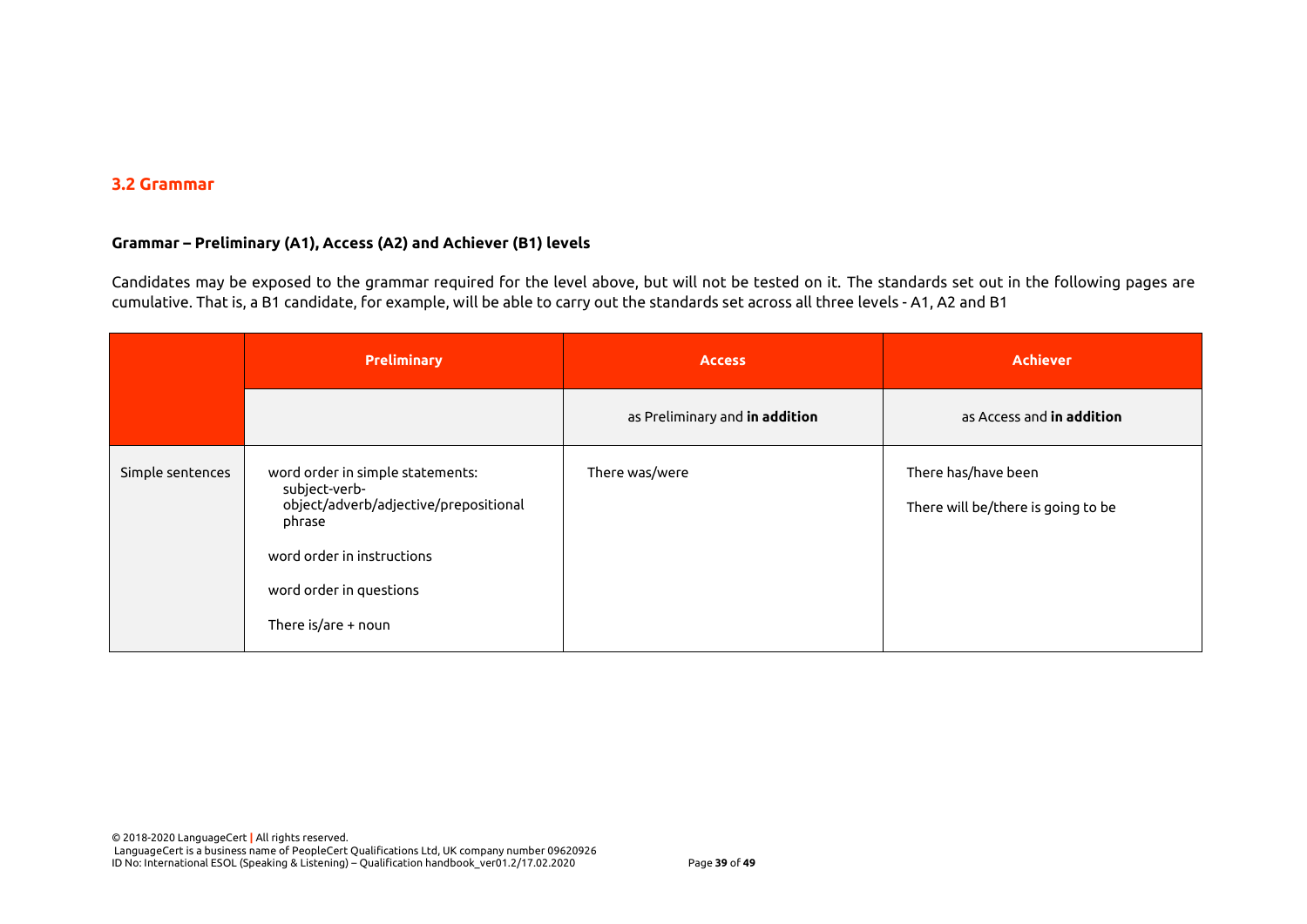|                       | <b>Preliminary</b> | <b>Access</b>                                                                                               | <b>Achiever</b>                                                                                                                                                     |
|-----------------------|--------------------|-------------------------------------------------------------------------------------------------------------|---------------------------------------------------------------------------------------------------------------------------------------------------------------------|
|                       |                    | as Preliminary and in addition                                                                              | as Access and in addition                                                                                                                                           |
| Compound<br>sentences |                    | use of conjunctions and/but/or<br>word order subject-verb-(object)<br>(+and/but/or) + subject-verb-(object) |                                                                                                                                                                     |
| Complex<br>sentences  |                    | Clauses of:<br>time with when, before, after<br>reason because, result so<br>noun clause with that          | word order in complex sentences<br>complex sentences with a subordinate<br>clause<br>defining relative clauses with who, which,<br>that<br>clause as subject/object |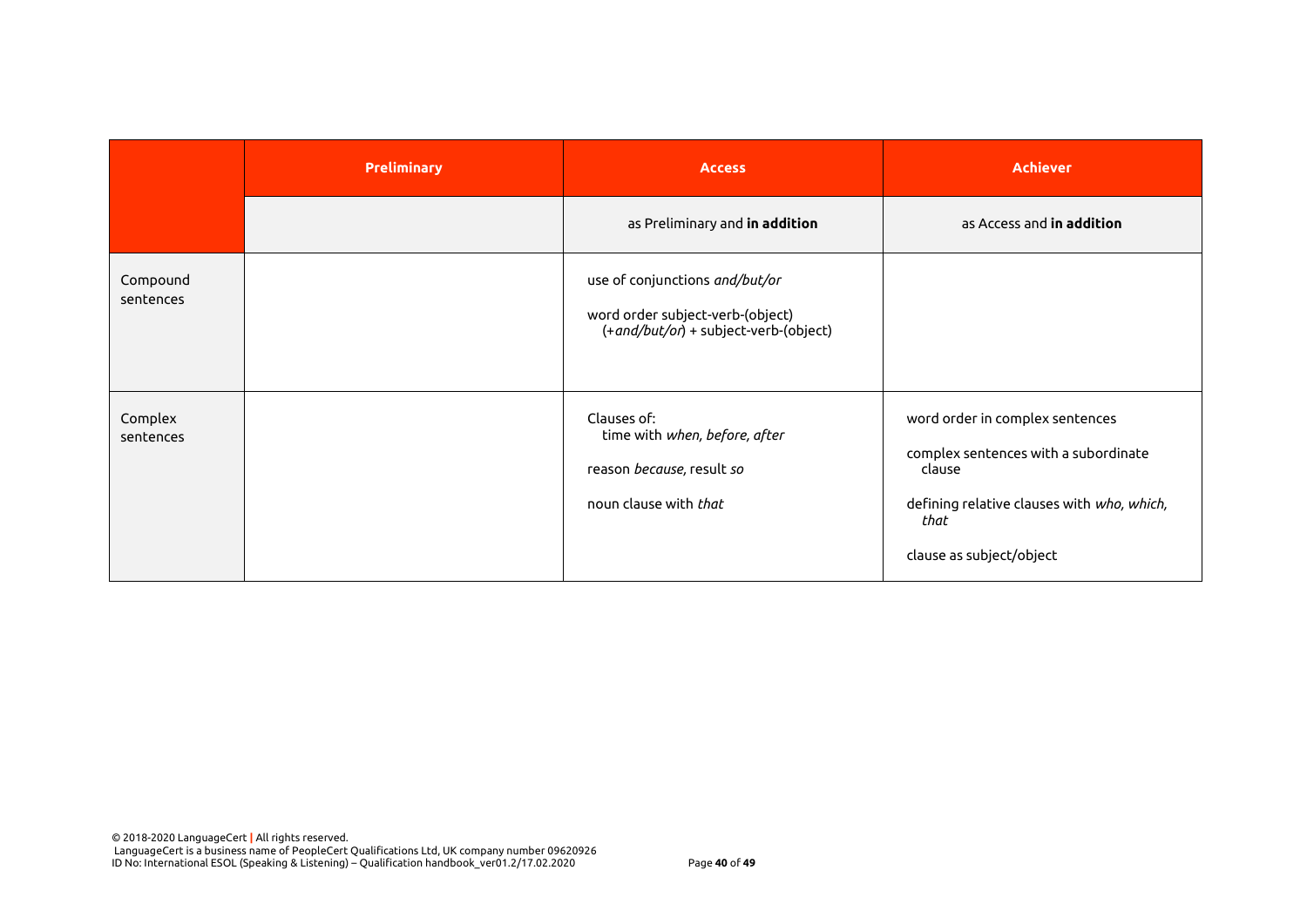## **Verb forms**

|            | <b>Preliminary</b>                                                                                                                                                                                                                                                                                                                                     | <b>Access</b>                                                                                                                                                                                                                                                                                                                                                                         | <b>Achiever</b>                                                                                                                                                                                                                                                                                                         |
|------------|--------------------------------------------------------------------------------------------------------------------------------------------------------------------------------------------------------------------------------------------------------------------------------------------------------------------------------------------------------|---------------------------------------------------------------------------------------------------------------------------------------------------------------------------------------------------------------------------------------------------------------------------------------------------------------------------------------------------------------------------------------|-------------------------------------------------------------------------------------------------------------------------------------------------------------------------------------------------------------------------------------------------------------------------------------------------------------------------|
|            |                                                                                                                                                                                                                                                                                                                                                        | as Preliminary and in addition                                                                                                                                                                                                                                                                                                                                                        | as Access and in addition                                                                                                                                                                                                                                                                                               |
| Verb forms | Present reference:                                                                                                                                                                                                                                                                                                                                     | Present reference:                                                                                                                                                                                                                                                                                                                                                                    | Present/Past reference:                                                                                                                                                                                                                                                                                                 |
|            | simple present tense of be/have/do and<br>common regular verbs<br>present continuous of common verbs<br>Have got<br>Other:<br>Yes/no questions<br>Question words:<br>who/what/where/when/how much/how<br>many/how old<br>Auxiliary 'do' for questions and negatives<br>(positive questions only)<br>Short answers such as yes he does, no I<br>haven't | simple present with no time focus<br>present continuous to express continuity<br>Past reference:<br>past tense of regular and common irregular<br>verbs with time markers<br>Future reference:<br>$NP + be going to$ , present continuous and<br>time markers<br>Other:<br>limited range of common verbs, -ing form,<br>such as like, go<br>verb + to + infinitive such as want, hope | Present perfect with since/for/ever/never,<br>yet/already, just<br>Past reference:<br>used to for regular actions in the past<br>past continuous<br>Future reference:<br>Future simple verb forms, NP + will<br>Other:<br>Zero and 1st conditional<br>Range of verbs + -ing forms<br>to + infinitive to express purpose |
|            | imperatives and negative imperatives<br>contracted forms appropriate to this level                                                                                                                                                                                                                                                                     | very common phrasal verbs such as get up,<br>get off                                                                                                                                                                                                                                                                                                                                  | common phrasal verbs and position of object<br>pronouns, such as I looked it up                                                                                                                                                                                                                                         |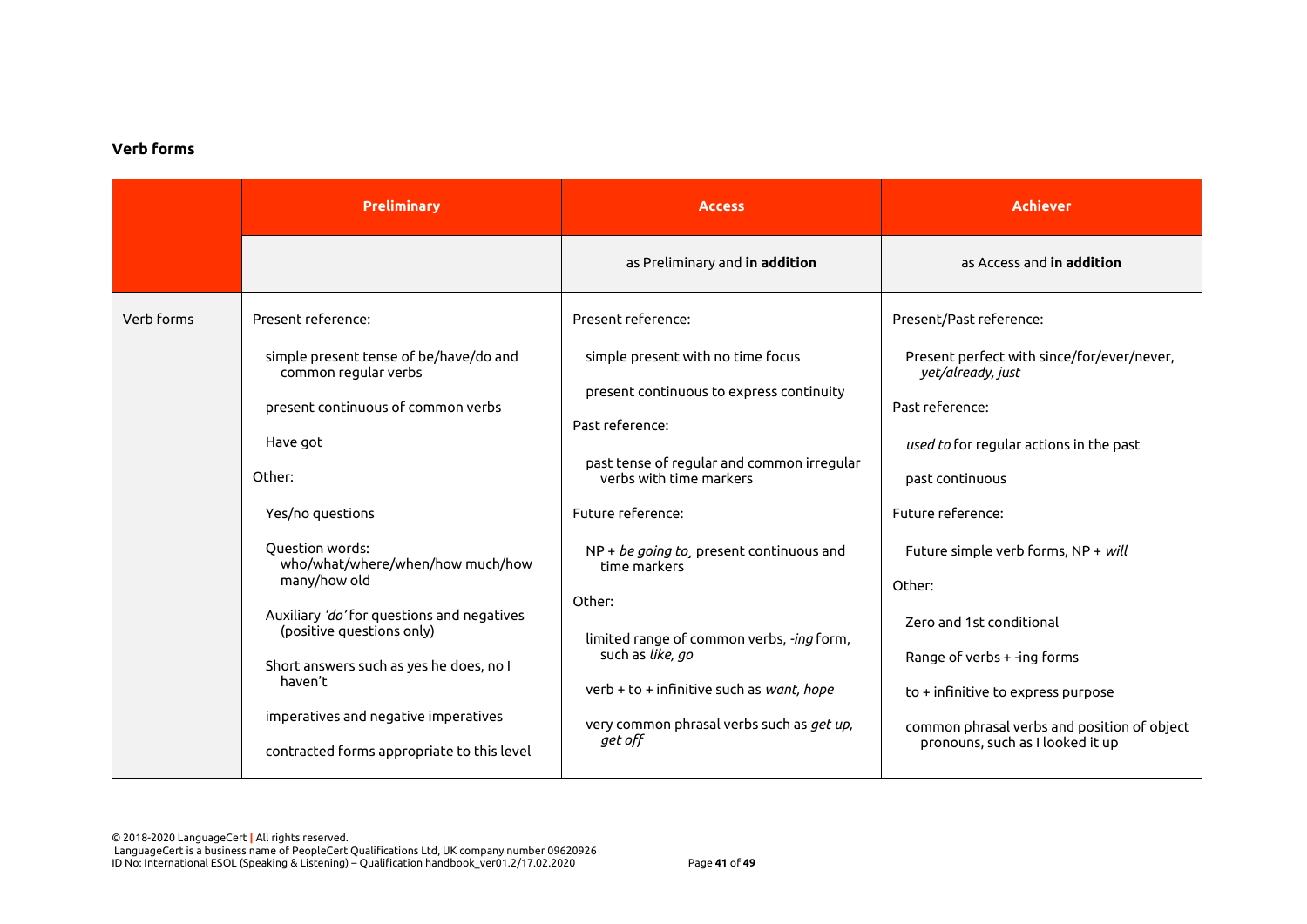| <b>Preliminary</b>                | <b>Access</b>                                                  | <b>Achiever</b>                                           |
|-----------------------------------|----------------------------------------------------------------|-----------------------------------------------------------|
|                                   | as Preliminary and in addition                                 | as Access and <b>in addition</b>                          |
| $let's + infinite for suggestion$ | questions such as what time, how often,<br>why, which          | simple reported/embedded statements and<br>questions      |
|                                   | simple question tags using all the verb forms<br>at this level | question tags using all verbs appropriate at<br>the level |
|                                   | contracted forms appropriate to this level                     | contracted forms appropriate to this level                |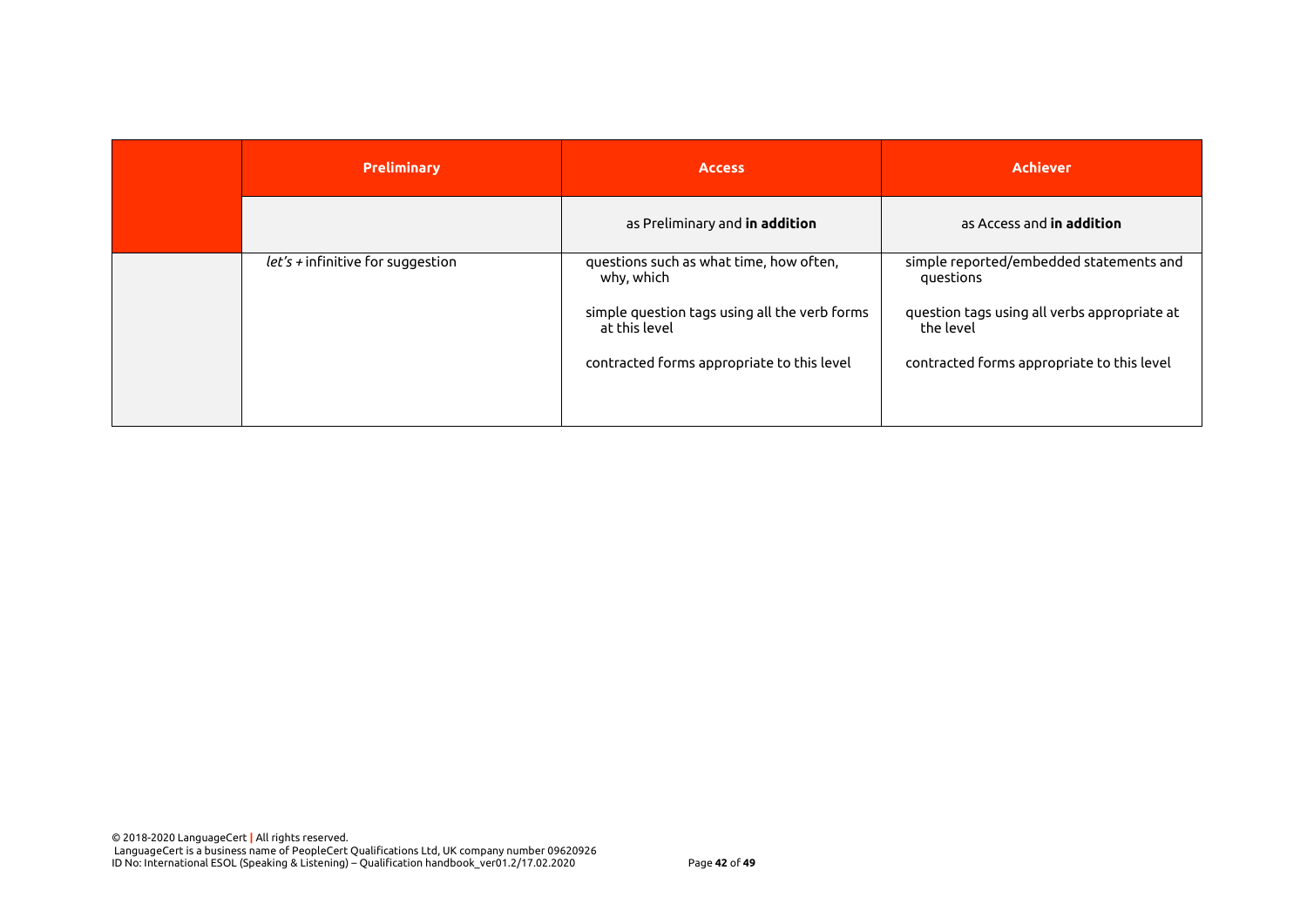## **Modals, nouns, pronouns, possessives, prepositions**

|              | <b>Preliminary</b>                                                                                  | <b>Access</b>                                                                                                                                                                                                                                       | <b>Achiever</b>                                                                                                                                                                                                                                                                                                                                      |
|--------------|-----------------------------------------------------------------------------------------------------|-----------------------------------------------------------------------------------------------------------------------------------------------------------------------------------------------------------------------------------------------------|------------------------------------------------------------------------------------------------------------------------------------------------------------------------------------------------------------------------------------------------------------------------------------------------------------------------------------------------------|
|              |                                                                                                     | as Preliminary and in addition                                                                                                                                                                                                                      | as Access and in addition                                                                                                                                                                                                                                                                                                                            |
| Modals       | Present reference:<br>can, can't (ability/inability, permission) and<br>would like (request)        | Modals and forms with similar meaning:<br>must (obligation)<br>mustn't (prohibition)<br>have to, had got to (need)<br>can, could (requests)<br>couldn't (impossibility)<br>may (permission)<br>single modal adverbs: possibly, probably,<br>perhaps | Modals and forms with similar meaning:<br>should (obligation, advice)<br>might, may, will, probably (possibility and<br>probability in the future)<br>would/should (advice)<br>need to (obligation)<br>needn't (lack of obligation)<br>will definitely (certainty in the future)<br>may / (asking for permission)<br>I'd rather (stating preference) |
| <b>Nouns</b> | regular and common irregular plural forms<br>very common uncountable nouns<br>cardinal numbers 1-31 | countable and uncountable nouns<br>simple nouns phrases<br>cardinal numbers up to 100, multiples of 100                                                                                                                                             | noun phrases with pre- and post-<br>modification such as fair-haired people<br>with sensitive skin<br>all cardinal numbers                                                                                                                                                                                                                           |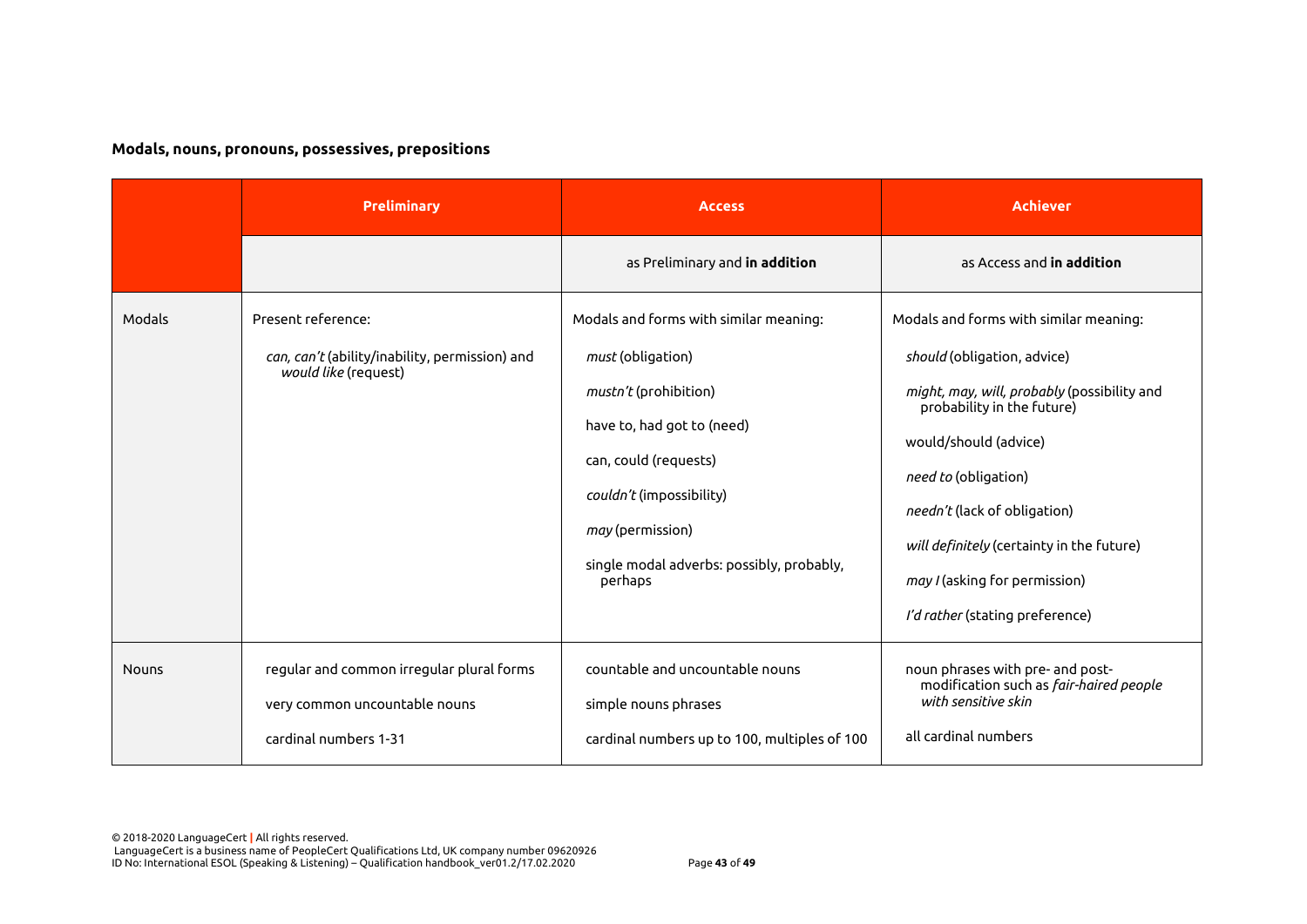|                                              | <b>Preliminary</b>                                                                                                                                                                                     | <b>Access</b>                                                                                                                                                                                                          | <b>Achiever</b>                                                                                                                                                              |
|----------------------------------------------|--------------------------------------------------------------------------------------------------------------------------------------------------------------------------------------------------------|------------------------------------------------------------------------------------------------------------------------------------------------------------------------------------------------------------------------|------------------------------------------------------------------------------------------------------------------------------------------------------------------------------|
|                                              |                                                                                                                                                                                                        | as Preliminary and in addition                                                                                                                                                                                         | as Access and in addition                                                                                                                                                    |
| Pronouns                                     | personal - subject                                                                                                                                                                                     | object, reflexive                                                                                                                                                                                                      |                                                                                                                                                                              |
| <b>Possessives</b>                           | possessive adjectives such as my, your, his,<br>her, its, our, their<br>use of 's, s'                                                                                                                  | possessive pronouns such as <i>mine</i> , yours,<br>whose                                                                                                                                                              | As Access                                                                                                                                                                    |
| Prepositions and<br>prepositional<br>phrases | common prepositions such as at, in, on,<br>under, next to, between, near, to, from<br>prepositional phrases of place, time and<br>movement, such as at home, on the left, on<br>Monday, at six o'clock | prepositions of place, time and movement,<br>such as before, after, towards, up, down,<br>along, across, in front of, behind, opposite<br>prepositional phrases of place and time, such<br>as after dinner, before tea | wide range of prepositions, such as beyond,<br>above, beneath, below<br>prepositional phrases such as in her<br>twenties, of average height, in the top<br>right hand corner |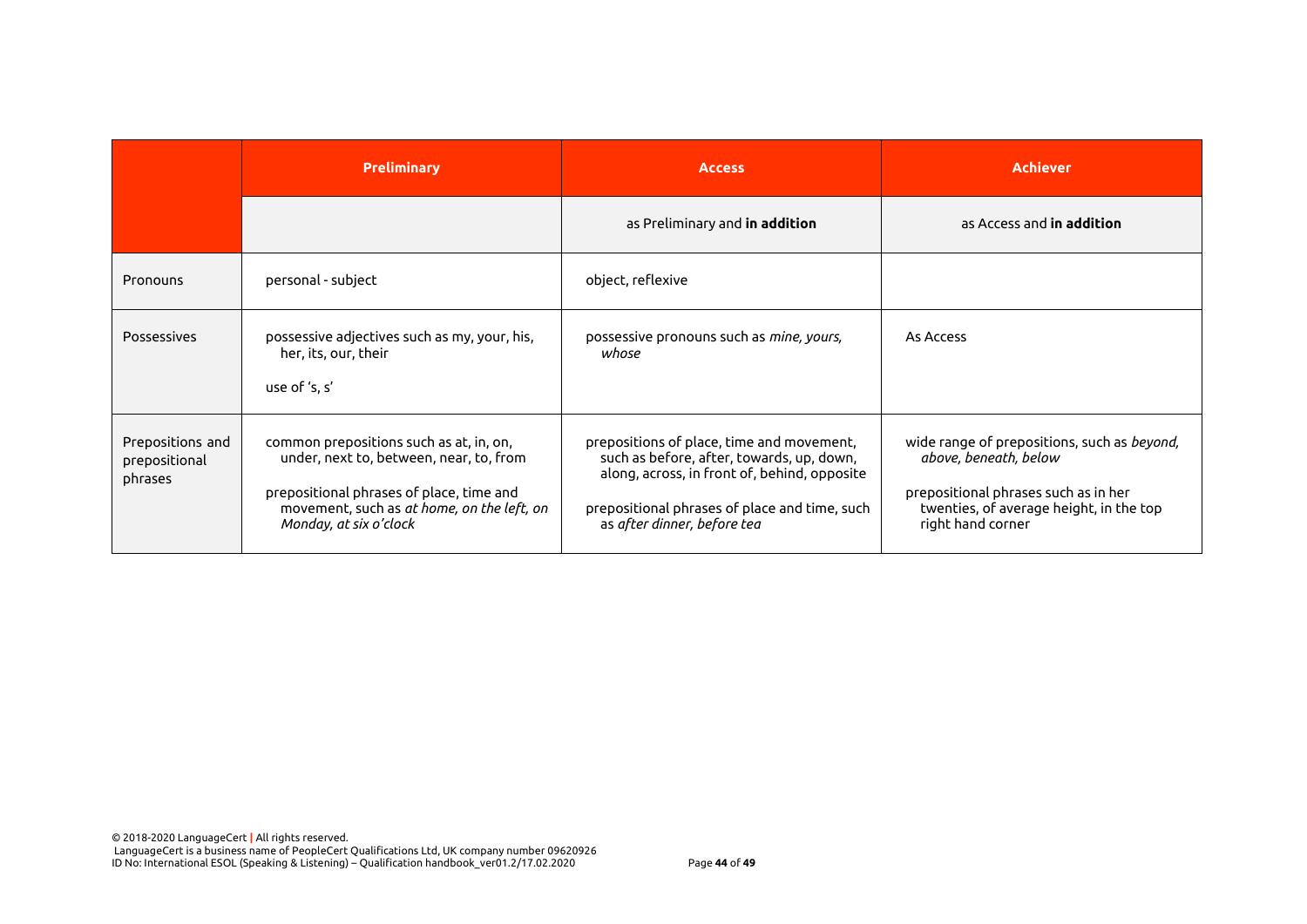# **Articles, determiners, adjectives, adverbs, intensifiers**

|                 | <b>Preliminary</b>                                                                                                   | <b>Access</b>                                                                                                                                              | <b>Achiever</b>                                                                                                                                                                       |
|-----------------|----------------------------------------------------------------------------------------------------------------------|------------------------------------------------------------------------------------------------------------------------------------------------------------|---------------------------------------------------------------------------------------------------------------------------------------------------------------------------------------|
|                 |                                                                                                                      | as Preliminary and in addition                                                                                                                             | as Access and <b>in addition</b>                                                                                                                                                      |
| <b>Articles</b> | Definite, indefinite                                                                                                 | definite article<br>zero article with uncountable nouns<br>definite article with superlatives                                                              | definite article with post-modification,<br>such as the present you gave me<br>use of indefinite article in definitions, such<br>as an architect is a person who designs<br>buildings |
| Determiners     | any, some, a lot of                                                                                                  | all, none, not (any), enough, (a) few, (a)<br>little, many, more, most, much, no                                                                           | a range of determiners, eg all the, most,<br>both                                                                                                                                     |
| Adjectives      | common adjectives in front of a noun<br>demonstrative adjectives this, that, these,<br>those<br>ordinal numbers 1-31 | order of adjectives<br>comparative, superlative, regular and<br>common irregular forms<br>use of than<br>ordinal numbers up to 100 and multiples of<br>100 | adjectives ending -ed and - ing such as tired<br>and <i>tiring</i><br>comparative structures, eg asas, is the<br>same as, not soas, looks like/is like<br>all ordinal numbers         |
| Adverbs         | simple adverbs of place, manner and time,<br>such as here, slowly, now                                               | simple adverbs and adverbial phrases:<br>sequencing, time and place, frequency,<br>manner                                                                  | more complex adverbial phrases of time,<br>place, frequency, manner, eg as soon as<br>possible                                                                                        |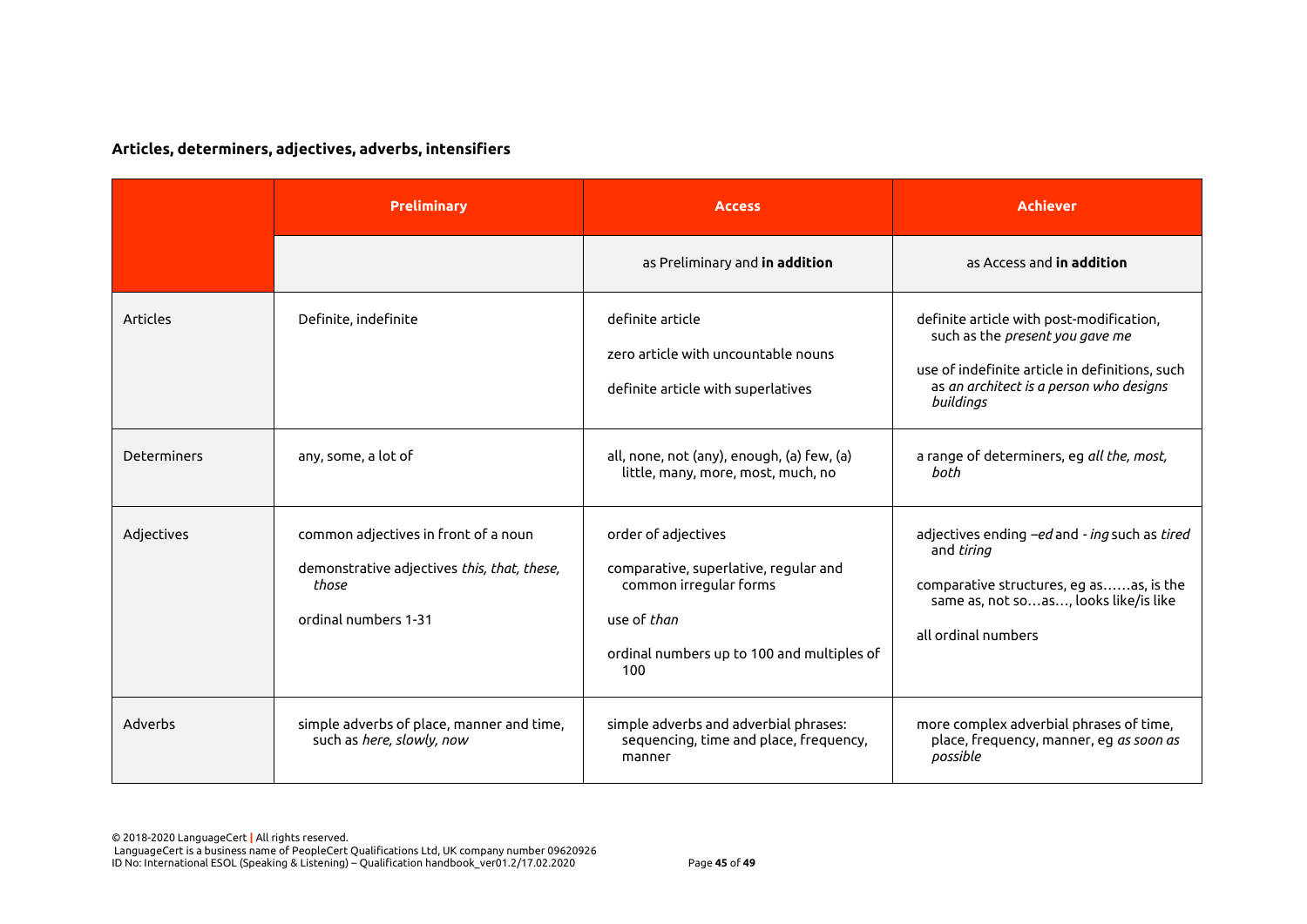|              | <b>Preliminary</b> | <b>Access</b>                                              | <b>Achiever</b>                             |
|--------------|--------------------|------------------------------------------------------------|---------------------------------------------|
|              |                    | as Preliminary and in addition                             | as Access and in addition                   |
|              |                    | position of adverbs and word order of<br>adverbial phrases |                                             |
| Intensifiers | very, really       | quite, so, a bit                                           | a range of intensifiers such as too, enough |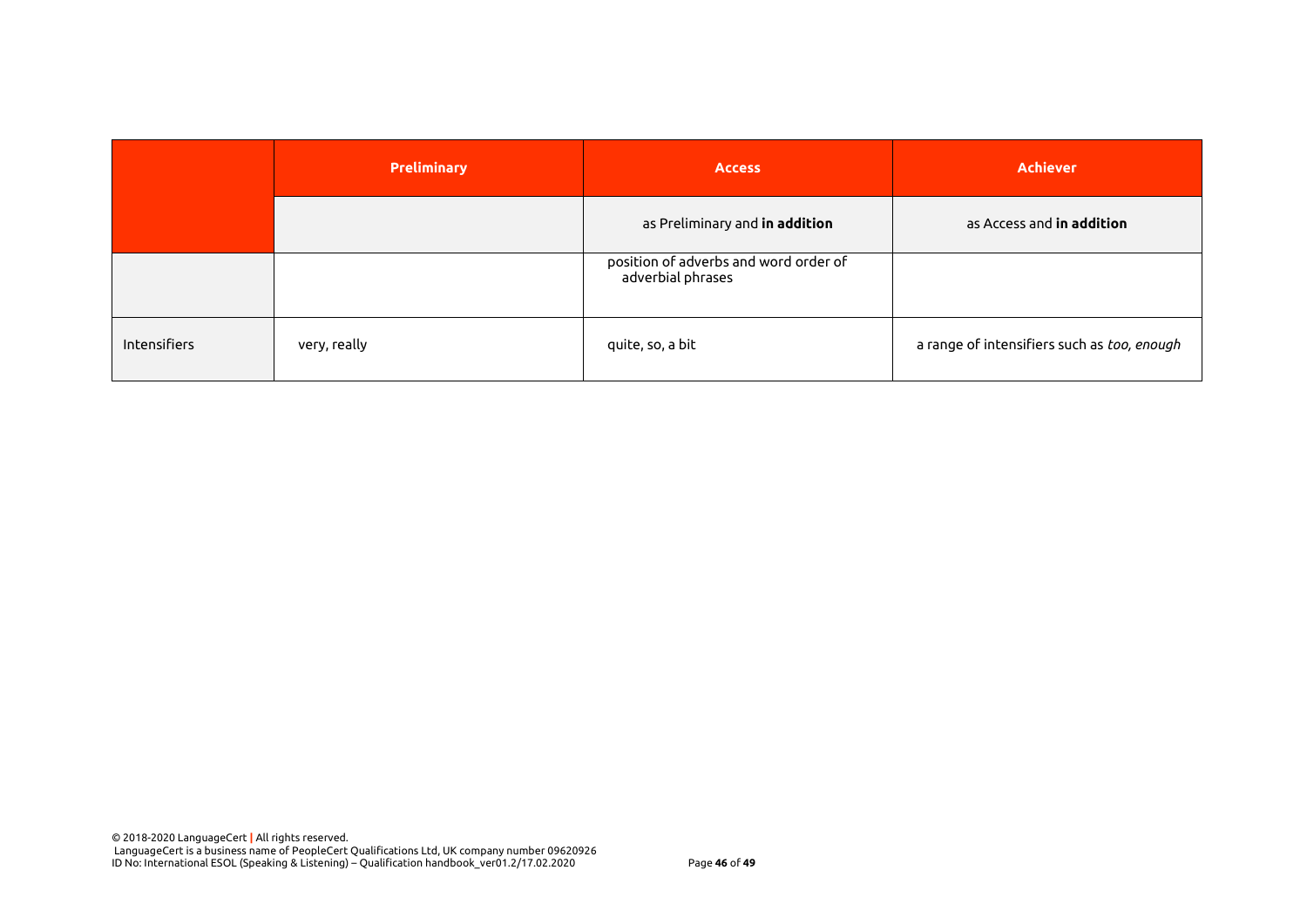# **Punctuation and spelling**

|             | <b>Preliminary</b>                                              | <b>Access</b>                                                                                                                                              | <b>Achiever</b>                                                                                                                                                                                                                                                                |
|-------------|-----------------------------------------------------------------|------------------------------------------------------------------------------------------------------------------------------------------------------------|--------------------------------------------------------------------------------------------------------------------------------------------------------------------------------------------------------------------------------------------------------------------------------|
|             |                                                                 | as Preliminary and in addition                                                                                                                             | as Access and in addition                                                                                                                                                                                                                                                      |
| Punctuation | use of capital letters and full stops                           | use of question marks, exclamation marks,<br>use of comma in lists                                                                                         | use of punctuation in formal and informal<br>texts, such as dashes, brackets, bullet<br>points, speech marks                                                                                                                                                                   |
| Spelling    | the correct spelling of personal keywords<br>and familiar words | the correct spelling of most personal<br>details and familiar common words                                                                                 | the correct spelling of common words and<br>key words relating to own work, leisure<br>and study interests                                                                                                                                                                     |
| Discourse   | sentence connectives: then, next                                | adverbs to indicate sequence (first, finally)<br>use of substitution (I think so, I hope so)<br>markers to structure spoken discourse<br>(Right, well, OK) | markers to indicate addition (also),<br>sequence (in the first place), contrast (on<br>the other hand)<br>markers to structure spoken discourse,<br>(anyway, by the way)<br>use of ellipsis in informal situations (got to<br>go)<br>use of vague language (I think, you know) |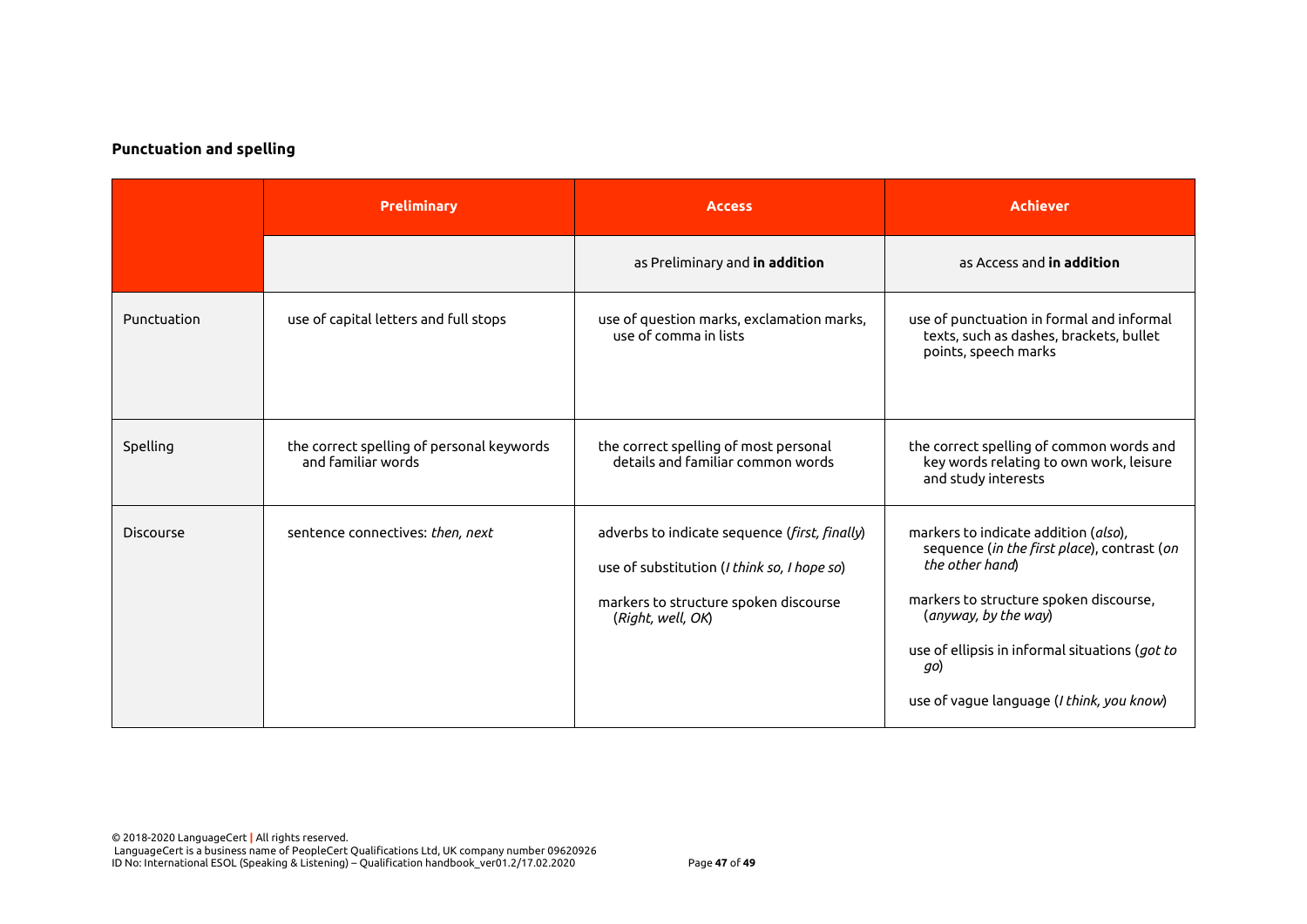## <span id="page-48-0"></span>**4. Overview of Assessment for ESOL International (Speaking & Listening)**

LanguageCert ESOL International (Speaking & Listening) examinations are assessed against the following criteria:

- **Listening & Responding:** the ability to understand interlocutor prompts and respond appropriately
- **Interactive Communication and Task Fulfilment:** the ability to understand and maintain the interaction, and manage the tasks adequately for the level
- **Accuracy and Range of Grammar:** the ability to demonstrate a range and control of grammar for the level
- **Accuracy and Range of Vocabulary:** the ability to demonstrate a range and control of vocabulary for the level
- **Pronunciation, Intonation and Fluency:** the ability to connect utterances, maintain the flow and engage in effective communicative exchanges

The grades awarded will be either Pass or Fail.

Candidates are awarded a mark from 0 to 10 for Listening and Responding. For each of the four other criteria candidates are awarded a mark from 0 to 5.

The maximum raw marks they can get across the four parts of the test is 30.

## **Overall Result Determination**

The maximum available raw marks for the International ESOL (Speaking & Listening) exam are 30, regardless of the level. There are two possible overall grades: Pass and Fail. The table below shows what the requirements for each grade are.

| <b>International ESOL skill</b> | <b>Maximum raw marks</b> | <b>Grades</b>    |
|---------------------------------|--------------------------|------------------|
|                                 |                          | <b>Fail 0-17</b> |
| Speaking & Listening            | 30                       | Pass 18-30       |

<span id="page-48-1"></span>The assessment of the candidate is carried out by the Marking Interlocutor. The test is recorded for auditing purposes, and LanguageCert Marking Examiners assess the candidate's performance based on a set of criteria and descriptors of performance for each level.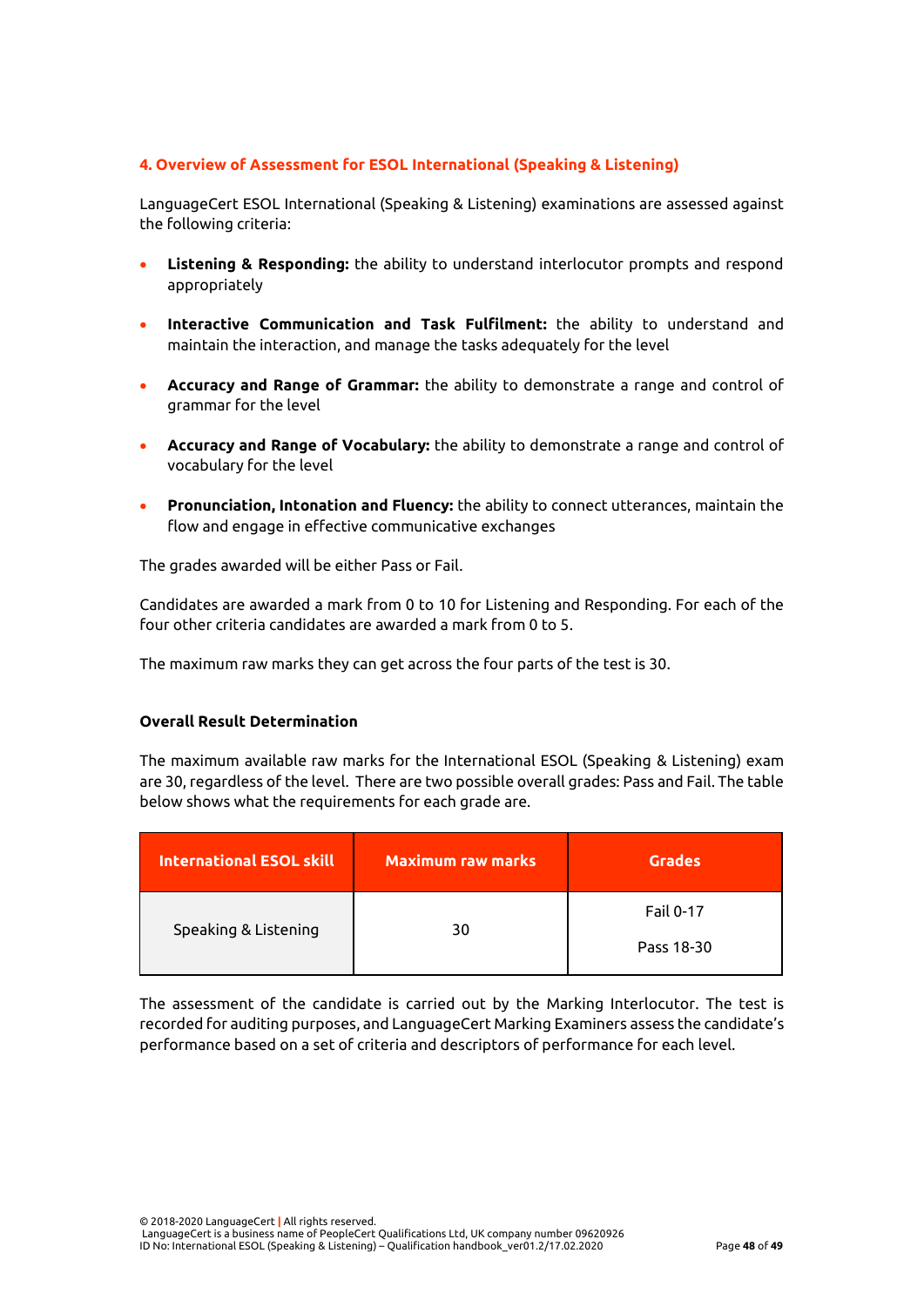#### **5. Access Arrangements**

Access arrangements are reasonable adjustments and a reasonable adjustment must be applied for using the LanguageCert Reasonable Adjustment and Special Considerations Policy.

Access arrangements allow candidates with learning difficulties, disabilities or temporary injuries to show what they know and can do without changing the demands of the assessment. Examples include: a reader to read the questions and a scribe to write the answers.

Access arrangements are agreed before an assessment. For some arrangements, including readers and scribes, centres must apply to LanguageCert for permission before the examination. Please refer to the LanguageCert Reasonable Adjustment and Special Considerations Policy for the specific timeframes to apply for permission. For information on arrangements not listed here, please contact LanguageCert. Specific contact details can be located in the LanguageCert "Contact us Guide".

The International English for Speakers of Other Languages (Speaking) examination assesses the candidate's speaking ability and oral communication skills. As a result, certain access arrangements cannot be permitted or are not applicable. Examples are given in the following table.

| <b>Access Arrangement</b>                     | <b>Definition</b>                                                                    | <b>Speaking</b> |
|-----------------------------------------------|--------------------------------------------------------------------------------------|-----------------|
| Extra Time                                    |                                                                                      | <b>Yes</b>      |
| Reader                                        | Someone who reads the questions to the candidate                                     | N/A             |
| <b>Braille or Modified</b><br>question papers | A range of formats are available, including large<br>print and zoom in functionality | Yes             |
| <b>Practical Assistant</b>                    | Someone who helps with practical tasks not related<br>to the test                    | <b>Yes</b>      |
| Supervised rest<br>breaks                     | The candidate must remain under exam conditions                                      | <b>Yes</b>      |
| Sign Language<br>Interpreter                  | To sign the questions                                                                | No              |
| Transcript                                    | Where the candidate's handwriting is illegible                                       | N/A             |

Exemptions can only be considered as a last resort. For more information, please contact LanguageCert.